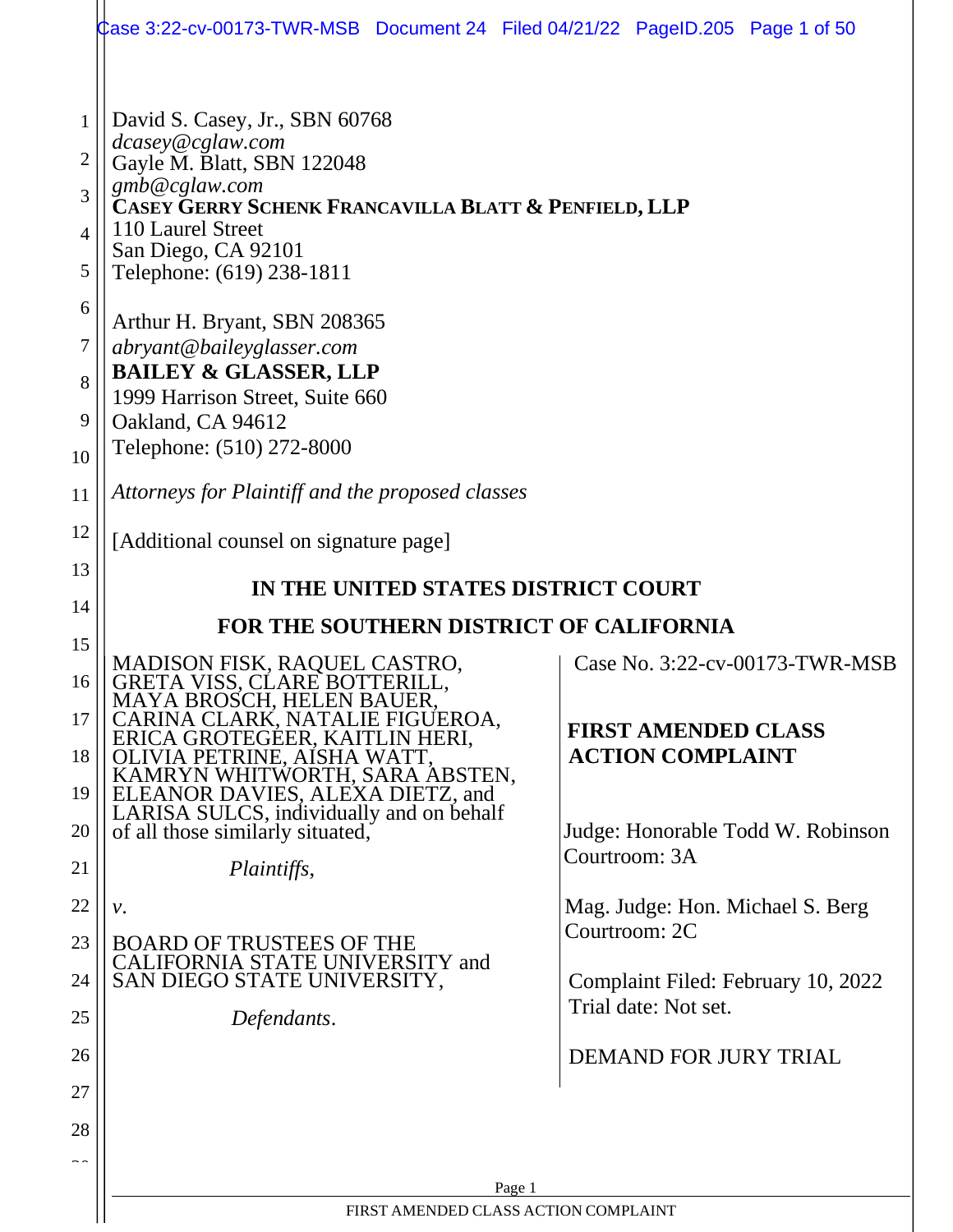|                | Case 3:22-cv-00173-TWR-MSB Document 24 Filed 04/21/22 PageID.206 Page 2 of 50                             |
|----------------|-----------------------------------------------------------------------------------------------------------|
| $\mathbf{1}$   |                                                                                                           |
| $\mathbf{2}$   | <b>TABLE OF CONTENTS</b>                                                                                  |
| 3              |                                                                                                           |
| $\overline{4}$ |                                                                                                           |
| 5              | TITLE IX BARS SDSU FROM DISCRIMINATING AGAINST ITS<br>FEMALE STUDENT-ATHLETES ON THE BASIS OF THEIR SEX16 |
| 6              |                                                                                                           |
| $\overline{7}$ |                                                                                                           |
| 8              |                                                                                                           |
| 9              |                                                                                                           |
| 10             | SDSU HAS BEEN AND IS DISCRIMINATING AGAINST ITS FEMALE                                                    |
| 11             |                                                                                                           |
| 12<br>13       | SDSU's Violations of Title IX's Equal Athletic Financial Aid Requirements                                 |
| 14             |                                                                                                           |
| 15             | SDSU's Violations of Title IX's Equal Athletic Treatment and Benefits                                     |
| 16             |                                                                                                           |
| 17             |                                                                                                           |
| 18             | SDSU's Violation of Title IX's Prohibition Against Retaliation35                                          |
| 19             |                                                                                                           |
| 20             |                                                                                                           |
| 21             |                                                                                                           |
| 22             |                                                                                                           |
| 23             |                                                                                                           |
| 24             |                                                                                                           |
| 25<br>26       |                                                                                                           |
| 27             |                                                                                                           |
| 28             |                                                                                                           |
|                |                                                                                                           |
|                | Page 2<br>FIRST AMENDED CLASS ACTION COMPLAINT                                                            |
|                |                                                                                                           |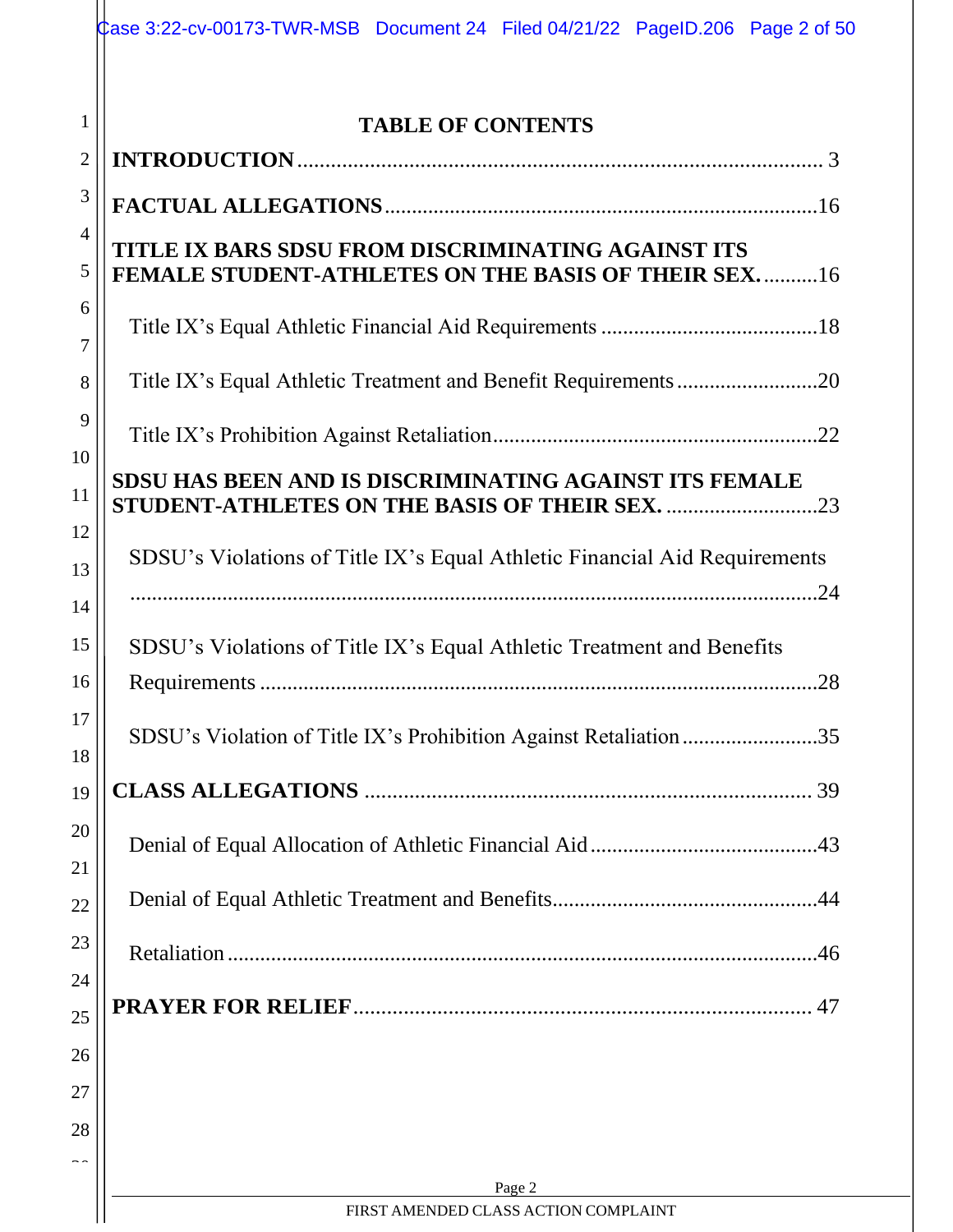## **INTRODUCTION**

1. This is a sex discrimination class action against San Diego State University ("SDSU") for violating Title IX of the Education Amendments of 1972 ("Title IX") by depriving its female varsity student-athletes of equal athletic financial aid, denying them equal athletic benefits and treatment, and retaliating against them because some of them sued SDSU for violating Title IX.

2. SDSU has not paid its female varsity student-athletes equal athletic financial aid for over a decade, failed to pay them over \$1,200,000 in equal athletic financial aid in the last two academic years, and is not paying them equal athletic financial aid this academic year.

3. This lawsuit seeks to make SDSU pay its female varsity student-athletes the equal athletic financial aid they have been and are being deprived of—and to require SDSU to provide them with equal athletic financial aid in the future.

4. SDSU also has not provided its female varsity student-athletes with treatment and benefits equal to those it has provided its male varsity student-athletes for over a decade and, instead, has given its female varsity student-athletes much worse treatment and benefits.

5. This lawsuit also aims to force SDSU to treat its female and male studentathletes equally going forward.

6. Finally, this lawsuit seeks to hold SDSU accountable for retaliating against its female varsity student-athletes because some of them sued SDSU for violating the rights of all of them under Title IX.

7. Shortly after this lawsuit was filed, SDSU informed the Plaintiffs who are current varsity student-athletes—at a quickly-called Zoom meeting with all of their teammates—that it was not happy with them because they filed this suit.

8. That action both adversely affected those Plaintiffs and deterred other female varsity student-athletes from helping them fight sex discrimination at SDSU.

<span id="page-2-0"></span>1

2

3

4

5

6

7

8

9

10

11

12

13

14

15

16

17

18

19

20

21

22

23

24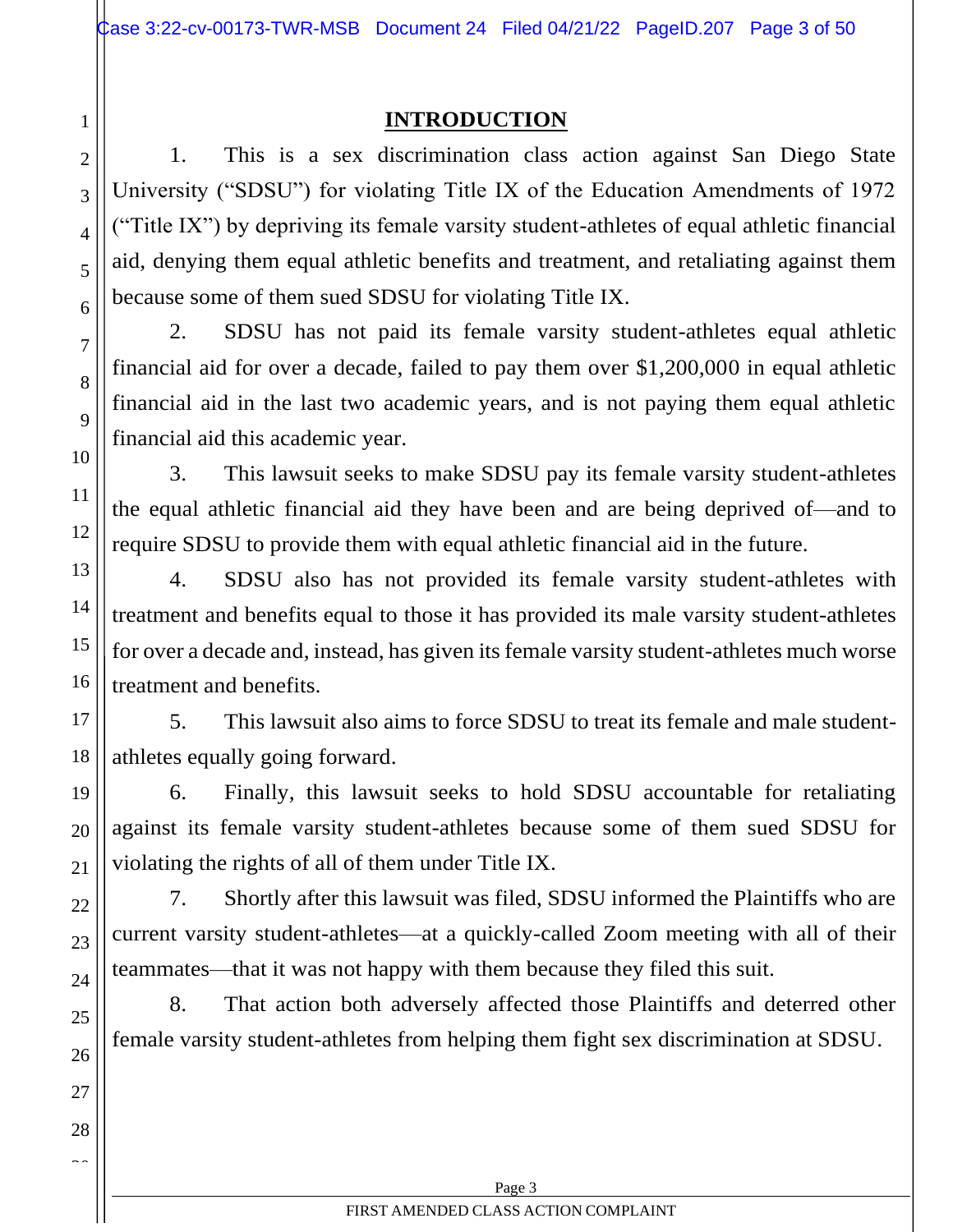2

3

4

5

6

7

8

9

10

11

12

13

14

15

16

17

18

19

20

21

22

23

24

25

26

27

28  $\sim$ 

9. When Plaintiffs asked SDSU to take specific steps to minimize the harm caused by this illegal retaliation, SDSU refused.

10. This lawsuit, therefore, seeks to make SDSU pay damages to its varsity female student-athletes for retaliating against them in violation of Title IX and to prohibit SDSU from violating Title IX by retaliating against its varsity female studentathletes in the future.

## **JURISDICTION AND VENUE**

11. This action arises under Title IX of the Education Amendments of 1972, 20 U.S.C. §§ 1681 *et seq.*, and the regulations and policies promulgated pursuant to that law.

12. This Court has jurisdiction over Plaintiffs' federal law claims pursuant to 28 U.S.C. §§ 1331, 1343(a)(3), and 1343(a)(4).

13. Declaratory relief is authorized pursuant to 28 U.S.C. §§ 2201 and 2202 to obtain the correct interpretation of the legal requirements described in this Complaint, which is necessary and appropriate to determine the parties' respective rights and duties.

14. Venue is proper in the United States District Court for the Southern District of California pursuant to 28 U.S.C. § 1391(b) because SDSU is located in San Diego, California, which is within this Court's jurisdiction. In addition, the events giving rise to the Complaint occurred in San Diego, California, within this Court's jurisdiction.

# **THE PARTIES**

# *Plaintiffs*

15. Plaintiffs are past and current female varsity student-athletes at SDSU.

16. At all times relevant to this case, varsity student-athletes at SDSU were and are eligible for athletic financial aid up to and including a full scholarship, a costof-living stipend, summer aid, fifth-year aid, and NCAA Special Assistance Funds if appropriate.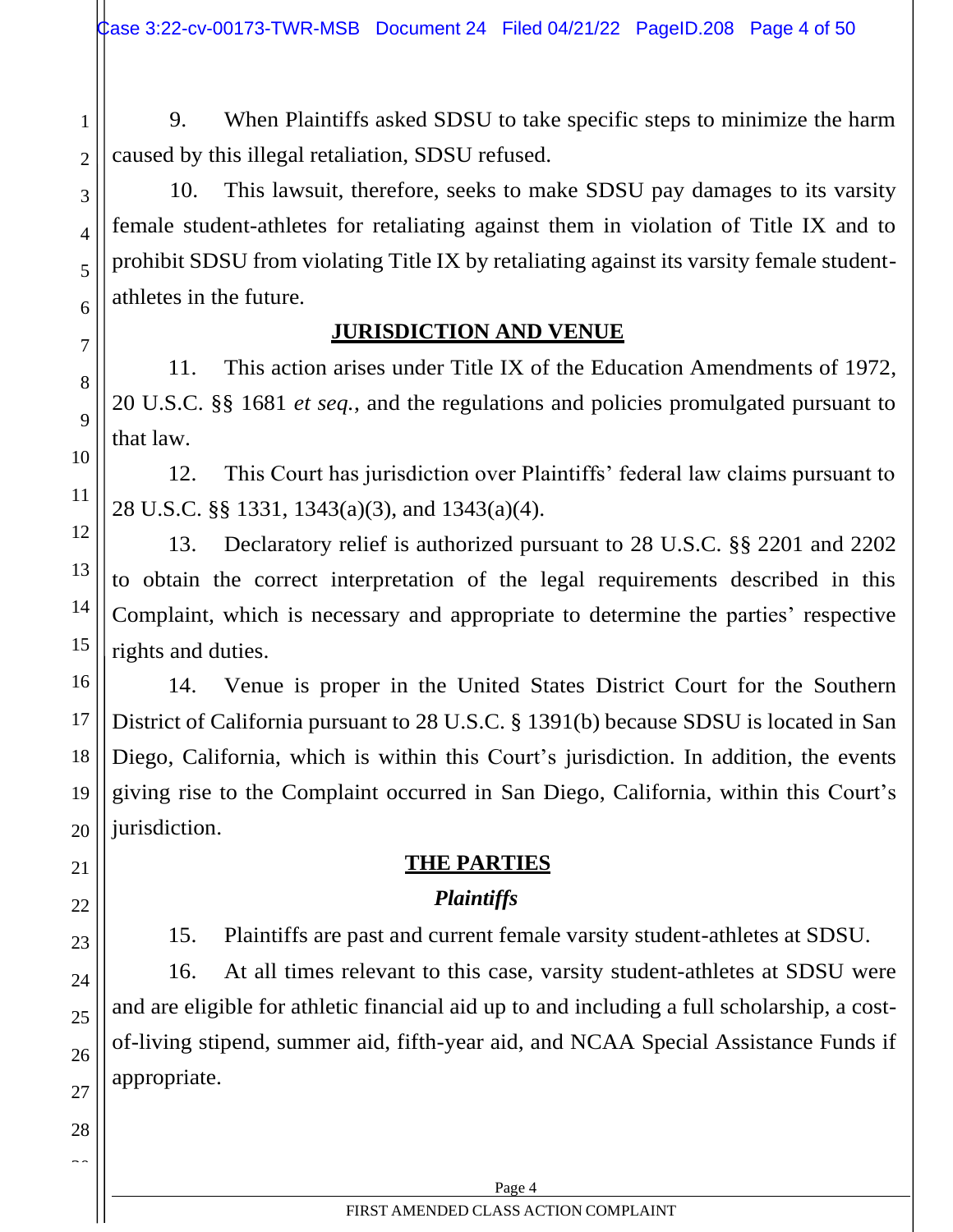17. SDSU's average cost of attendance for in-state residents for the last four years was \$28,142 per year. A full athletic scholarship at SDSU, which includes a costof-living stipend, would have covered the entire cost of attendance.

1

2

3

4

5

6

7

8

9

10

11

12

13

14

15

16

17

18

19

20

21

22

23

24

25

26

27

28  $\sim$ 

18. SDSU's average cost of attendance for non-residents for the last four years was \$39,230 per year. A full athletic scholarship at SDSU, which includes a cost-ofliving stipend, would have covered the entire cost of attendance.

19. None of the Plaintiffs received all of the athletic financial aid for which they were eligible at SDSU.

20. If SDSU complied with Title IX and granted athletic financial aid to its female varsity student-athletes proportional to the athletic financial aid it granted to SDSU's male varsity student-athletes, each of the Plaintiffs would have had an opportunity to receive her fair share of equal athletic financial aid.

21. If SDSU complied with Title IX and granted athletic financial aid to its female varsity student-athletes proportional to the athletic financial aid it granted to SDSU's male varsity student-athletes, each of the Plaintiffs would have received more athletic financial aid than she did.

22. Each of the Plaintiffs who are current student-athletes has athletic eligibility remaining and intends to continue to participate as a varsity student-athlete until she has graduated or exhausted her eligibility to participate in intercollegiate varsity sports.

23. Each of the Plaintiffs who are current student-athletes is being deprived of treatment and benefits equal to those provided to male student-athletes at SDSU.

24. Each of the Plaintiffs was retaliated against by SDSU because SDSU directly retaliated against some of them for filing this lawsuit on behalf of all female varsity student-athletes and SDSU's retaliatory actions had a chilling effect on the willingness of other female varsity student-athletes to challenge, expose, and remedy SDSU's sex discrimination.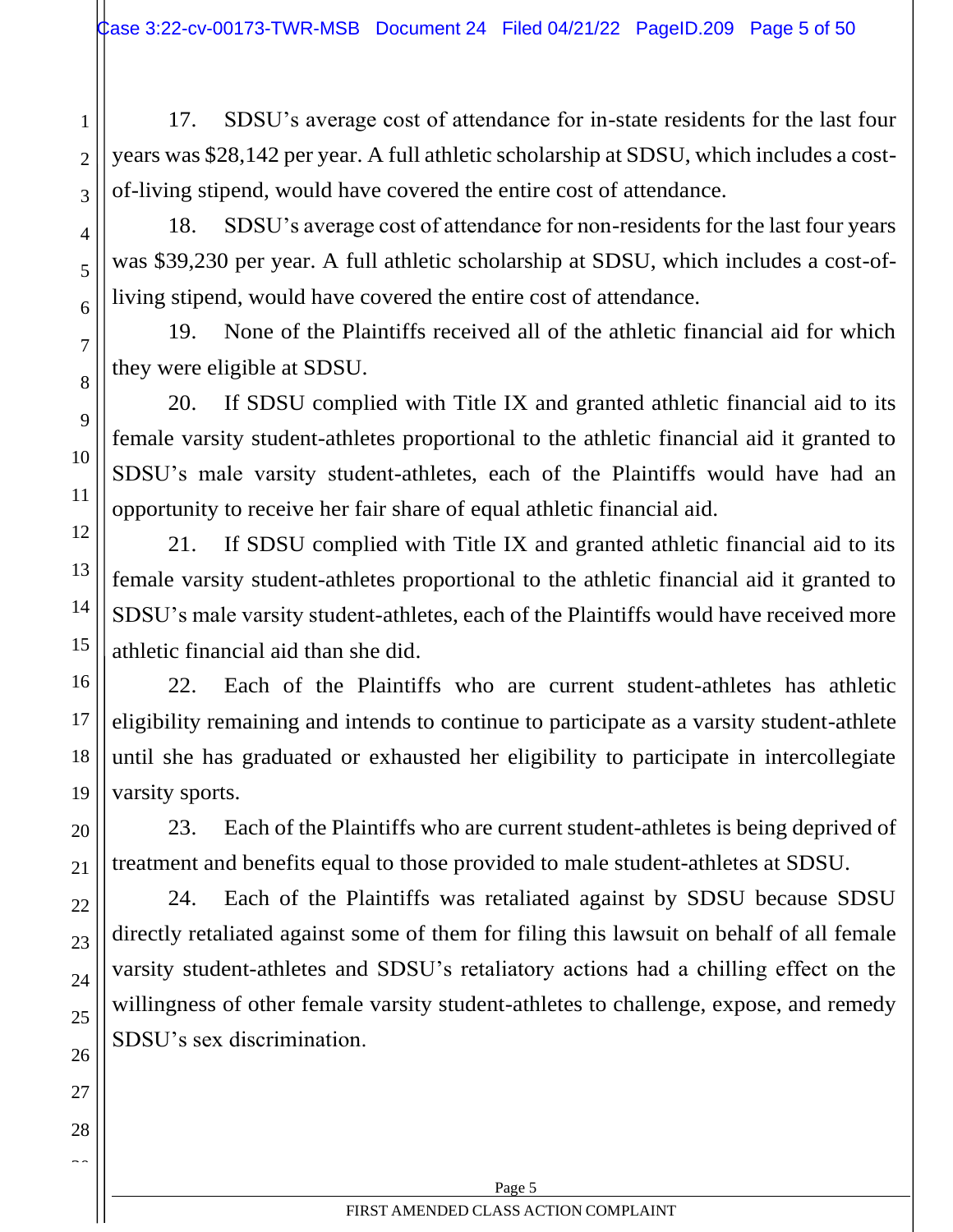25. Each of the Plaintiffs was also injured because she was subjected by SDSU to discrimination on the basis of her sex.

### Madison Fisk

1

2

3

4

5

6

7

8

9

10

11

12

13

14

15

16

17

18

19

20

21

22

23

24

25

26

27

28  $\sim$ 

26. Madison Fisk is currently a senior at SDSU majoring in Economics. She is a resident of California for purposes of tuition at SDSU.

27. Madison was a member of the women's varsity rowing team until SDSU discontinued the team in Spring 2021.

28. Madison began rowing before high school. She worked hard throughout high school to earn a spot as a coxswain for the SDSU women's rowing team.

29. During her time on the rowing team, Madison received partial athletic financial aid. She received a total of \$800 her freshman year, \$5,800 her sophomore year, \$10,800 her junior year, and \$10,800 for this current academic year. Madison received a total of \$28,200 in athletic financial aid as a varsity student-athlete.

30. Madison was harmed by SDSU's failure to provide proportional athletic financial aid to female student-athletes.

31. Madison was also harmed because SDSU retaliated against her and the other Plaintiffs for filing this lawsuit.

# Raquel Castro

32. Raquel Castro is currently a junior at SDSU majoring in Kinesiology. She is a resident of California for purposes of tuition at SDSU.

33. Raquel was a member of the women's varsity rowing team until SDSU discontinued the team in Spring 2021.

34. Raquel trained hard throughout high school so she could pursue rowing as a varsity sport in college.

35. During her time on the rowing team, Raquel received partial athletic financial aid. She received a total of \$800 in athletic financial aid for books each year. Raquel received a total of \$2,400 in athletic financial aid as a varsity student-athlete.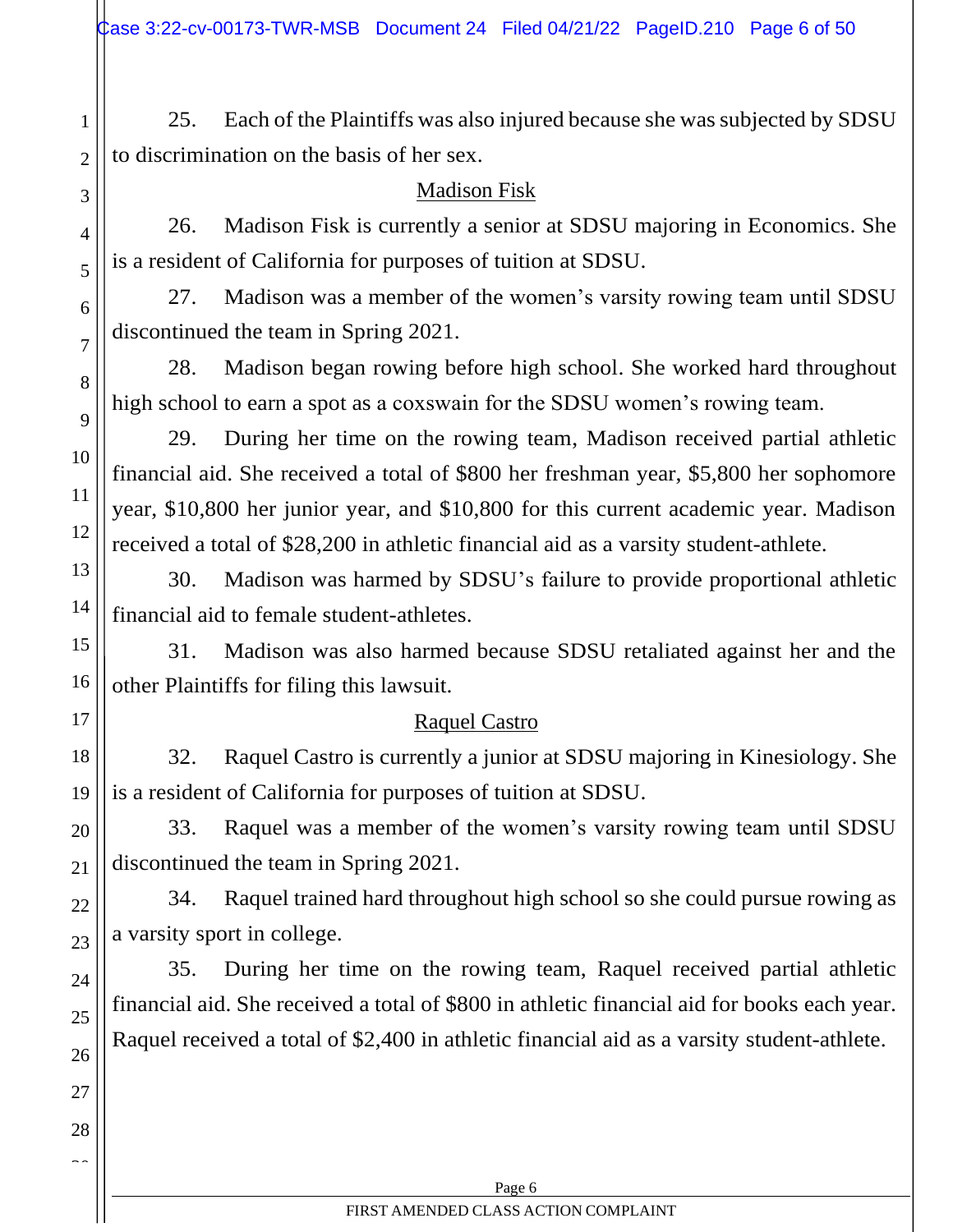2

3

4

5

6

7

8

9

10

11

12

13

14

15

16

17

18

19

20

21

22

23

24

25

26

27

28  $\sim$ 

36. Raquel was harmed by SDSU's failure to provide proportional athletic financial aid to female student-athletes.

37. Raquel was also harmed because SDSU retaliated against her and the other Plaintiffs for filing this lawsuit.

## Greta Viss

38. Greta Viss is a SDSU graduate with a major in Psychology and a minor Biology and is an applicant to SDSU's master's program. She was a resident of California when she attended SDSU and was a resident for purposes of tuition at SDSU.

39. Greta was a member of the women's varsity rowing team until SDSU discontinued the women's varsity rowing team in Spring 2021.

40. Greta has been playing sports since she was four years old. Greta walked onto the women's rowing team at SDSU.

41. During her time on the rowing team, Greta received partial athletic financial aid during her freshman and sophomore years. She received \$7,000 in athletic financial aid in her freshman year and \$17,000 in her sophomore year.

42. Greta was harmed by SDSU's failure to provide proportional athletic financial aid to female student-athletes.

43. Greta was also harmed because SDSU retaliated against her and the other Plaintiffs for filing this lawsuit.

Clare Botterill

44. Clare Botterill is currently a junior at SDSU majoring in Journalism and Media Studies. She came to SDSU from Alberta, Canada, to be a part of the women's varsity rowing team and, therefore, is a non-resident for purposes of tuition at SDSU.

45. Clare was a member of the women's varsity rowing team until SDSU discontinued the women's varsity rowing team in Spring 2021.

46. Clare started rowing after being a long-time soccer player. After her first summer rowing, Clare loved the sport and dedicated herself to becoming good enough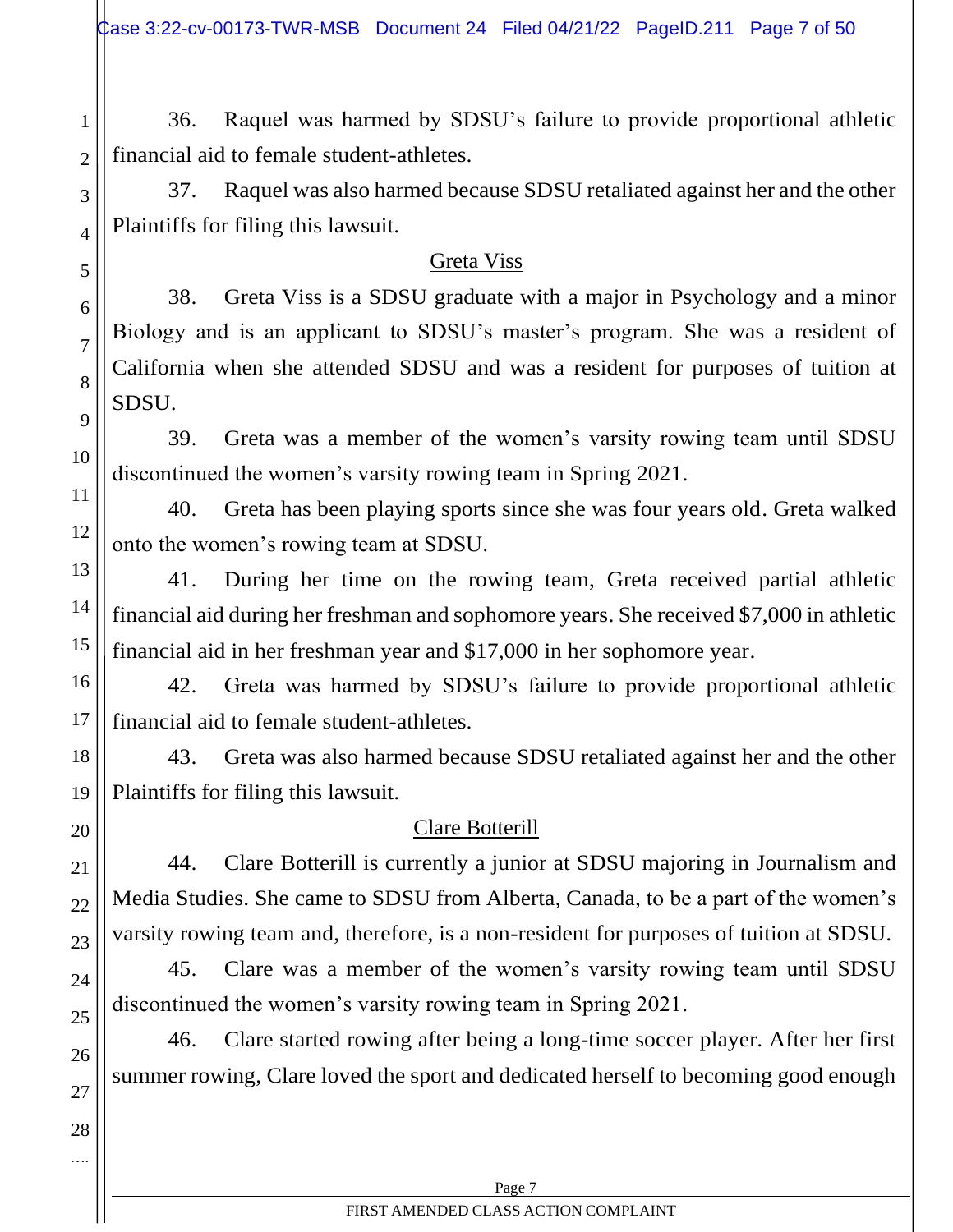to earn a spot on the Canadian national team and, subsequently, a spot on the team at SDSU.

47. During her time on the rowing team, Clare received partial athletic financial aid. She received \$38,000 in athletic financial aid in her junior year but did not receive any athletic financial aid as a sophomore, which was her first year at SDSU.

48. Clare was harmed by SDSU's failure to provide proportional athletic financial aid to female student-athletes.

49. Clare was also harmed because SDSU retaliated against her and the other Plaintiffs for filing this lawsuit.

## Maya Brosch

50. Maya Brosch graduated from SDSU in May 2021. She is a resident of California for purposes of tuition at SDSU.

51. Maya was a member of the women's varsity track and field team until she graduated in May 2021.

52. During her time on the track and field team, Maya received partial athletic financial aid. In her freshman and sophomore years, Maya received \$400 per semester in athletic financial aid for books and \$250 per semester in athletic financial aid for tuition. In her junior and senior years, Maya received \$400 per semester in athletic financial aid for books and \$3,860 per semester in athletic financial aid for tuition. Maya received a total of \$19,640 in athletic financial aid as a varsity student-athlete.

53. Maya was harmed by SDSU's failure to provide proportional athletic financial aid to female student-athletes.

54. Maya was also harmed because SDSU retaliated against her and the other Plaintiffs for filing this lawsuit.

## Olivia Petrine

55. Olivia Petrine is currently a sophomore at SDSU majoring in Computer Science. She came to SDSU from Arizona to be a Division I varsity athlete and, therefore, is a non-resident for the purposes of tuition at SDSU.

1

2

3

4

5

6

7

8

9

10

11

12

13

14

15

16

17

18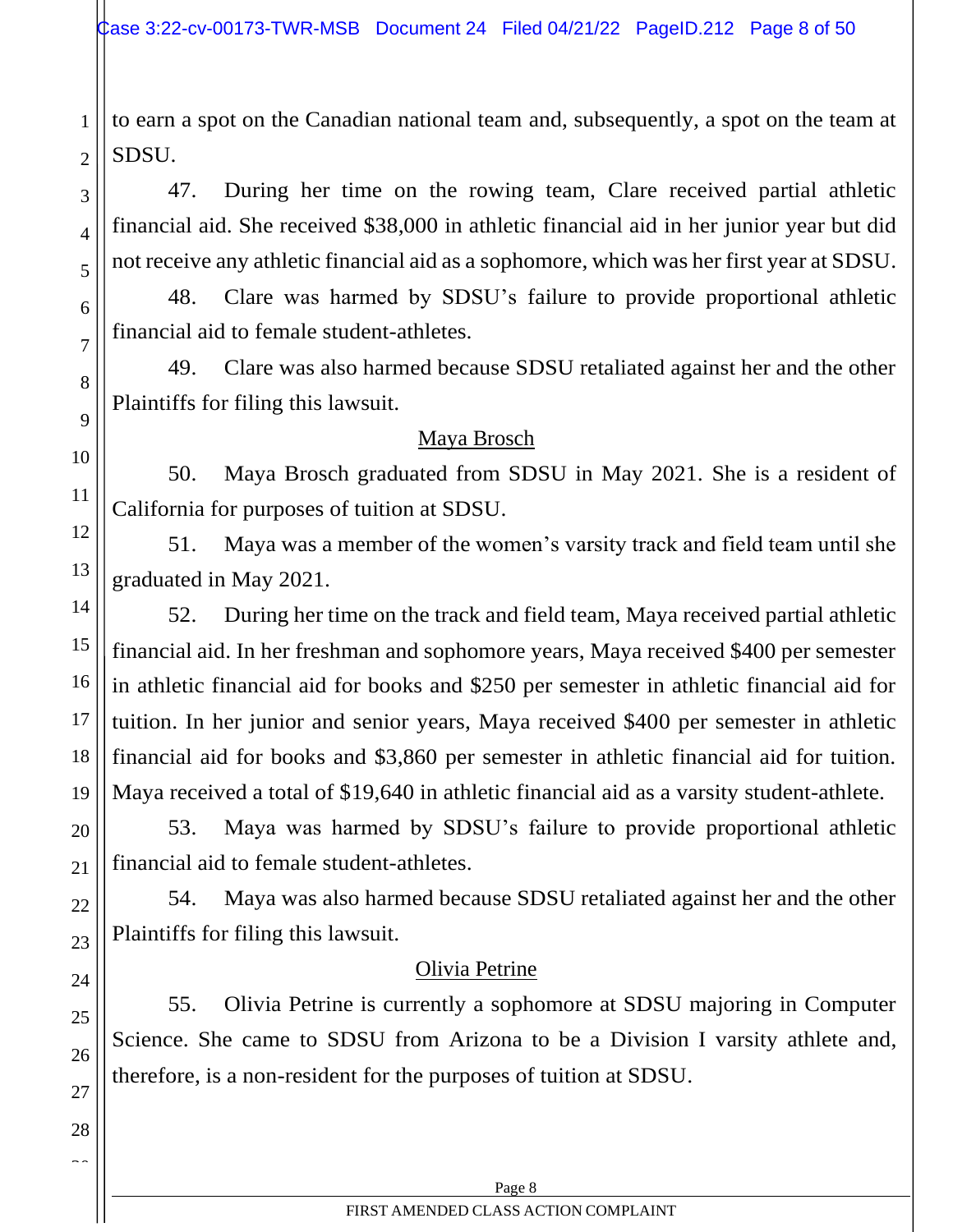56. Olivia was a member of the women's varsity rowing team until SDSU discontinued the women's varsity rowing team in Spring 2021.

57. Olivia started rowing in high school and loved the sport from the first practice. Rowing provided Olivia with the ability to learn how to work as a team member and be a leader as well.

58. During her time on the rowing team, Olivia received partial athletic financial aid. She received \$400 per semester in athletic financial aid for books. Olivia received a total of \$800 in athletic financial aid as a varsity student-athlete.

59. Olivia was harmed by SDSU's failure to provide proportional athletic financial aid to female student-athletes.

60. Olivia was also harmed because SDSU retaliated against her and the other Plaintiffs for filing this lawsuit.

## Helen Bauer

61. Helen Bauer is currently a senior at SDSU majoring in Business Management. She came to SDSU from Seattle, Washington, and, therefore, is a nonresident for the purposes of tuition at SDSU.

62. Helen was a member of the women's varsity rowing team until SDSU discontinued the women's varsity rowing team in Spring 2021.

63. Helen is very passionate about women's fitness and women's opportunities to participate in sports. Helen began rowing in high school. She chose to attend SDSU because it would offer her an opportunity to participate on an up-andcoming varsity Division I rowing team and obtain a quality education. Helen worked her way to becoming team captain in the 2020 season.

64. During her freshman and sophomore year, Helen received partial athletic financial aid. During her freshman year she received \$10,000 in athletic financial aid. During her sophomore year she received \$20,000. Helen received a total of \$30,000 in athletic financial aid up to her sophomore year as a student-athlete.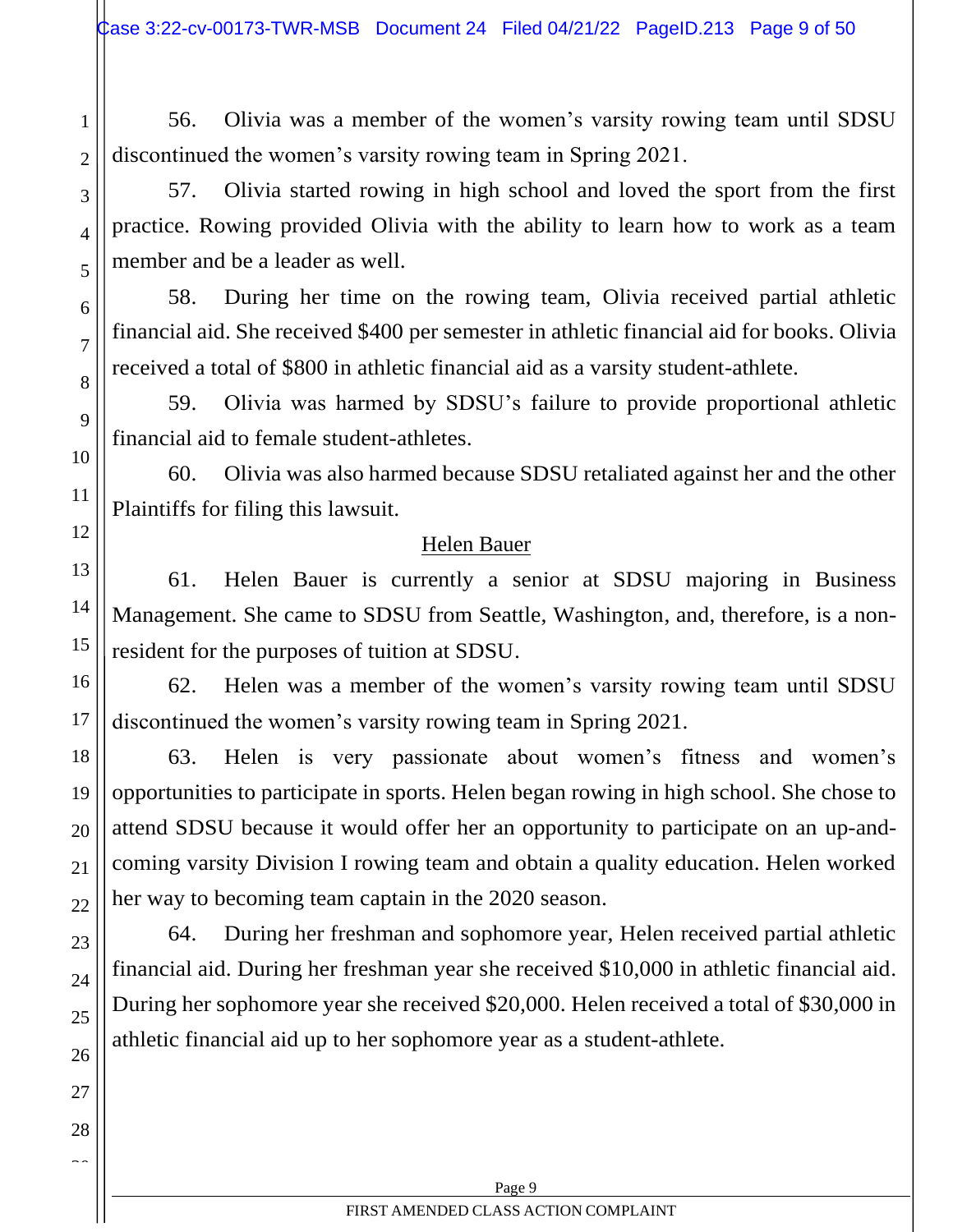2

3

4

5

6

7

8

9

10

11

12

13

14

15

16

17

18

19

20

21

22

23

24

25

26

27

28  $\sim$ 

65. Helen was harmed by SDSU's failure to provide proportional athletic financial aid to female student-athletes.

66. Helen was also harmed because SDSU retaliated against her and the other Plaintiffs for filing this lawsuit.

# Carina Clark

67. Carina Clark is currently a senior at SDSU majoring in Media Studies. She came to SDSU from Florida to be a varsity athlete and, therefore, is a non-resident for the purposes of tuition at SDSU.

68. Carina is a member of the women's varsity track and field team at  $SDSU<sup>1</sup>$ .

69. Carina has run track for most of her life. Both of Carina's parents were professional athletes, and they instilled in her a love for sports.

70. During her time on the track and field team, Carina received partial athletic financial aid for her senior year only in the amount of \$400 per semester. Carina received a total of \$800 in athletic financial aid as a varsity student-athlete.

71. Carina was harmed by SDSU's failure to provide proportional athletic financial aid to female student-athletes.

72. During her time on the track and field team, SDSU also discriminated against Carina as a female athlete by failing to provide her equal athletic treatment and benefits.

73. Carina was also harmed because she participated in the Zoom meeting at which SDSU retaliated against her and the other Plaintiffs for filing this lawsuit.

# Natalie Figueroa

74. Natalie Figueroa is currently a junior at SDSU majoring in Psychology. She is a resident of California for purposes of tuition at SDSU.

<sup>1</sup> SDSU's women's varsity track and field student-athletes are members of three different teams: the indoor track & field team, the outdoor track & field team, and the cross country team. For the sake of brevity, this Amended Complaint refers to them as members of SDSU's women's track and field team.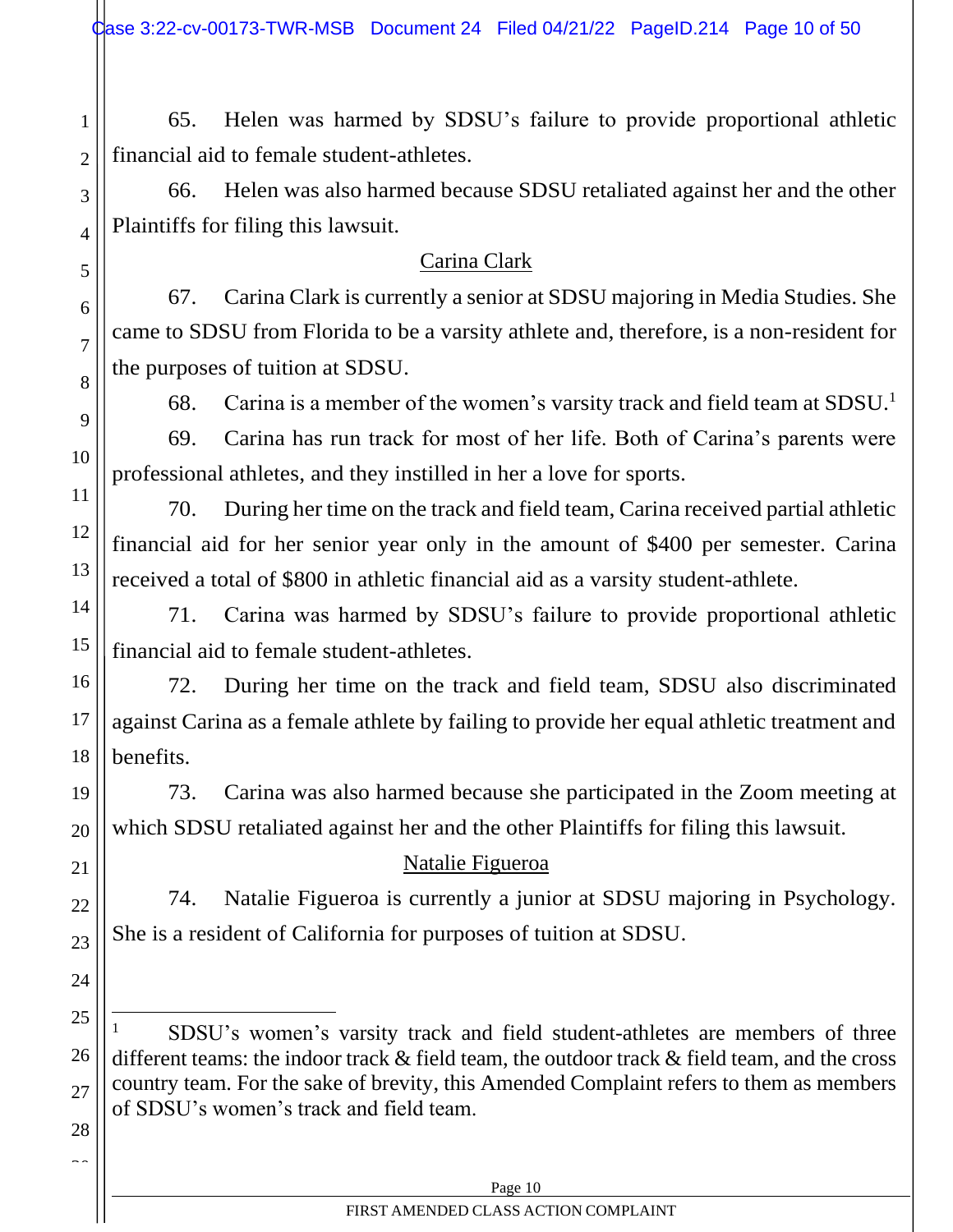1 2 75. Natalie was a member of the women's varsity rowing team until SDSU discontinued the women's varsity rowing team in Spring 2021.

76. Natalie loved being a part of the women's rowing team, and she chose SDSU because she wanted a college with great academic programs and great athletic teams.

3

4

5

6

7

8

9

10

11

12

13

14

15

16

17

18

19

20

21

22

23

24

25

26

27

28  $\sim$ 

77. During her time on the rowing team, Natalie did not receive any athletic financial aid.

78. Natalie was harmed by SDSU's failure to provide proportional athletic financial aid.

79. Natalie was also harmed because SDSU retaliated against her and the other Plaintiffs for filing this lawsuit.

### Erica Grotegeer

80. Erica Grotegeer is currently a senior at SDSU majoring in Criminal Justice, Sociology, and Journalism. She is a resident of California purposes of tuition at SDSU.

81. Erica is a member of the women's varsity track and field team at SDSU.

82. Erica started participating in track when she was 13 years old, and she loves being an athlete.

83. During her time on the track and field team, Erica has received partial athletic financial aid. She received \$3,461 her freshman year, \$3,629 her sophomore year, \$11,630 her junior year and \$19,159 this academic year. Erica received a total of \$37,879 in athletic financial aid as a varsity student-athlete.

84. Erica was harmed by SDSU's failure to provide proportional athletic financial aid to female student-athletes.

85. During her time on the track and field team, SDSU also discriminated against Erica as a female athlete by failing to provide her equal athletic treatment and benefits.

Page 11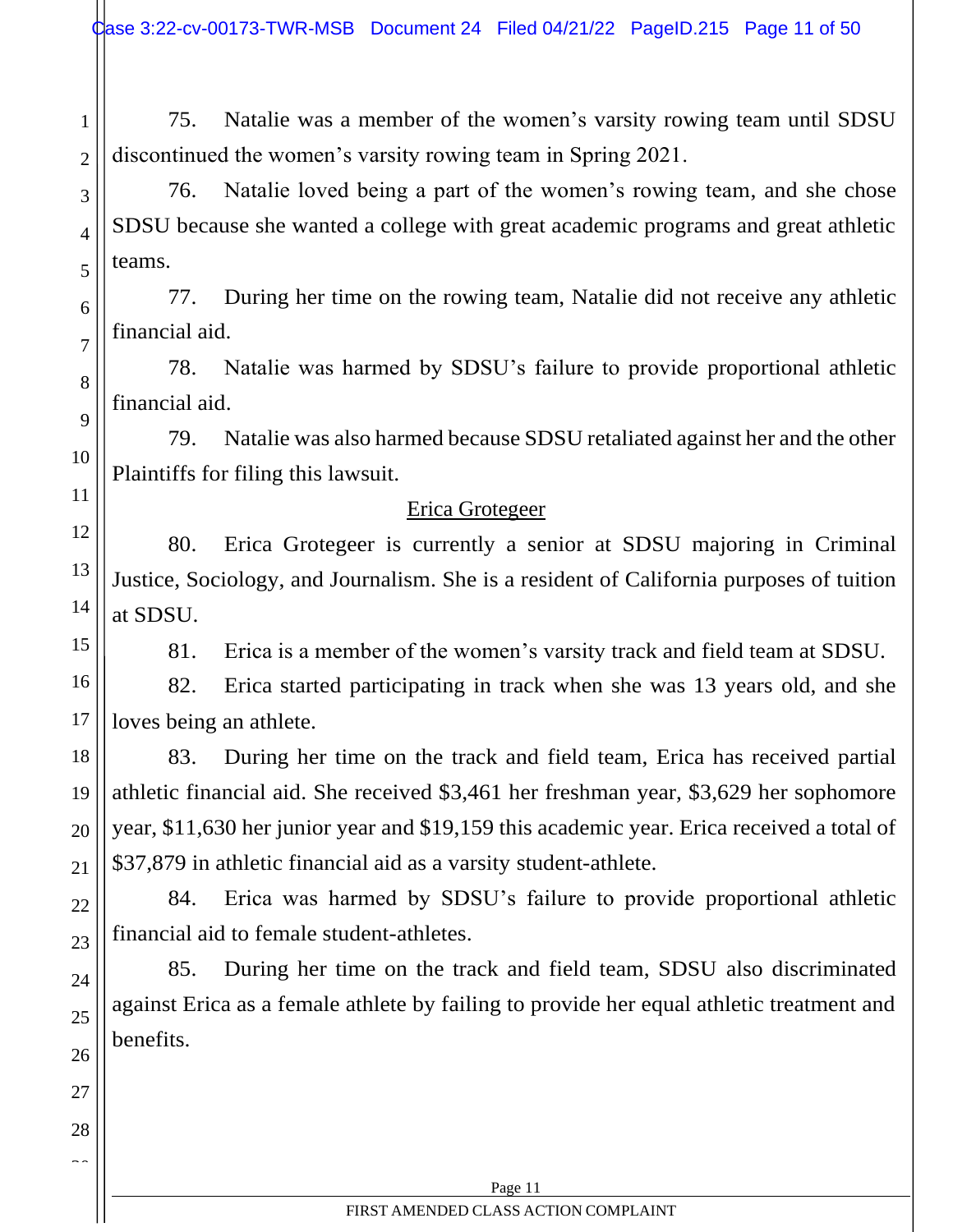86. Erica was also harmed because she participated in the Zoom meeting at which SDSU retaliated against her and the other Plaintiffs for filing this lawsuit.

# Kaitlin Heri

1

2

3

4

5

6

7

8

9

10

11

12

13

14

15

16

17

18

19

20

21

22

23

24

25

26

27

28  $\sim$ 

87. Kaitlin Heri is currently a senior at SDSU majoring in Business. She is a resident of California for purposes of tuition at SDSU.

88. Kaitlin is a member of the women's varsity track and field team at SDSU.

89. Kaitlin has been an athlete for most of her life. Kaitlin chose SDSU because of its pole-vaulting program, and she loves the people she has been able to meet and the experiences she has had as a varsity student-athlete.

90. During her time on the track and field team, Kaitlin has received partial athletic financial aid. She received \$3,000 her freshman year, she received \$8,800 her sophomore year. She received \$13,200 per year in her junior and senior years. Kaitlin is currently receiving fifth year aid in the amount of \$26,400. Kaitlin received a total of \$64,600 in athletic financial aid as a varsity student-athlete.

91. Kaitlin was harmed by SDSU's failure to provide proportional athletic financial aid to female student-athletes.

92. During her time on the track and field team, SDSU also discriminated against Kaitlin as a female athlete by failing to provide her equal athletic treatment and benefits.

93. Kaitlin was also harmed because she participated in the Zoom meeting at which SDSU retaliated against her and the other Plaintiffs for filing this lawsuit.

# Aisha Watt

94. Aisha Watt is currently a junior at SDSU majoring in Kinesiology. She came to SDSU from Seattle, Washington, and, therefore, is a non-resident for the purposes of tuition at SDSU.

95. Aisha is a member of the women's varsity track and field team at SDSU.

96. Aisha loves being a student-athlete because it allows her to keep improving herself and achieving accomplishments that she never thought possible.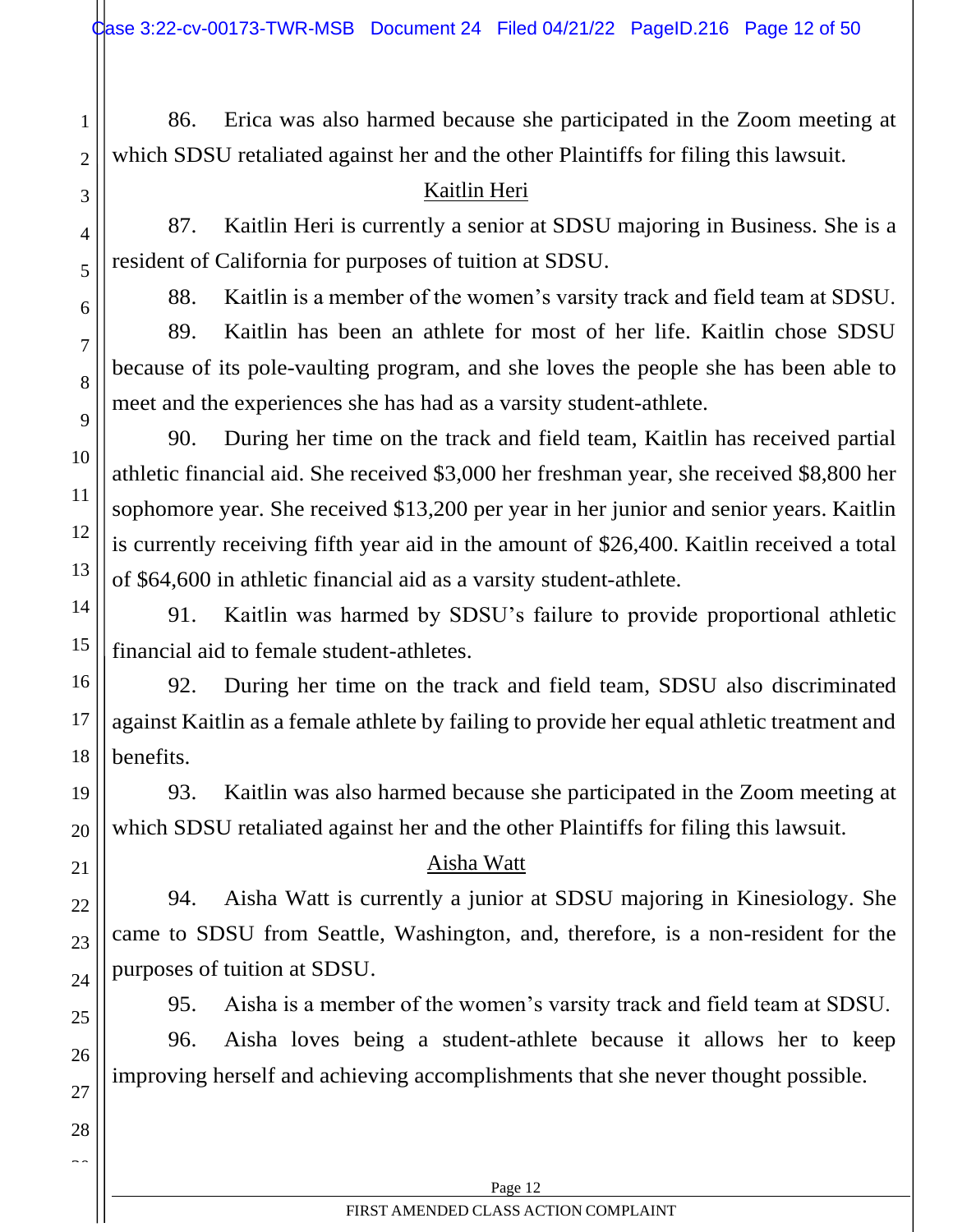97. During her time on the track and field team, Aisha received partial financial aid. She received 10% of tuition and \$800 for books, per year for her freshman and sophomore years. She is receiving \$3,000 in athletic aid this year. Aisha has received a total of \$4,600 in athletic financial aid as a varsity student-athlete.

98. Aisha was harmed by SDSU's failure to provide proportional athletic financial aid to female student-athletes.

99. During her time on the track and field team, SDSU also discriminated against Aisha as a female athlete by failing to provide her equal athletic treatment and benefits.

100. Aisha was also harmed because she participated in the Zoom meeting at which SDSU retaliated against her and the other Plaintiffs for filing this lawsuit.

## Kamryn Whitworth

101. Kamryn Whitworth graduated from SDSU in May 2021 with a degree in Communication. She was a resident of California for the purposes of tuition at SDSU.

102. Kamryn was a member of the women's varsity rowing team until SDSU discontinued the women's varsity rowing team in Spring 2021.

103. Kamryn discovered the sport of rowing when she was 13 years old. She gave her heart and soul to her rowing career, and that dedication made it possible for her to be a varsity rower at SDSU.

104. During her time on the rowing team, Kamryn received partial athletic financial aid. In her freshman and sophomore years, she received \$800 per year. In her junior and senior years, she received \$5,800 per year. Kamryn received a total of \$13,200 in athletic financial aid as a varsity student-athlete.

105. Kamryn was harmed by SDSU's failure to provide proportional athletic financial aid to female student-athletes.

106. Kamryn was also harmed because SDSU retaliated against her and the other Plaintiffs for filing this lawsuit.

1

2

3

4

5

6

7

8

9

10

11

12

13

14

15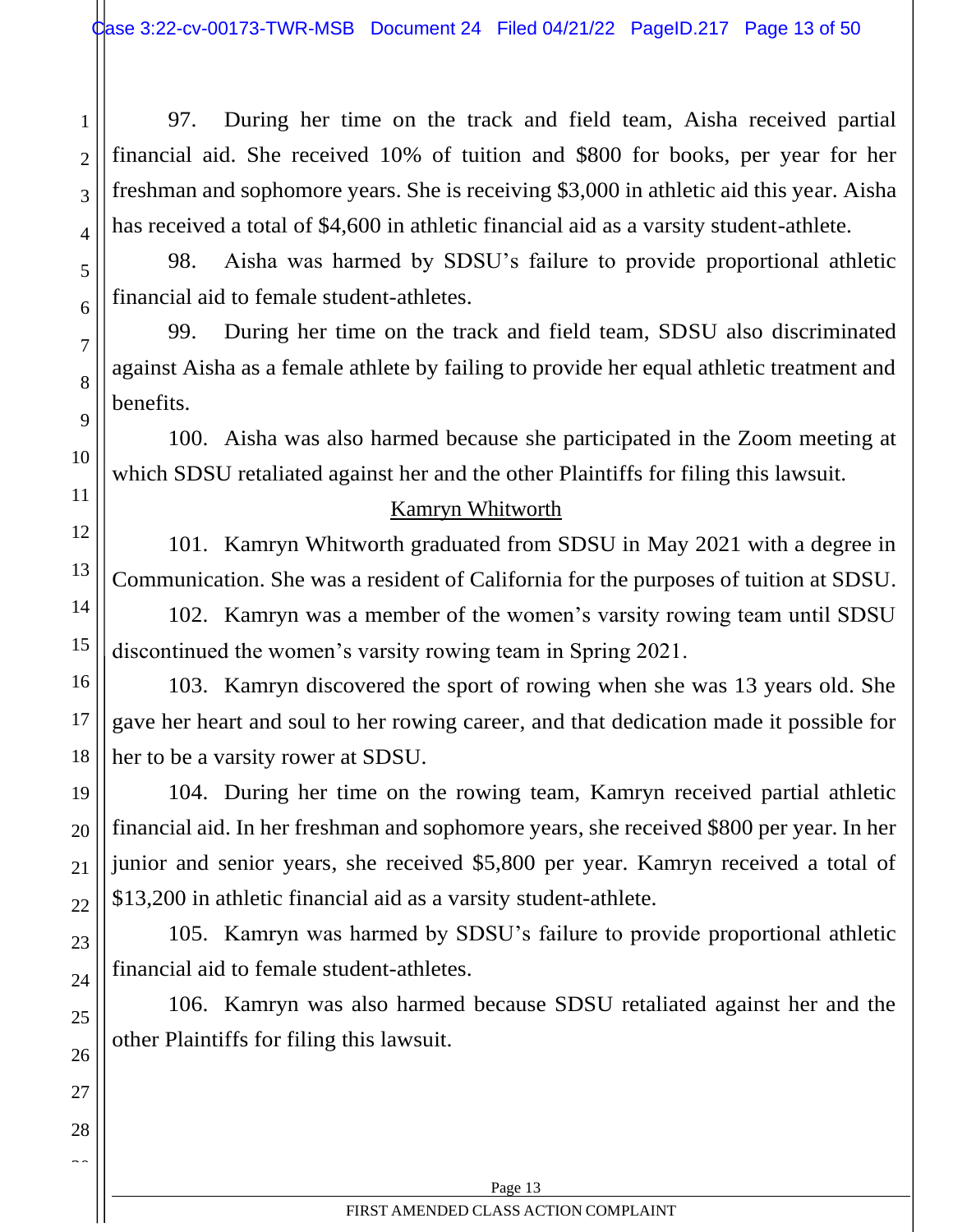### Sara Absten

107. Sara Absten is currently a senior at SDSU majoring in Economics. She is a legal resident of California.

108. Sara is a member of the women's varsity track and field team at SDSU.

109. Sara loves being a track and field athlete because it makes her proud to set goals for herself and achieve those goals. Sara chose to come to SDSU for track and field because the head coach is a former Olympian.

110. During her time on the track and field team, Sara has received partial athletic financial aid. The amount of athletic financial aid has fluctuated significantly from semester to semester; some semesters she received almost full tuition and other semesters she only received 10% of the cost of attendance.

111. Sara was harmed by SDSU's failure to provide proportional athletic financial aid to female student-athletes.

112. During her time on the track and field team, SDSU also discriminated against Sara as a female athlete by failing to provide her equal athletic treatment and benefits.

113. Sara as also harmed because SDSU retaliated against her and the other Plaintiffs for filing this lawsuit.

## Eleanor Davies

114. Eleanor Davies is currently a sophomore in college. She attended SDSU majoring in Business Marketing until transferring in January 2022, after SDSU eliminated her sport. She came to SDSU from Connecticut and, therefore, was a nonresident for the purposes of tuition at SDSU.

115. Eleanor was a member of the women's varsity rowing team until SDSU discontinued the women's varsity rowing team in Spring 2021.

116. During her time on the rowing team, Eleanor received partial athletic financial aid. She received \$7,500 a semester in athletic financial aid. Eleanor received a total of \$22,500 in athletic financial aid at SDSU.

1

2

3

4

5

6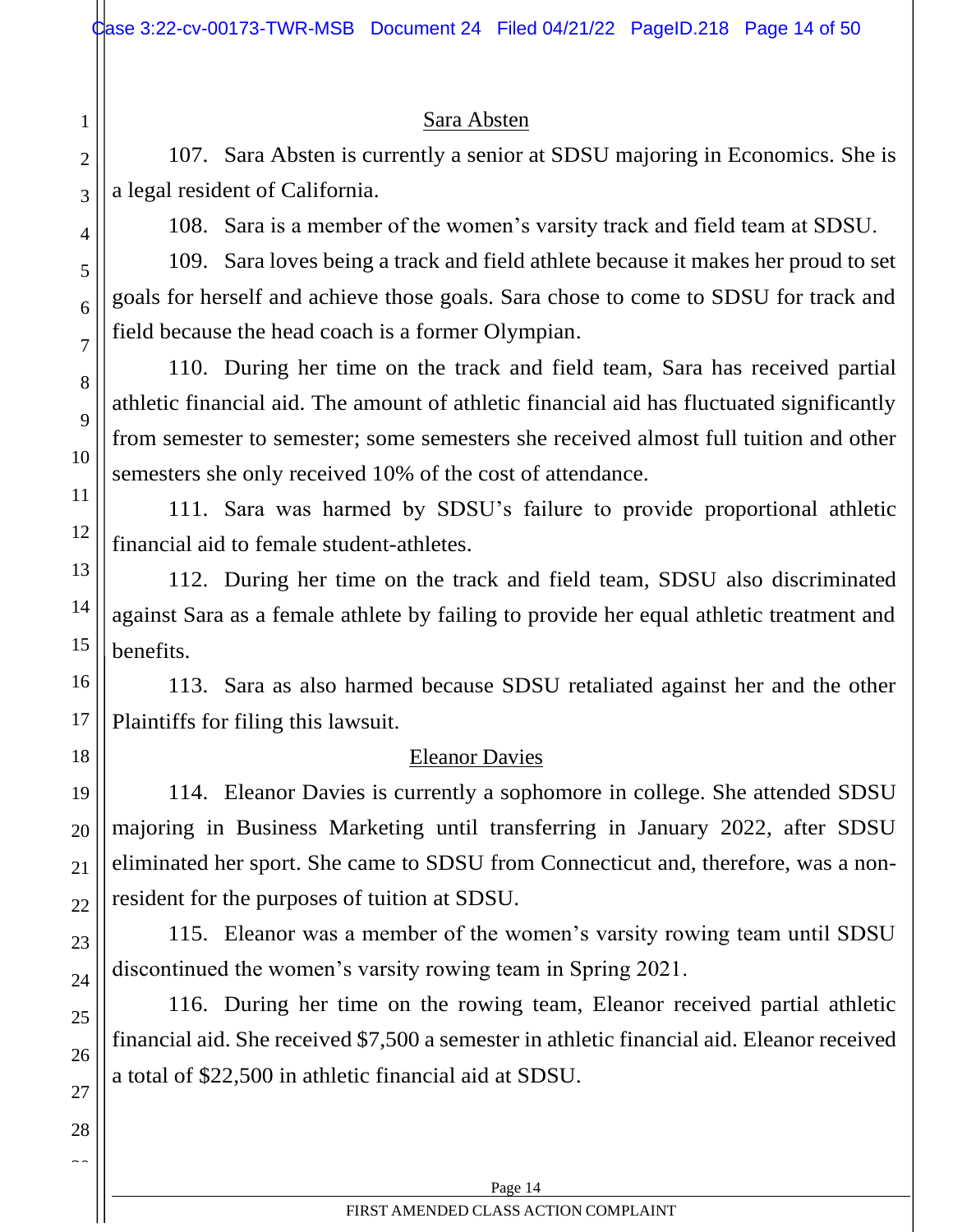117. Eleanor was harmed by SDSU's failure to provide proportional athletic financial aid to female student-athletes.

118. Eleanor was also harmed because SDSU retaliated against her and the other Plaintiffs for filing this lawsuit.

### Alexa Dietz

119. Alexa Dietz is currently a senior at SDSU. Alexa came to SDSU from Washington and therefore, is a non-resident for the purposes of tuition at SDSU.

120. Alexa was a member of the women's varsity rowing team until SDSU discontinued the women's varsity rowing team in Spring 2021.

121. During her time on the rowing team, Alexa received partial athletic financial aid. She received \$800 her freshman year and \$8,800 per year in both her sophomore and junior years. Alexa received a total of \$18,400 in athletic financial as a varsity student-athlete.

122. Alexa was harmed by SDSU's failure to provide proportional athletic financial aid to female student-athletes.

123. Alexa was also harmed because SDSU retaliated against her and the other Plaintiffs for filing this lawsuit.

### Larisa Sulcs

124. Larisa Sulcs is currently a junior at SDSU. She came to SDSU from Seattle, Washington and, therefore, is a non-resident for the purposes of tuition at SDSU.

125. Larisa was a member of the women's varsity rowing team until SDSU discontinued the women's varsity rowing team in Spring 2021.

126. During her time on the rowing team, Larisa received partial athletic financial aid. She received \$7,600 her freshman year, \$15,200 her sophomore year per semester in athletic financial aid for books. Larisa has received a total of \$22,800 in athletic financial aid as a varsity student-athlete.

1

2

3

4

5

6

7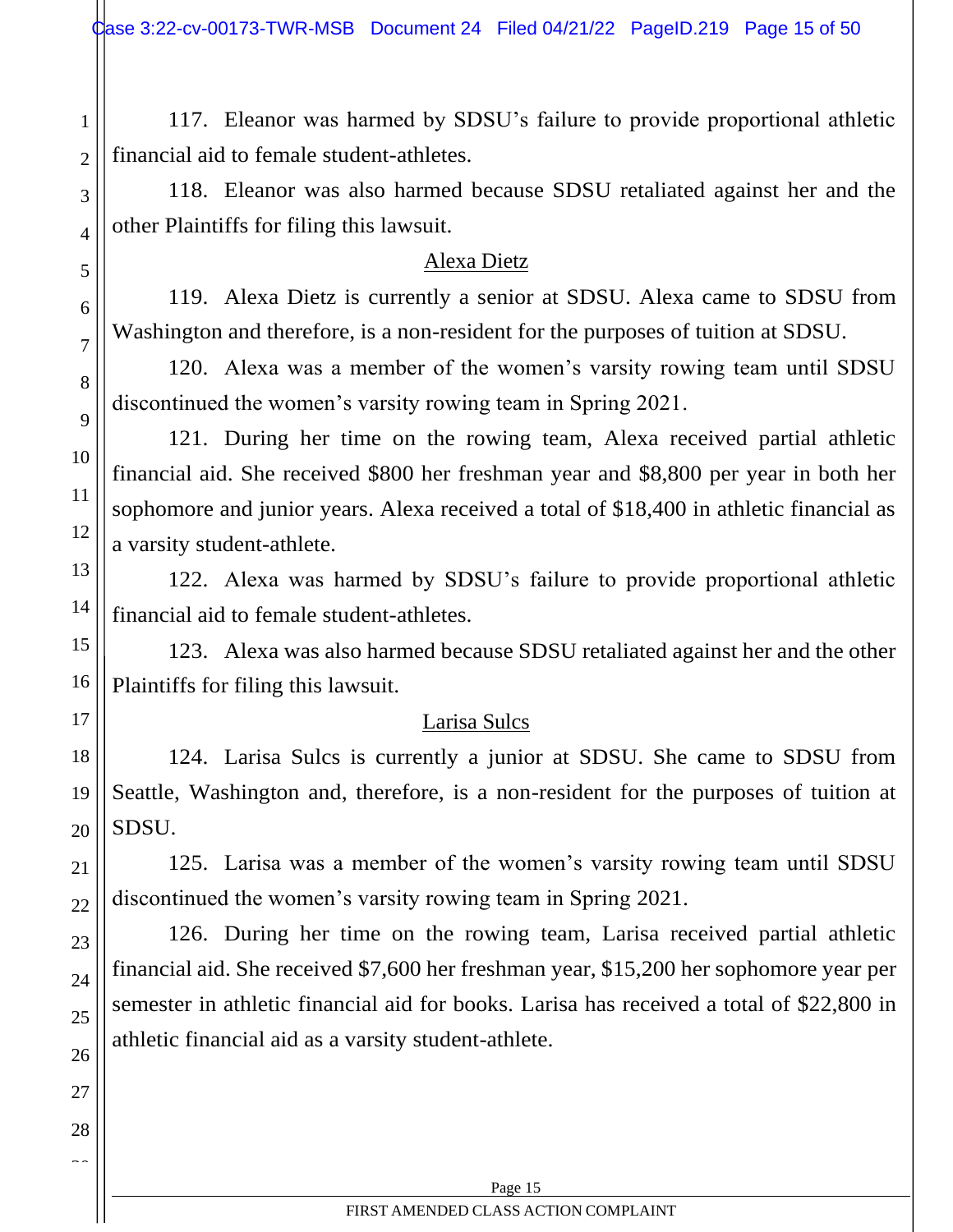127. Larisa was harmed by SDSU's failure to provide proportional athletic financial aid to female student-athletes.

128. Larisa was also harmed because SDSU retaliated against her and the other Plaintiffs for filing this lawsuit.

## *Defendants*

129. Defendant San Diego State University is a constituent institution of the California State University System.

130. Defendant San Diego State University is a recipient of federal funds and is required to comply with Title IX and all of its implementing regulations.

131. Defendant Board of Trustees of the California State University is a public entity that does business in San Diego, California, by operating the university campus of SDSU.

132. Defendant Board of Trustees of the California State University is a recipient of federal funds and is required to comply with Title IX and all implementing regulations.

133. Under Title IX of the Education Amendments of 1972, 20 U.S.C. § 1681 *et seq.*, and the regulations adopted pursuant to 34 C.F.R. Part 106, San Diego State University and the Board of Trustees of the California State University must provide equal opportunities to women and men in every program SDSU offers, including equal athletic financial aid and equal treatment and benefits to SDSU's female and male varsity student-athletes, and cannot retaliate against any female student-athlete for speaking out against sex discrimination at SDSU or attempting to enforce her rights under Title IX.

# **FACTUAL ALLEGATIONS**

# <span id="page-15-1"></span><span id="page-15-0"></span>**TITLE IX BARS SDSU FROM DISCRIMINATING AGAINST ITS FEMALE STUDENT-ATHLETES ON THE BASIS OF THEIR SEX.**

134. Title IX says, "No person in the United States shall, on the basis of sex, be excluded from participation in, be denied the benefits of, or be subjected to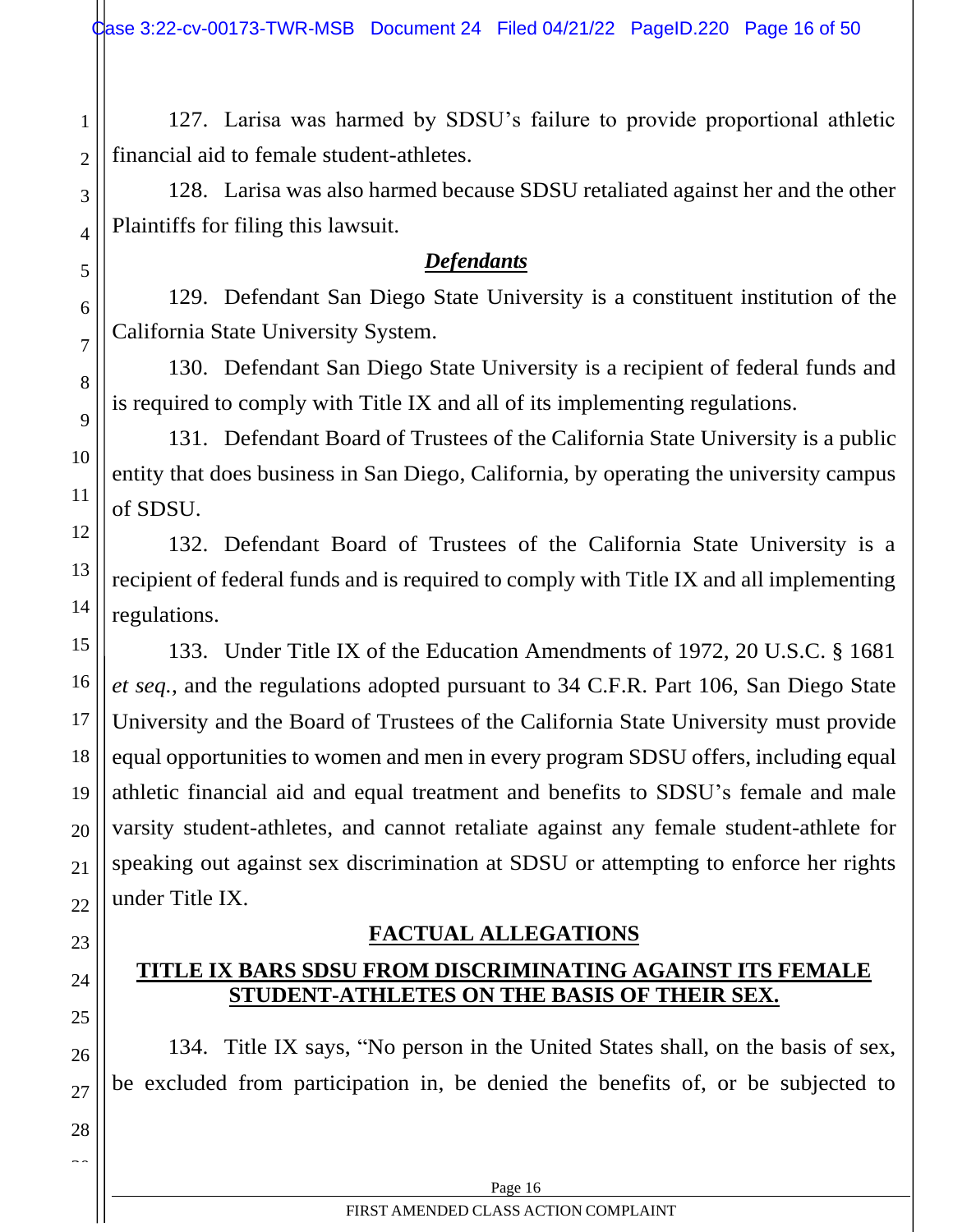discrimination under any education program or activity receiving Federal financial assistance." 20 U.S.C. § 1681(a).

1

2

3

4

5

6

7

8

9

10

11

12

13

14

15

16

17

18

19

20

21

22

23

24

25

26

27

28  $\sim$ 

135. Because SDSU receives federal financial assistance, its varsity athletic program is subject to Title IX, and SDSU must comply with Title IX's requirements. 20 U.S.C. § 1687.

136. When schools segregate their varsity athletic programs on the basis of sex, as SDSU does, their violations of Title IX in those programs constitute intentional sex discrimination. *See Neal v. Board of Trustees of the Cal. State Univs.*, 198 F.3d 763, 772 n.8 (9th Cir. 1999).

137. Applying Title IX to intercollegiate athletics, OCR has adopted regulations requiring educational institutions receiving federal funds to "provide equal athletic opportunity for members of both sexes." 34 C.F.R. § 106.41(c).

138. The regulations, codified at 34 C.F.R. Part 106 (the "Regulations") are enforced by OCR.

139. In 1979, OCR issued a policy interpretation of Title IX and the Regulations as applied to intercollegiate athletics at 44 Fed. Reg. 71,413 (Dec. 11, 1979) (the "OCR Policy Interpretation").

140. The OCR Policy Interpretation sets forth two areas of Title IX compliance applicable to SDSU's varsity intercollegiate athletics programs at issue in this case: equal athletic financial assistance and equal treatment and benefits.

141. In addition, Title IX prohibits SDSU from "retaliating against a person who speaks out against sex discrimination, because such retaliation is intentional 'discrimination' 'on the basis of sex.'" *Jackson v. Birmingham Bd. of Educ.*, 544 U.S. 167, 178 (2005); *see also* 34 C.F.R. § 106.71.

142. As the U. S. Supreme Court explained, it would be "difficult, if not impossible" to achieve Title IX's goal of protecting citizens from discriminatory practices "if persons who complain about sex discrimination did not have effective protection against retaliation." *Jackson*, 544 U.S. at 180–81 (noting that, without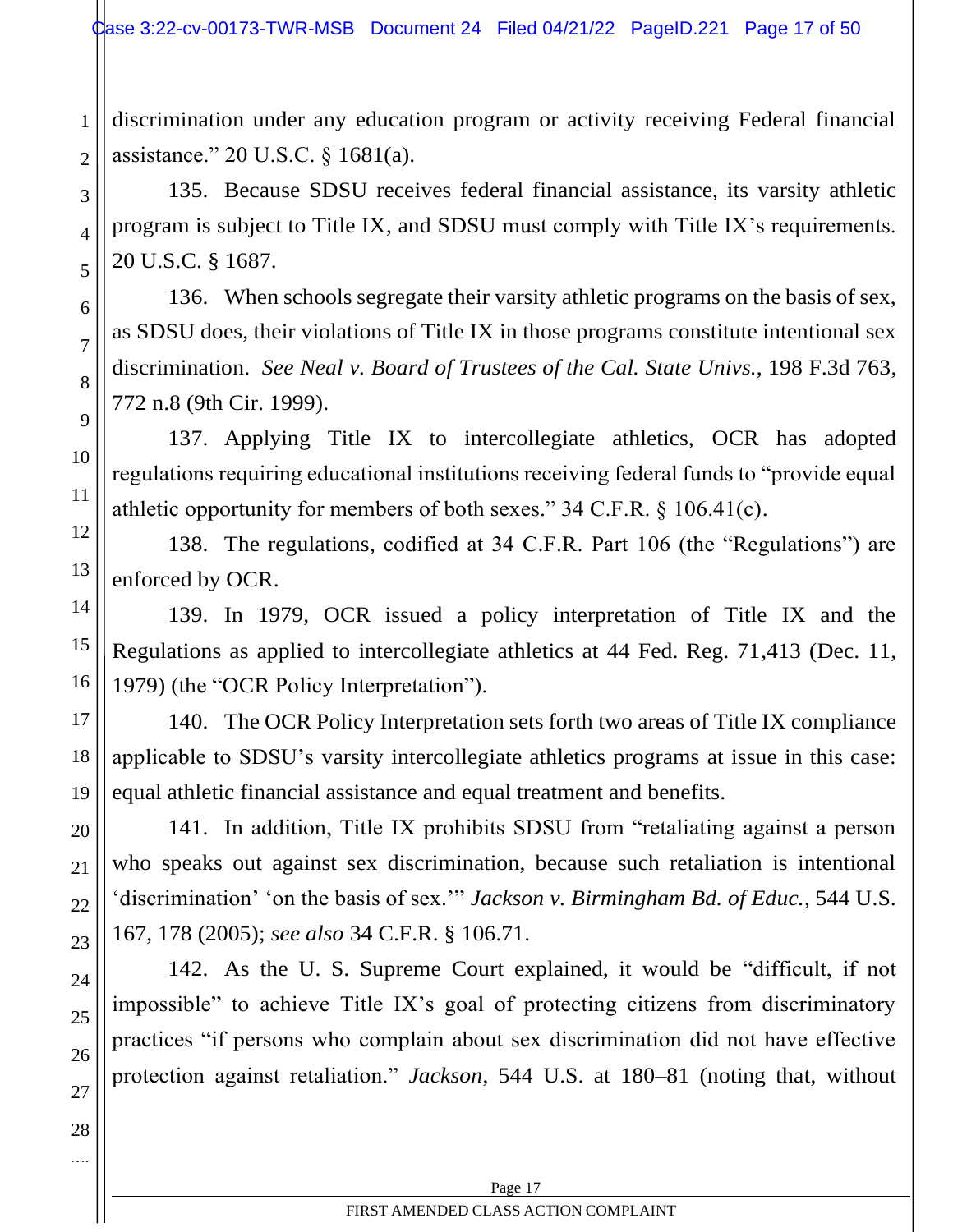protection against retaliation, "individuals who witness discrimination would likely not report it . . . and the underlying discrimination would go unremedied").

# **Title IX's Equal Athletic Financial Aid Requirements**

1

<span id="page-17-0"></span>2

3

4

5

6

7

8

9

10

11

12

13

14

15

16

17

18

19

20

21

22

23

24

25

26

27

28  $\sim$ 

143. Title IX's requirements for equal athletic financial aid have been in existence since 1979.

144. As OCR explained in 1998: "With regard to athletic financial assistance, the regulations promulgated under Title IX provide that, when a college or university awards athletic scholarships, these scholarship awards must be granted to 'members of each sex in proportion to the number of students of each sex participating in intercollegiate athletics.' 34 C.F.R 106.37(c)." Office for Civil Rights, U.S. Department of Education ("DOE"), *Dear Colleague Letter* at 2 (July 23, 1998).

145. The regulation cited by OCR, 34 C.F.R. §106.37 (c), provides:

(1) To the extent that a recipient awards athletic scholarships or grants-in-aid, it must provide reasonable opportunities for such awards for members of each sex in proportion to the number of students of each sex participating in interscholastic or intercollegiate athletics.

(2) Separate athletic scholarships or grants-in-aid for members of each sex may be provided as part of separate athletic teams for members of each sex to the extent consistent with this paragraph and § 106.41.

146. The OCR Policy Interpretation states, among other things, its interpretation of the athletic financial aid provision quoted above:

> The Policy - The Department will examine compliance with this provision of the regulation primarily by means of a financial comparison to determine whether proportionately equal amounts of financial assistance (scholarship aid) are available to men's and women's athletic programs. The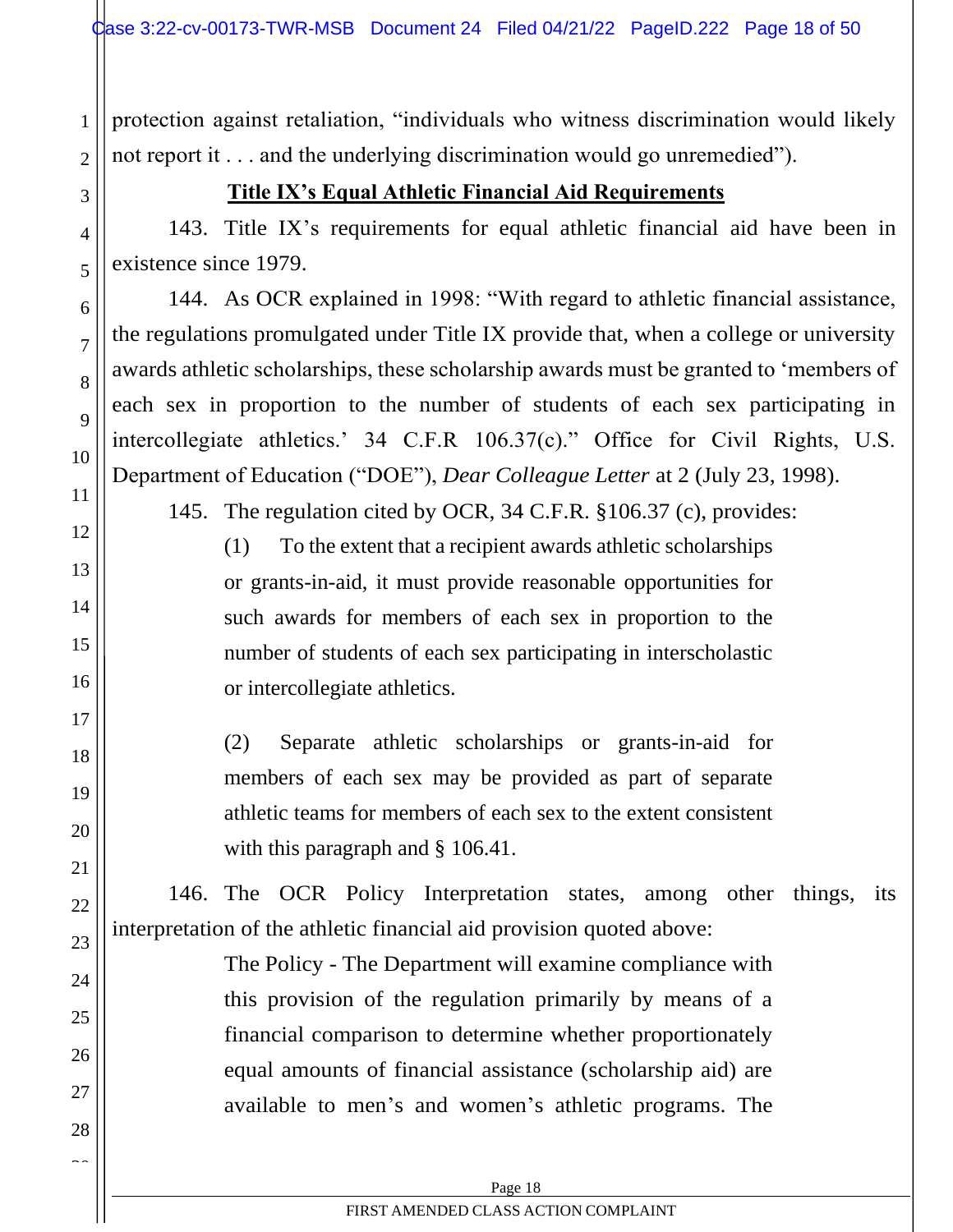Department will measure compliance with this standard by dividing the amounts of aid available for the members of each sex by the numbers of male or female participants in the athletic program and comparing the results. Institutions may be found in compliance if this comparison results in substantially equal amounts or if a resulting disparity can be explained by adjustments to take into account legitimate, nondiscriminatory factors…

Application of the Policy - This section does not require a proportionate number of scholarships for men and women or individual scholarships of equal dollar value. It does mean that the total amount of scholarship aid made available to men and women must be substantially proportionate to their participation rates.

44 Fed. Reg. 71,415.

1

2

3

4

5

6

7

8

9

10

11

12

13

14

15

16

17

18

19

20

21

22

23

24

25

26

27

28  $\sim$ 

147. On July 23, 1998, OCR discussed and clarified how it interpreted and would enforce Tile IX's athletic financial aid requirements:

> With regard to athletic financial assistance, the regulations promulgated under Title IX provide that, when a college or university awards athletic scholarships, these scholarships awards must be granted to "members of each sex in proportion to the number of students of each sex participating in …intercollegiate athletics." 34 C.F.R  $106.37(c)...$

> It is important to note that it is not enough for a college or university merely to assert a nondiscriminatory justification. Instead, it will be required to demonstrate that its asserted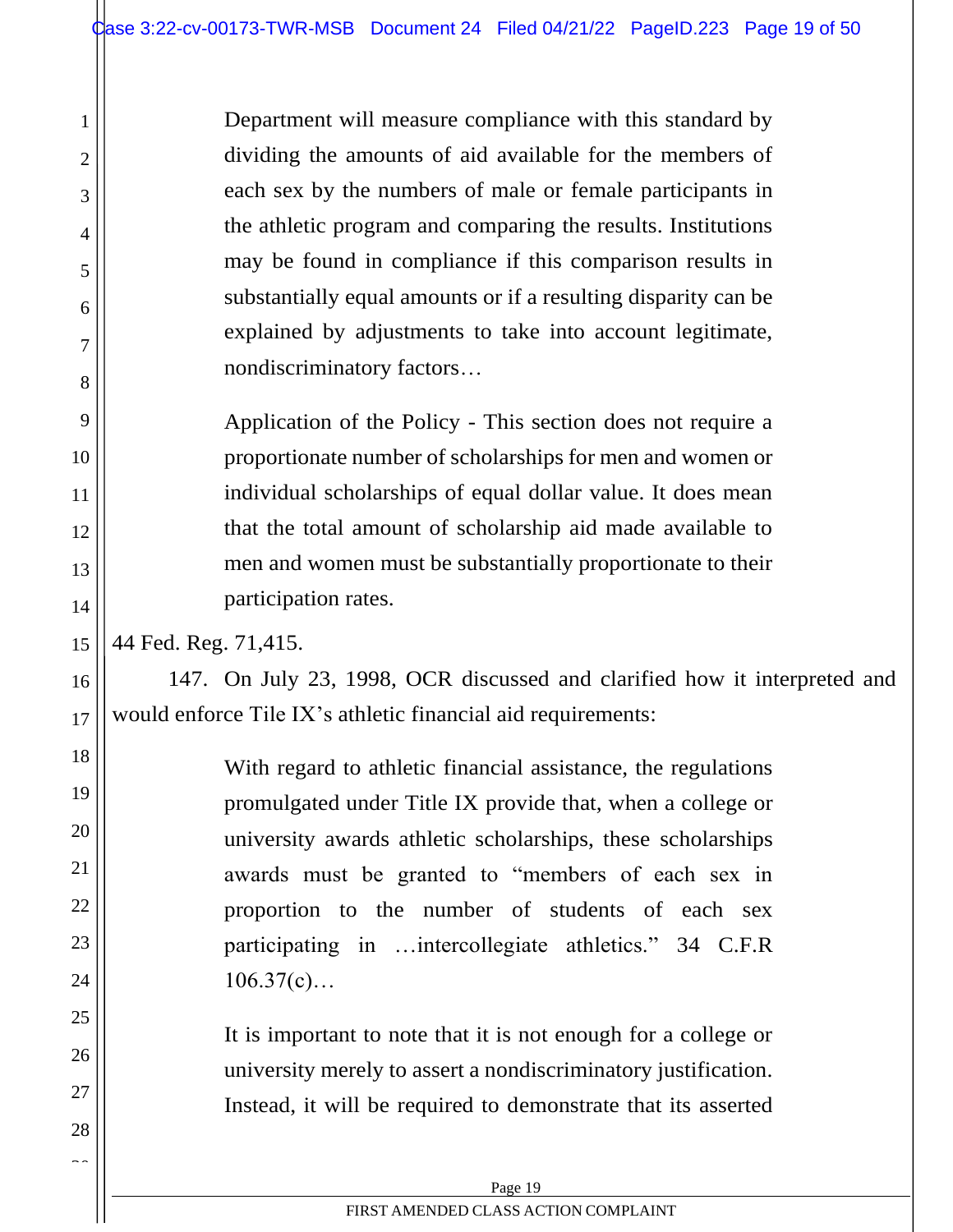rationale is in fact reasonable and does not reflect underlying discrimination…

If any unexplained disparity in the scholarship budget for athletes of either gender is 1% or less for the entire budget for athletic scholarships, there will be a strong presumption that such a disparity is reasonable and based on legitimate and nondiscriminatory factors. Conversely, there will be a strong presumption that an unexplained disparity of more than 1% is in violation of the "substantially proportionate" requirement.

OCR, U.S. DOE, *Dear Colleague Letter* at 2-4 (July 23, 1998).

148. Because Title IX and its implementing Regulations are federal law, NCAA and conference rules cannot justify violations of them.

149. The Title IX Regulations state: "The obligation to comply with this part is not obviated or alleviated by any rule or regulation of any organization …or association which would render any applicant or student ineligible to participate or limit the eligibility or participation of any applicant or student, on the basis of sex, in any education program or activity operated by a recipient and which receives Federal financial assistance." 34 C.F.R. 106.6 (c).

150. As a result, if SDSU chose to sponsor women's and men's varsity athletic teams with NCAA or conference scholarship limits that allowed SDSU to award its male student-athletes far more athletic financial aid than its female student-athletes and then did so—SDSU would be violating Title IX.

151. Any NCAA or conference limits would not justify SDSU's violation of the law.

# **Title IX's Equal Athletic Treatment and Benefit Requirements**

<span id="page-19-0"></span>152. Title IX's requirements for equal treatment and benefits are codified at 34 C.F.R. § 106.41(c). The Regulations identify nine non-exclusive areas in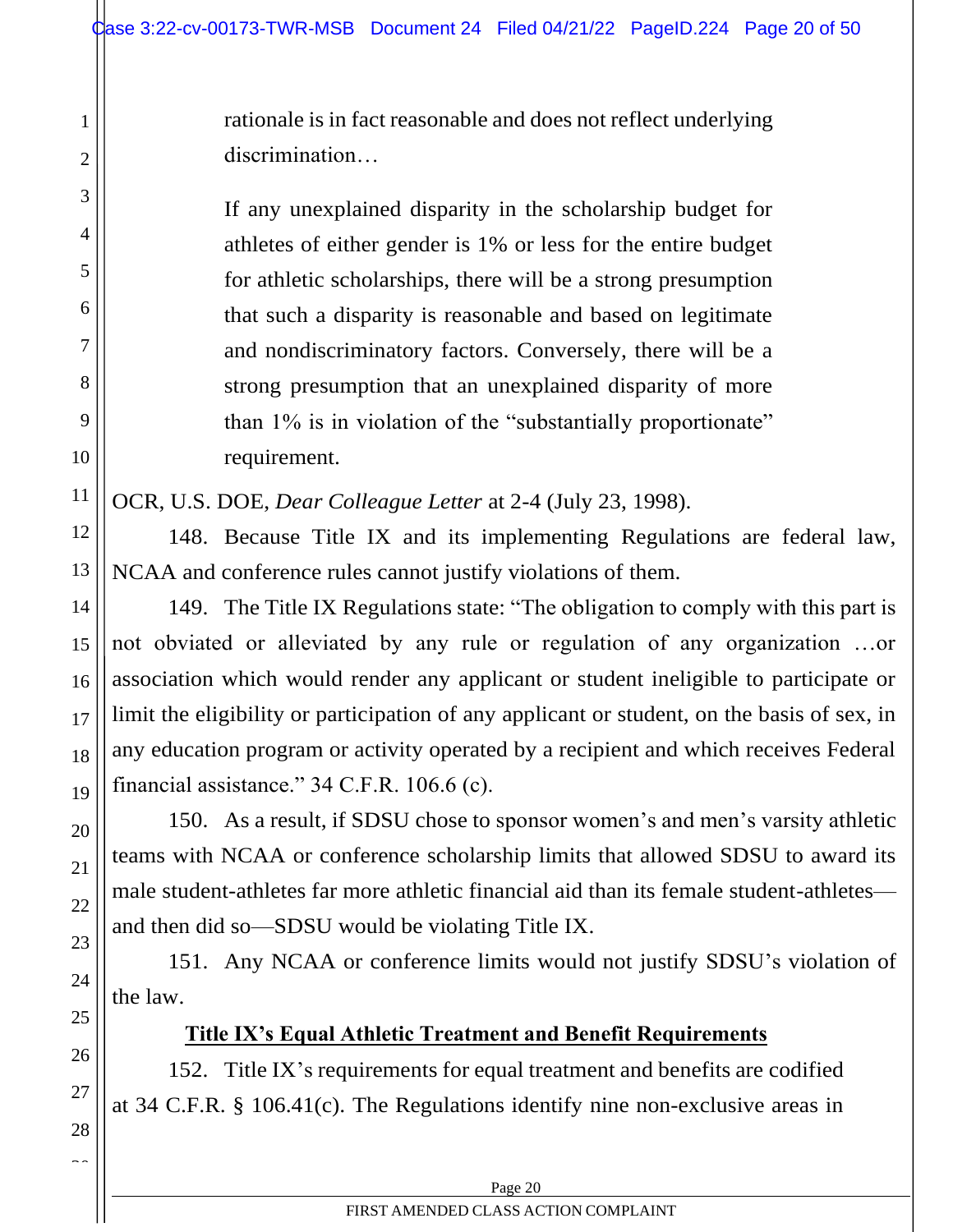which recipients must provide equal treatment and benefits to female and male student-athletes:

- The provision of equipment and supplies;
- Scheduling of games and practice time;
- Travel and per diem allowance;
- Opportunity to receive coaching and academic tutoring;
- Assignment and compensation of coaches and tutors;
- Provision of locker rooms, practice and competitive facilities;
- **•** Provision of medical and training services;
- **•** Provision of housing and dining facilities and services; and
- Publicity.

153. Additionally, "[e]qual efforts to recruit male and female athletes are required under Title IX." *Ollier v. Sweetwater Union High Sch. Dist.*, 858 F. Supp. 2d 1093, 1110–11 (S.D. Cal. 2012) (citing Policy Interpretation, 44 Fed. Reg. at 71,417).

154. "Although recruiting is not listed as a factor under 34 C.F.R. section 106.41(c), the Policy Interpretations do identify this area as significant." *Barrett v. W. Chester Univ. of Pennsylvania of State Sys. of Higher Educ.*, No. CIV.A. 03-CV-4978, 2003 WL 22803477, at \*6 (E.D. Pa. Nov. 12, 2003) (citing *Cohen v. Brown Univ*., 809 F. Supp. 978, 997 (D. R.I.1992) (identifying recruiting dollars as a "target area" under the Policy considerations and finding a disparity in Brown University's allocation of those funds)).

155. The items listed above are not exhaustive and do not include every area in which a school must provide equal treatment and benefits to its female and male student-athletes, but they provide a good overview of the areas to be examined.

156. In addition, a school's "failure to provide necessary funds for teams for one sex" may also be indicative of sex discrimination. 34 C.F.R. § 106.41(c).

1

2

3

4

5

6

7

8

9

10

11

12

13

14

15

16

17

18

19

20

21

22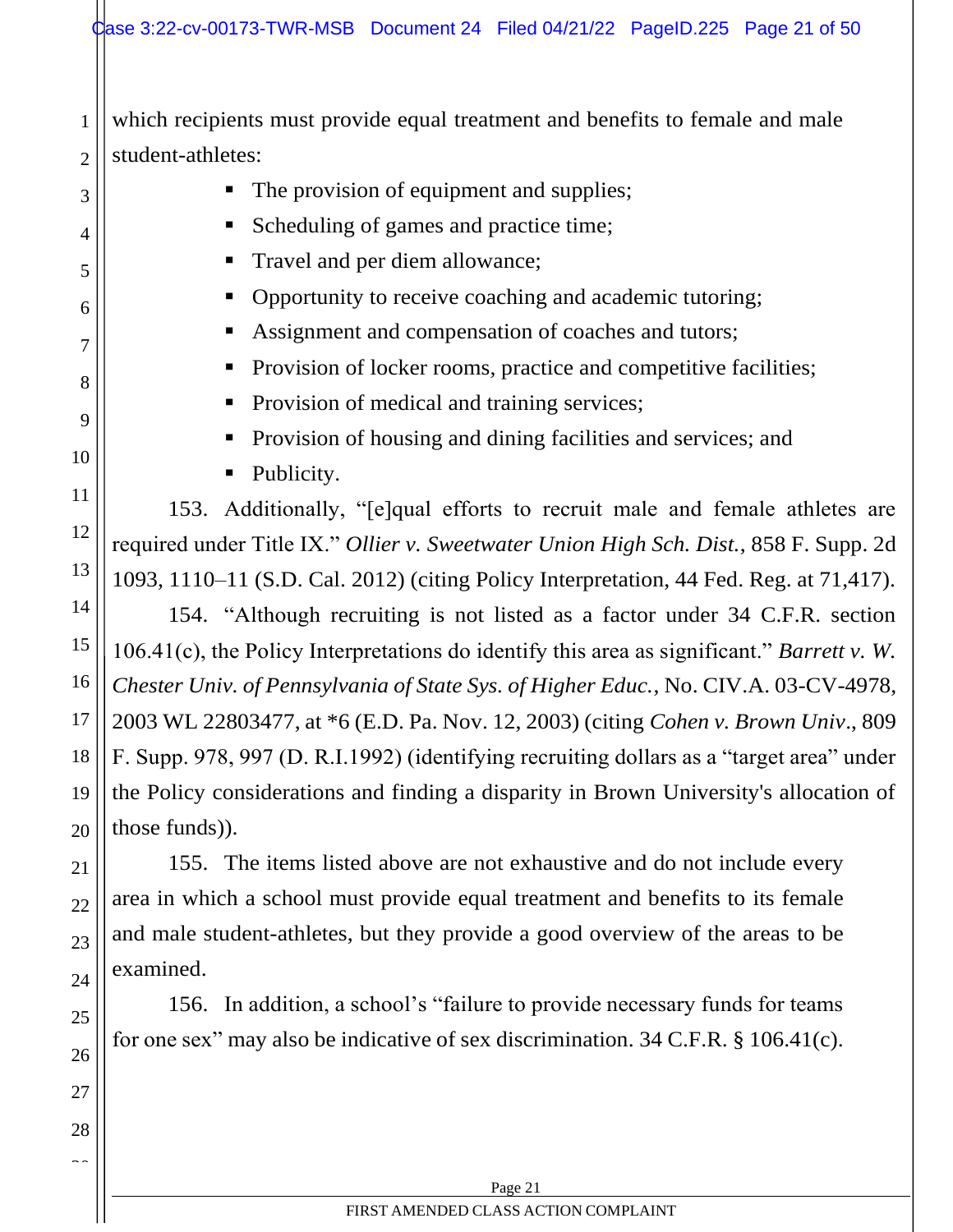157. The OCR Policy Interpretation states, among other things, OCR's interpretation of the equal treatment and benefits provisions quoted above:

> The Policy—The Department will assess compliance with both the recruitment and the general athletic program requirements of the regulation by comparing the availability, quality and kinds of benefits, opportunities, and treatment afforded members of both sexes. Institutions will be in compliance if the compared program components are equivalent, that is, equal or equal in effect. Under this standard, identical benefits, opportunities. or treatment are not required, provided the overall effect of any differences is negligible.

<span id="page-21-0"></span>44 Fed. Reg. 71,415.

1

2

3

4

5

6

7

8

9

10

11

12

13

14

15

16

17

18

19

20

21

22

23

24

25

26

27

28  $\sim$ 

# **Title IX's Prohibition Against Retaliation**

158. Title IX's prohibition on retaliation was recognized and emphasized by the U.S. Supreme Court in *Jackson*, 544 U.S. at 178: "[T]he text of Title IX prohibits a funding recipient from retaliating against a person who speaks out against sex discrimination, because such retaliation is intentional 'discrimination' 'on the basis of sex.'" *See also* 34 C.F.R. § 106.71 ("No recipient or other person may intimidate, threaten, coerce, or discriminate against any individual for the purpose of interfering with any right or privilege secured by Title IX[.]").

159. As the Supreme Court explained, such retaliation "is discrimination 'on the basis of sex' because it is an intentional response to the nature of the complaint: an allegation of sex discrimination." *Jackson*, 544 U.S. at 174.

160. The Court said it would be "difficult, if not impossible" to achieve Title IX's goal of protecting citizens from discriminatory practices "if persons who complain about sex discrimination did not have effective protection against retaliation." *Id.* at 180–81 (noting that, without protection against retaliation,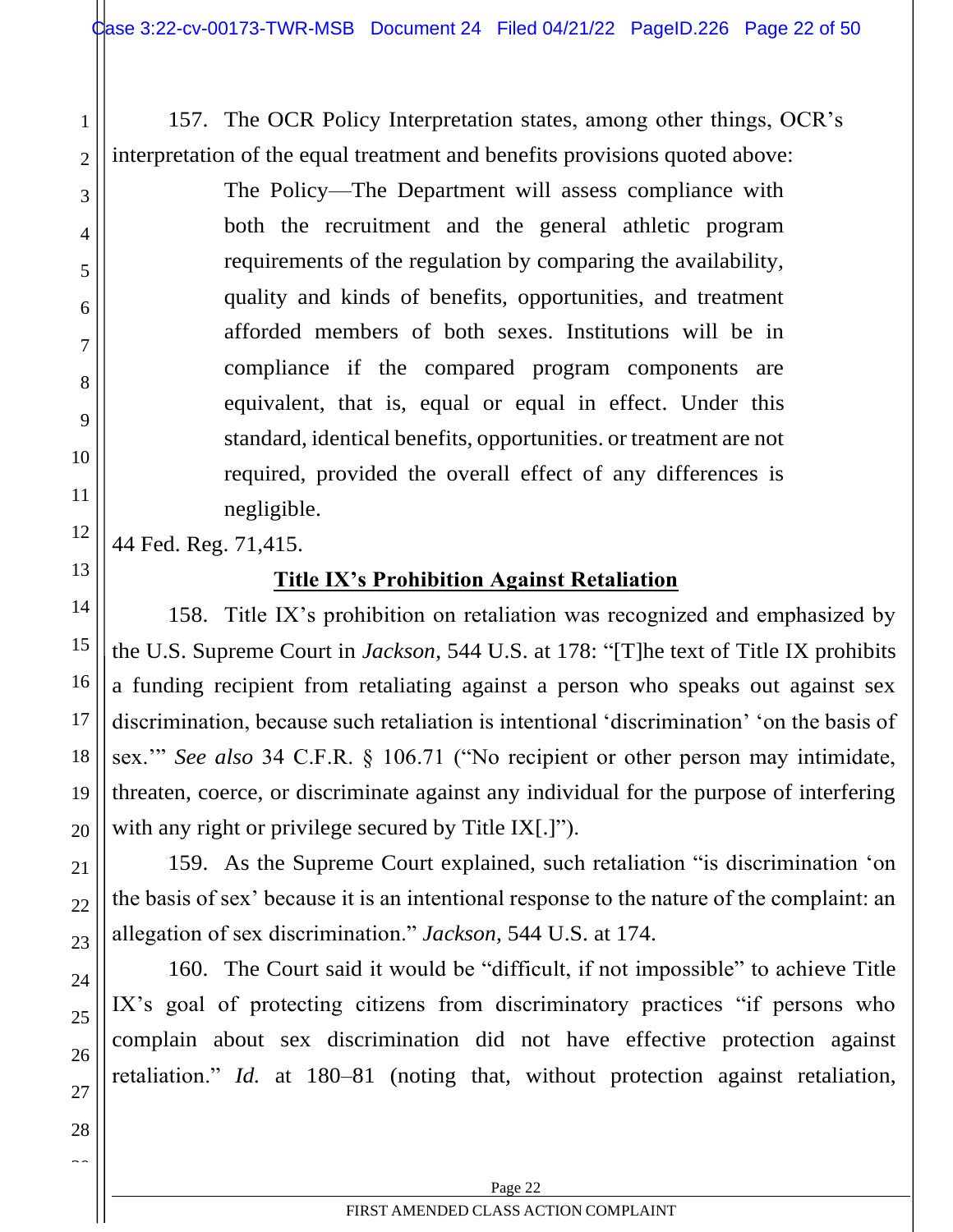"individuals who witness discrimination would likely not report it . . . and the underlying discrimination would go unremedied").

161. "Reporting incidents of discrimination is integral to Title IX enforcement, and would be discouraged if retaliation against those who report went unpunished." *Id.* at 180.

162. The Ninth Circuit has likewise explained that "Title IX empowers a woman student to complain, without fear of retaliation, that the educational establishment treats women unequally." *Emeldi v. Univ. of Oregon*, 698 F. 3d 715, 725 (9th Cir. 2012) (noting that "[i]t is a protected activity to protest or otherwise oppose unlawful discrimination" and that "speak[ing] out against sex discrimination . . . is protected activity." (internal quotation marks and citations omitted)).

163. Put simply, "[w]omen students should not be deterred from advancing pleas that they be treated as favorably as male students." *Id.* at 726.

164. To the contrary, "[i]ndividuals should be commended when they raise concerns about compliance with the Federal civil rights laws, not punished for doing so." OCR, U.S. DOE, *Dear Colleague Letter* at 1 (April 24, 2013).

165. For all these reasons, OCR has explained that "once a student . . . complains formally or informally to a school about a potential civil rights violation . . . , the recipient [school] is prohibited from retaliating (including intimidating, threatening, coercing, or in any way discriminating against the individual) because of the individual's complaint." *Id.*

166. "'[A]ny plaintiff with an interest arguably sought to be protected by' a statute with an anti-retaliation provision has standing to sue under that statute." *Ollier v. Sweetwater Union High Sch. Dist.*, 768 F.3d 843, 866 (9th Cir. 2014).

### **SDSU HAS BEEN AND IS DISCRIMINATING AGAINST ITS FEMALE STUDENT-ATHLETES ON THE BASIS OF THEIR SEX.**

167. SDSU is a member of the NCAA, and it participates in Division I athletics, the highest level of intercollegiate competition.

1

2

3

4

5

6

7

8

9

10

11

12

13

14

15

16

17

18

19

20

21

22

<span id="page-22-0"></span>23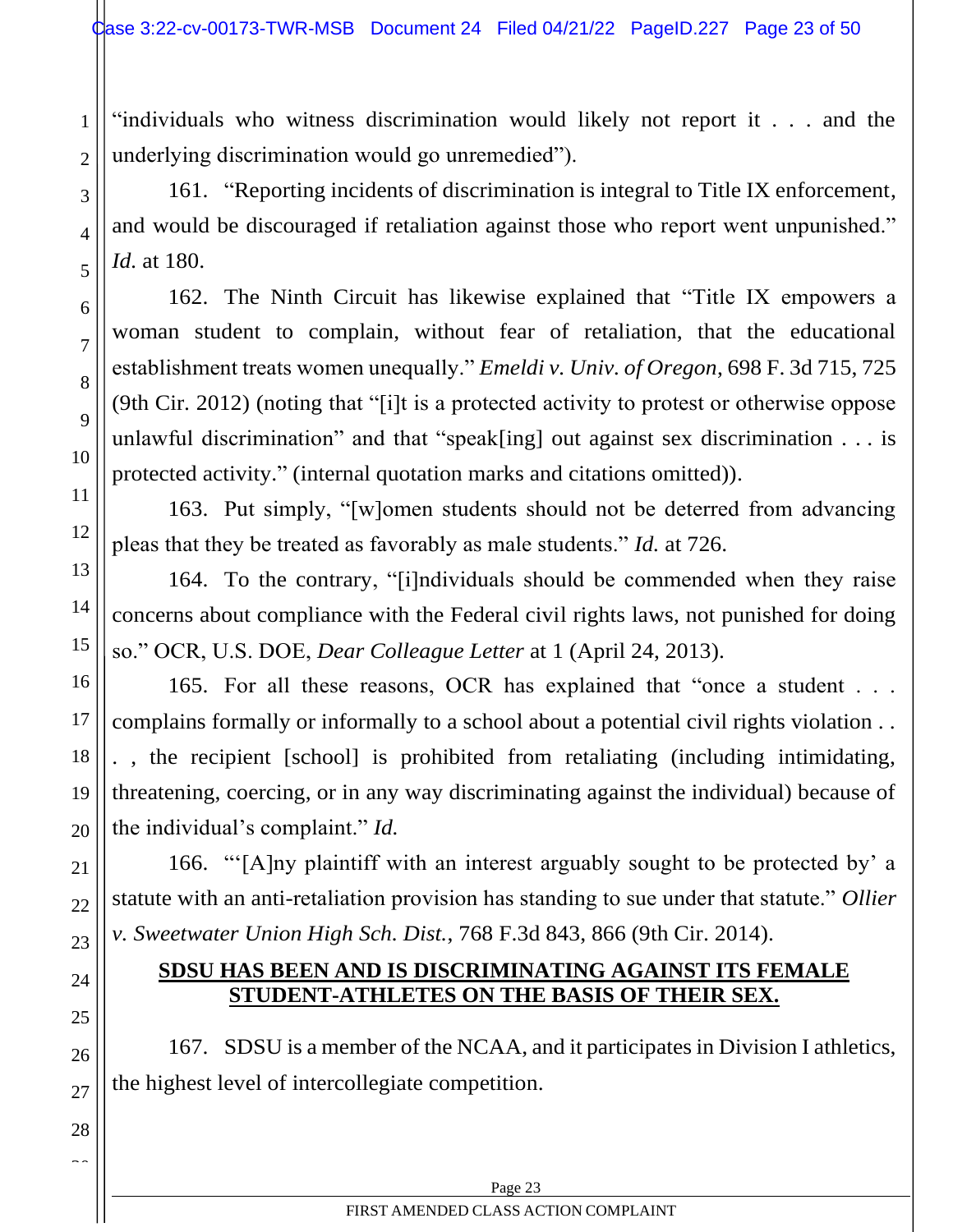2

3

4

<span id="page-23-0"></span>5

6

7

8

9

10

11

12

13

14

15

16

17

18

19

20

21

22

23

24

25

26

27

28  $\sim$ 

168. For the past several decades, SDSU has sponsored women's and men's varsity Division I intercollegiate athletic teams, segregated based on sex.

169. In regard to the members of its women's teams, SDSU has violated and is violating Title IX's equal athletic financial aid requirements, equal treatment and benefits requirements, and prohibition against retaliation.

# **SDSU's Violations of Title IX's Equal Athletic Financial Aid Requirements**

170. SDSU offers athletic financial aid to members of its women's and men's varsity athletic teams.

171. SDSU has not provided and does not provide athletic financial aid to its female varsity student-athletes in proportion to their athletic participation rates and, accordingly, intentionally discriminates against its female varsity student-athletes on the basis of their sex in violation of Title IX.

172. At all times relevant to this case, SDSU has been and is responsible for ensuring its compliance with Title IX's requirements to provide proportional athletic financial aid to its female student-athletes; which is independent from SDSU's obligations to provide proportional participation opportunities under Title IX.

173. SDSU's compliance with Title IX's equal athletic participation requirements does not absolve the school of its obligations to comply with Title IX's equal athletic financial aid requirements.

174. Such an allowance could make it possible for a school to provide proportional participation opportunities to its female and male student-athletes and award *no financial aid* to its female student-athletes.

175. For more than a decade, female varsity student-athletes at SDSU have been deprived of athletic financial aid in proportion to their participation in SDSU athletics, and the difference in the proportion has always been greater than 1%.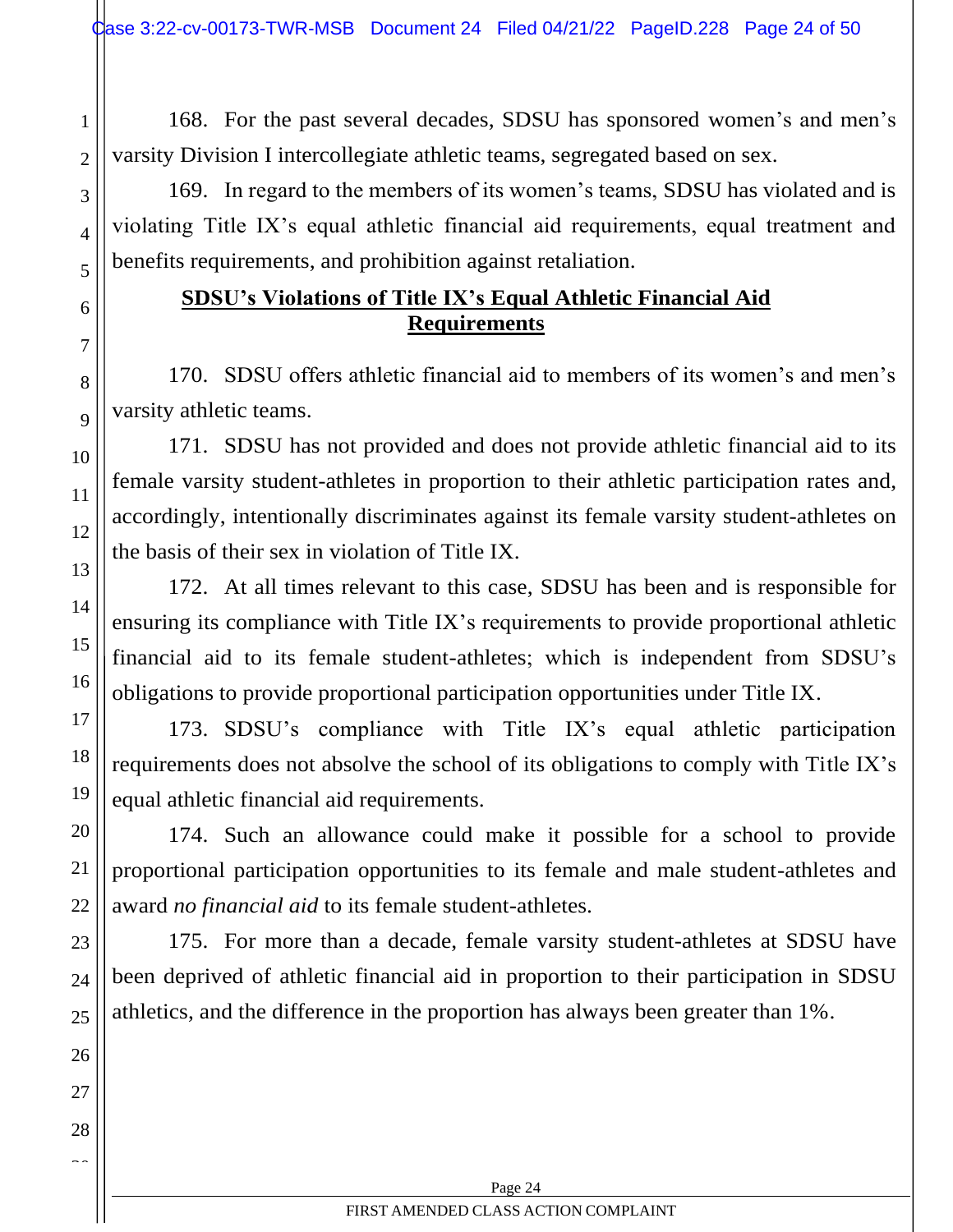176. The information summarized in the chart and paragraphs below was submitted and verified as accurate by SDSU to the federal government pursuant to the Equity in Athletics Disclosure Act (EADA). 2

|      |          |                 |         |                |                |            | Amount of aid  |
|------|----------|-----------------|---------|----------------|----------------|------------|----------------|
|      | Female   | Male            |         |                |                | % of aid   | SDSU deprived  |
|      | Student  | Student         | % of    | Female Aid     | Male Aid       | awarded    | female student |
| Year | Athletes | <b>Athletes</b> | females | Awarded        | Awarded        | to females | athletes       |
| 2010 | 269      | 222             | 54.79%  | \$2,776,419.00 | \$2,708,301.00 | 50.62%     | \$228,447.97   |
| 2011 | 302      | 235             | 56.24%  | \$3,169,134.00 | \$3,073,774.00 | 50.76%     | \$341,775.15   |
| 2012 | 312      | 231             | 57.46%  | \$3,586,299.00 | \$3,181,040.00 | 52.99%     | \$302,116.78]  |
| 2013 | 322      | 239             | 57.40%  | \$3,813,759.00 | \$3,482,941.00 | 52.27%     | \$374,364.71   |
| 2014 | 310      | 236             | 56.78%  | \$3,943,771.00 | \$3,685,045.00 | 51.70%     | \$387,608.05   |
| 2015 | 304      | 230             | 56.93%  | \$4,176,824.00 | \$3,914,582.00 | 51.62%     | \$429,519.49   |
| 2016 | 315      | 226             | 58.23%  | \$4,426,056.00 | \$4,155,385.00 | 51.58%     | \$570,531.64   |
| 2017 | 303      | 216             | 58.38%  | \$4,527,853.00 | \$4,325,925.00 | 51.14%     | \$641,115.66   |
| 2018 | 316      | 221             | 58.85%  | \$4,580,663.00 | \$4,604,510.00 | 49.87%     | \$824,392.25   |

177. In 2019-20, SDSU's 315 female student-athletes equaled 58.12% of the total student-athletes. But female student-athletes were provided with only 50.57% of the \$9,198,841 in athletic financial aid the school awarded that year, amounting to a loss of \$694,267.88 in athletic financial aid for women.<sup>3</sup>

Lost athletic financial aid is calculated by subtracting the aid SDSU actually awarded to female student-athletes in a given year from the athletic financial aid female studentathletes *would have been awarded* if SDSU had complied with Title IX by awarding such aid proportionally (i.e., if the percentage of athletic financial aid awarded to female studentathletes matched the percentage of female student-athletes participating in SDSU's varsity athletics program). For example, in 2019-20 the lost athletic financial aid would be  $((0.5812 \times $9,198,841) - $4,651,922) = $694,267.88$  based on the information disclosed by SDSU to the DOE in its annual EADA report.

1

2

3

4

5

6

7

8

9

10

11

12

<sup>2</sup> SDSU has exclusive access to its Title IX athletic participation and athletic financial aid data and has not yet disclosed that information to Plaintiffs or the public. For that reason, Plaintiffs must rely on public EADA data that SDSU has certified as accurate in this Amended Complaint. *See Balow v. Michigan State Univ.*, 24 F.4th 1051, 1060 (6th Cir. 2022), *reh'g denied*, No. 21-1183, 2022 WL 1072866 (6th Cir. Mar. 31, 2022) (recognizing that, in the early stages of litigation, it is appropriate to rely upon the university's EADA data).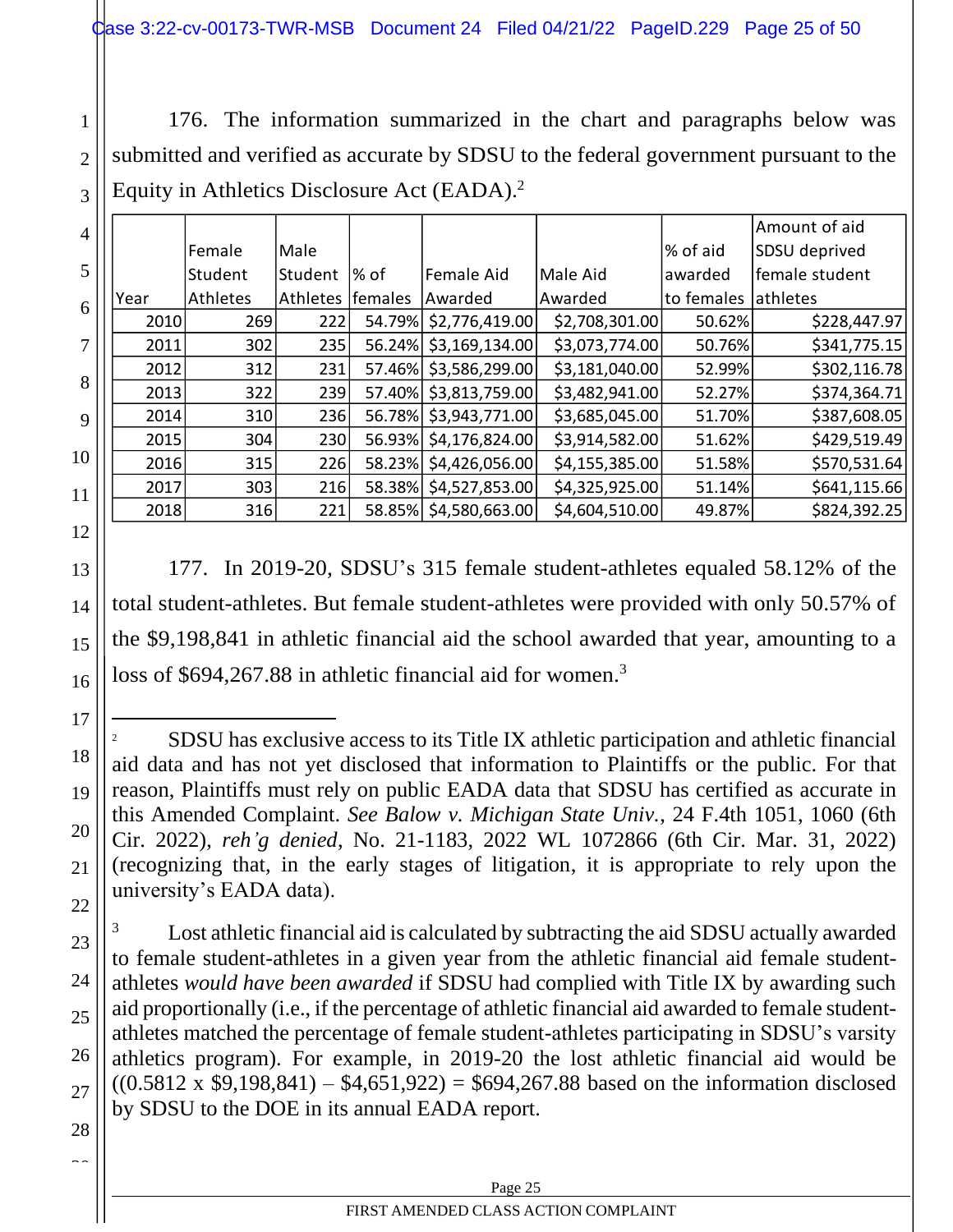178. In 2020-21, SDSU's 305 female student-athletes equaled 57.22% of the total student-athletes. But female student-athletes were provided with only 50.64% of the \$8,679,501.00 in athletic financial aid the school awarded that year, amounting to a loss of \$571,692.82 in athletic financial aid for women.

25

26

27

28  $\sim$ 

1

2

179. Thus, in just the last two academic years, not including the current academic year, SDSU's female student-athletes have received over \$1.2 million less in athletic financial aid—and its male varsity student-athletes have received over \$1.2 million more—than they would have received if SDSU had granted such aid in proportion to the number of students of each sex participating in intercollegiate athletics.

180. A similar or greater unequal and disproportionate allocation of athletic financial aid to varsity female student-athletes at SDSU is taking place in the 2021-22 academic year and will continue in the future if it is not stopped.

181. Plaintiffs are entitled to damages going back a minimum of two years from August 19, 2021, for SDSU's Title IX's athletic financial aid violations. 4

182. For the 2019-20 academic year, the fall semester started August 22 and classes began August 26.

183. SDSU is permitted to award athletic financial aid at any point in the academic year and, until the academic year is over and the school makes the amount of aid awarded to each gender public, only the school can determine whether the allocation of athletic financial aid meets the proportionality requirements of Title IX.

184. Any athletic financial aid awarded in the middle of an academic year can be retroactive back to start of that academic year. SDSU can correct its discriminatory allocation of athletic financial aid at any point during an academic year.

The parties entered into a tolling agreement on August 19, 2021, preserving all Title IX athletic financial aid claims for at least two years prior to that date.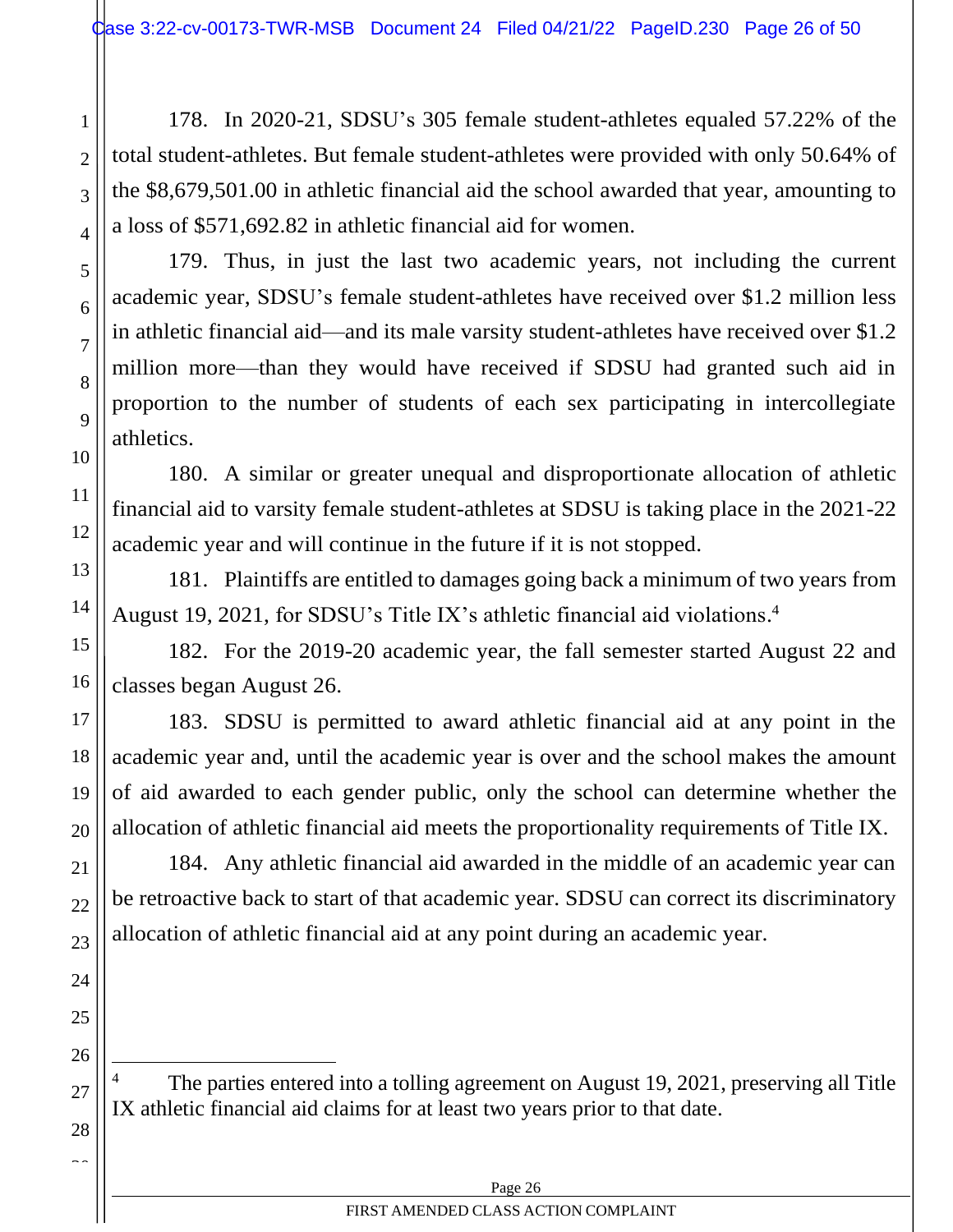185. As a result, the earliest Plaintiffs could have known about the unequal allocation of athletic financial aid to male student-athletes for the 2019-20 academic year was January 1, 2021. 5

186. Defendants have not asserted or attempted to demonstrate any justification for SDSU's failure to provide female student-athletes with equal athletic financial aid that does not reflect underlying discrimination—and Plaintiffs are not aware of any.

187. For example, if more female student-athletes were in-state residents, more male student-athletes were non-residents, and SDSU spent at least as much money trying to recruit female student-athlete non-residents as male student-athlete nonresidents (so the in-state/out-of-state difference was not attributable to sex discrimination in recruiting), that might arguably help explain the smaller and disproportionate grants of athletic financial aid to SDSU's female student-athletes.

188. In fact, however, more male athletes at SDSU are in-state residents, more female student-athletes are non-residents, and SDSU spends far more money trying to recruit male student-athletes (approximately \$1,702 per athlete in 2019-20) than it spends trying to recruit female student-athletes (approximately \$593 per athlete in 2019-20).

189. After the original Complaint in this lawsuit was filed, charging SDSU with depriving its female varsity student-athletes of equal athletic financial aid, SDSU issued a statement saying, "SDSU awards approximately 95% of all possible scholarships permitted under NCAA rules for both its men's and women's teams…NCAA rules prohibit all schools, including SDSU, from giving unlimited

1

2

3

4

5

6

7

8

9

10

11

12

13

14

15

16

17

18

19

<sup>5</sup> Typically, institutions are required to file their EADA reports with the U.S. Department of Education by October 15 for the prior years' athletic expenditures and participation. Covid-19 extended this deadline beyond October 15 for submissions for the 2019-20 academic year. *See* 85 Fed. Reg. 79,861 (Dec. 11, 2020) ("[T]he October 15 deadline established in §  $668.41(g)(1)$  for IHEs to distribute their annual Equity in Athletics Disclosure Act (EADA) disclosures (required under § 668.47(c)) to required recipients is extended to December 31, 2020.").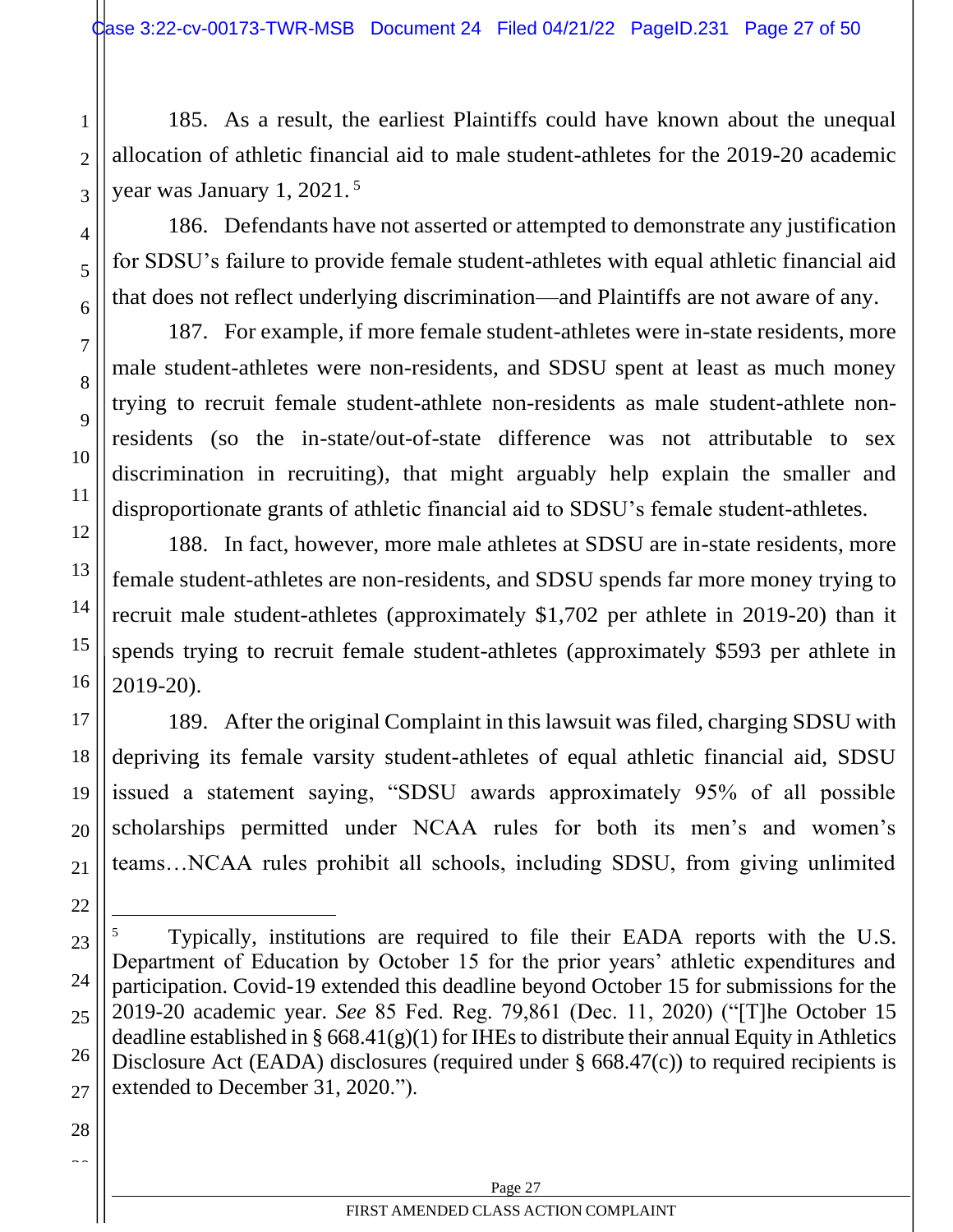athletic scholarships. To exceed these limits would make student-athletes ineligible to compete." [https://www.insidehighered.com/quicktakes/2022/02/09/female-athletes](https://www.insidehighered.com/quicktakes/2022/02/09/female-athletes-file-title-ix-suit-against-san-diego-state)[file-title-ix-suit-against-san-diego-state](https://www.insidehighered.com/quicktakes/2022/02/09/female-athletes-file-title-ix-suit-against-san-diego-state)

190. If SDSU's statement is accurate, SDSU chose to sponsor women's and men's varsity athletic teams with NCAA scholarship limits that allow SDSU to award its male student-athletes far more athletic financial aid than its female student-athletes, and SDSU is depriving women of equal athletic financial aid because it chose to award close to 95% of all scholarships the NCAA limits permit.

191. SDSU's compliance with NCAA limits does not authorize or permit its violation of Title IX's equal athletic financial aid requirements.

# <span id="page-27-0"></span>**SDSU's Violations of Title IX's Equal Athletic Treatment and Benefits Requirements**

192. SDSU fails to provide athletic treatment and benefits to its female varsity student-athletes equal to those it provides to its male varsity student-athletes and accordingly, intentionally discriminates against its female varsity student-athletes in violation of Title IX.

# *Provision of equipment and supplies*

193. SDSU does not give its female and male student-athletes an equal provision of equipment and supplies.

194. SDSU provides more equipment and supplies to the men on its men's teams than it provides to the women on its women's teams.

195. For example, many of the men on the men's teams receive four or more pairs of athletic shoes for the season while the women on the women's teams receive only two to three pairs of athletic shoes for the season and the women on some women's teams are not given even one pair of athletic shoes for their use.

196. The men on the men's teams are also provided with equipment and supplies of superior quality to the equipment and supplies that SDSU provides to the women on its women's teams.

1

2

3

4

5

6

7

8

9

10

11

12

13

14

15

16

17

18

19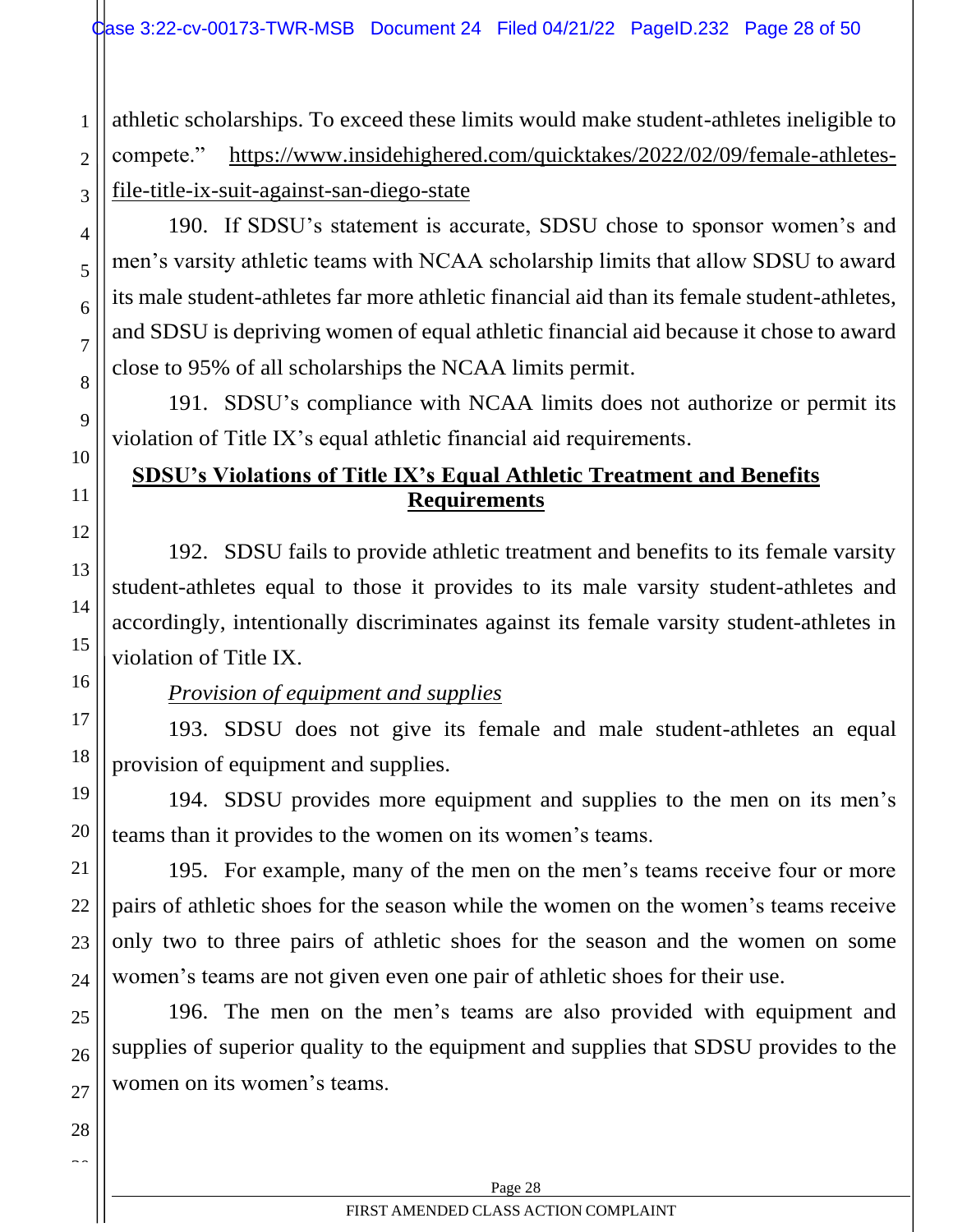197. Likewise, women on SDSU's women's teams, such as track and field, are required to reuse equipment and supplies over a number of years while men on SDSU's men's team, such as football, are given new equipment and supplies every year.

## *Scheduling of games and practice time*

198. SDSU does not provide its female and male student-athletes with equal scheduling of games and practice times.

199. Men on SDSU's men's teams are given priority for scheduling practice times and weight room training.

200. SDSU requires women on its women's teams, such as the women's track and field team, to schedule their practices around the men on the men's teams, such as soccer, even when the men's team is not in its NCAA competitive season and the women's team is in its competitive season.

201. SDSU gives the men's football team members priority scheduling over all the women on the women's teams for practices, weightlifting, and time in the athletic training center, even when football is not in its competitive season.

# *Travel and per diem allowance*

202. SDSU does not provide its female and male student-athletes with equal travel benefits and per diem allowances.

203. SDSU provides the men on its football team with a private plane for travel to some away games and does not provide that same benefit to the women on any of the women's teams. The university also provides funding for the men on other men's teams to fly to away competitions while the women on women's teams are required to take a bus to competitions, even competitions that are more than ten hours away.

204. SDSU provides the men on its men's teams with higher per diems for away travel—\$200 to \$300 for a competition weekend—and the women on its women's teams much smaller per diems for away travel—\$75 to \$100 for a competition weekend.

1

2

3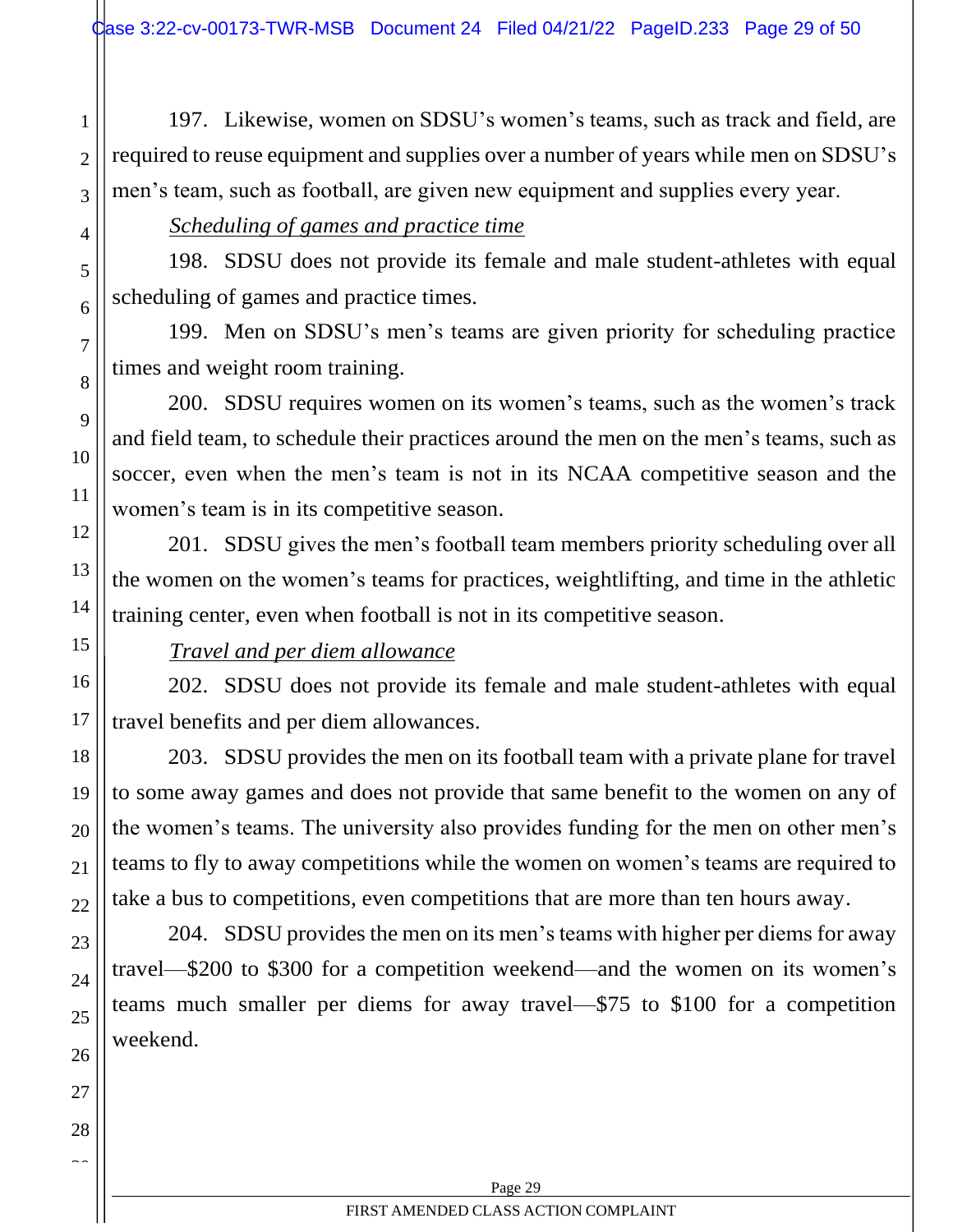205. SDSU pays for the men on the men's football team to stay at a hotel the night before all home competitions and does not provide that same benefit to the women on any of the women's teams.

206. SDSU also provides the men on its men's teams with catered meals during travel, while requiring the women on its women's teams to provide their own sack lunches while traveling.

## *Opportunity to receive coaching and academic tutoring*

1

2

3

4

5

6

7

8

9

10

11

12

13

14

15

16

17

18

19

20

21

22

23

24

25

26

27

28  $\sim$ 

207. SDSU does not provide its female and male student-athletes with equal opportunities to receive coaching and academic tutoring.

208. SDSU gives the men on its men's teams, particularly the men's football and basketball teams, priority access to scheduling tutoring.

*Assignment and compensation of coaches and tutors*

209. SDSU does not provide its female and male student-athletes with equal compensation of coaches.

210. In the past two decades, SDSU has compensated the head coaches of its women's teams significantly less than the coaches of its men's teams.

211. The information summarized in the charts below was submitted and verified as accurate by SDSU to the federal government under EADA.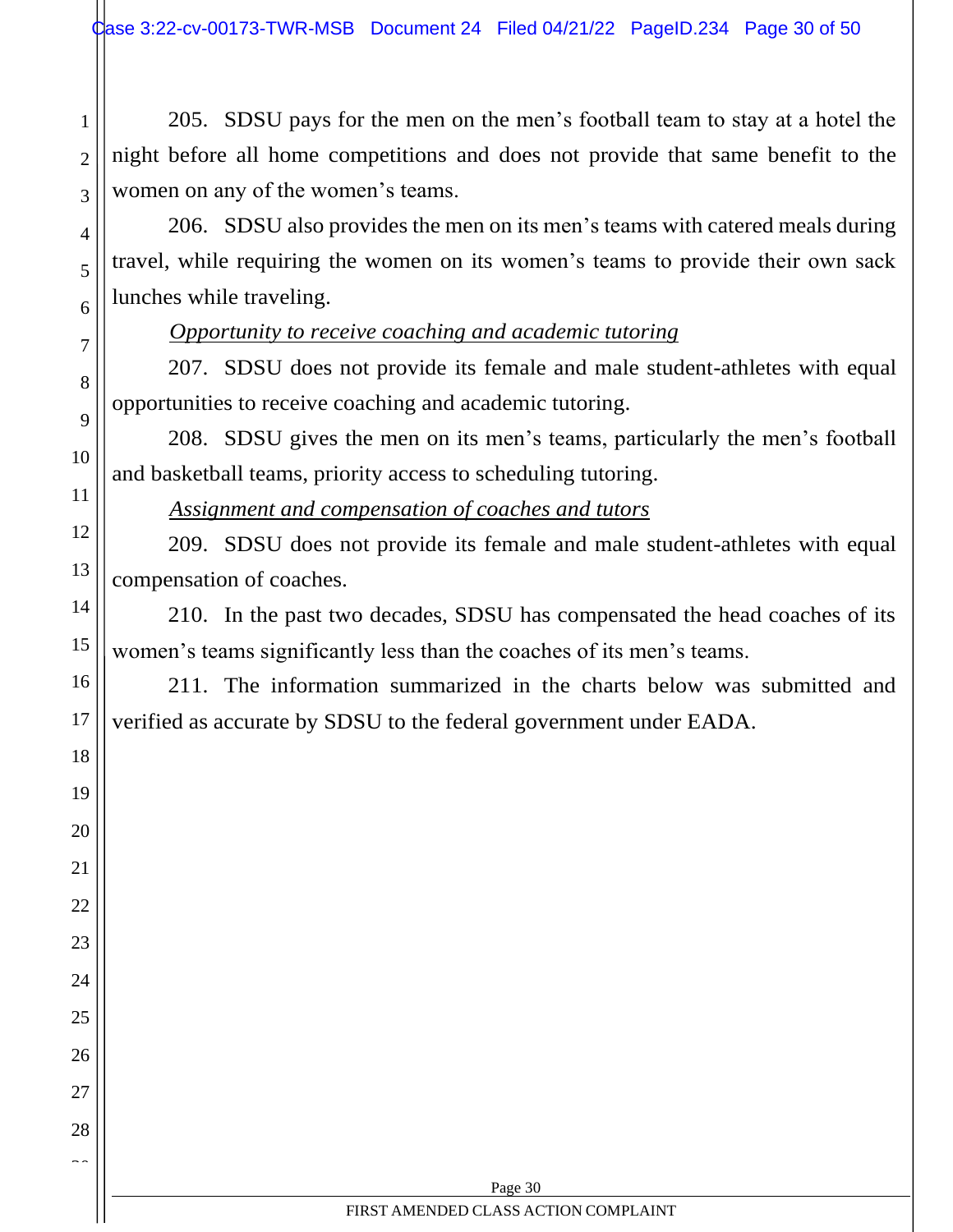|              | 1                             |
|--------------|-------------------------------|
|              | ٦                             |
|              | 6                             |
|              |                               |
|              | 8                             |
|              | $\overline{\phantom{a}}$<br>) |
|              | l C<br>)                      |
| I            | $\mathbf{1}$                  |
| I            |                               |
| ĺ.           |                               |
|              | 1                             |
| Ŀ            |                               |
| l f          |                               |
| $\mathbf{l}$ |                               |
| lŚ           |                               |
| ١            | )                             |
|              | ZU                            |
| 21           |                               |
| 22           |                               |
|              | 23                            |
|              | 24                            |
| 25           |                               |
|              | 26                            |
|              | 27                            |

  $\sim$ 

|      | <b>Men's Teams</b>     |                       | <b>Women's Teams</b>   |                       |
|------|------------------------|-----------------------|------------------------|-----------------------|
|      | <b>Average Annual</b>  | <b>Men's Teams</b>    | <b>Average Annual</b>  | <b>Women's Teams</b>  |
|      | <b>Salary per Head</b> | <b>Number of Head</b> | <b>Salary per Head</b> | <b>Number of Head</b> |
|      | Coach                  | <b>Coaches</b>        | Coach                  | <b>Coaches</b>        |
| 2003 | \$229,455.00           | 6                     | \$90,385.00            | 10                    |
| 2004 | \$220,798.00           | 6                     | \$89,716.00            | 10                    |
| 2005 | \$269,509.00           | 6                     | \$102,469.00           | 10                    |
| 2006 | \$301,611.00           | 6                     | \$113,973.00           | 10                    |
| 2007 | \$345,744.00           | 6                     | \$123,965.00           | 10                    |
| 2008 | \$297,947.00           | 6                     | \$97,653.00            | 10                    |
| 2009 | \$318,864.00           | 6                     | \$122,652.00           | 10                    |
| 2010 | \$384,166.00           | 6                     | \$143,071.00           | 10                    |
| 2011 | \$422,181.00           | 6                     | \$142,932.00           | 11                    |
| 2012 | \$447,068.00           | 6                     | \$160,315.00           | 11                    |
| 2013 | \$448,049.00           | 6                     | \$155,113.00           | 11                    |
| 2014 | \$474,294.00           | 6                     | \$162,668.00           | 11                    |
| 2015 | \$487,877.00           | 6                     | \$170,778.00           | 11                    |
| 2016 | \$513,658.00           | 6                     | \$176,952.00           | 11                    |
| 2017 | \$458,683.00           | 6                     | \$178,840.00           | 11                    |
| 2018 | \$458,570.00           | 6                     | \$188,885.00           | 11                    |
| 2019 | \$534,335.00           | 6                     | \$202,715.00           | 11                    |

212. While some fluctuation in compensation is to be expected between sports, on average SDSU pays the head coaches of its women's teams less than half the amount that it pays the head coaches of its men's teams, and it has done so for almost twenty years.<sup>6</sup>

213. The same is true of the assistant coaches of men's and women's teams at SDSU.

SDSU only reports average salaries for all of its coaches combined through EADA.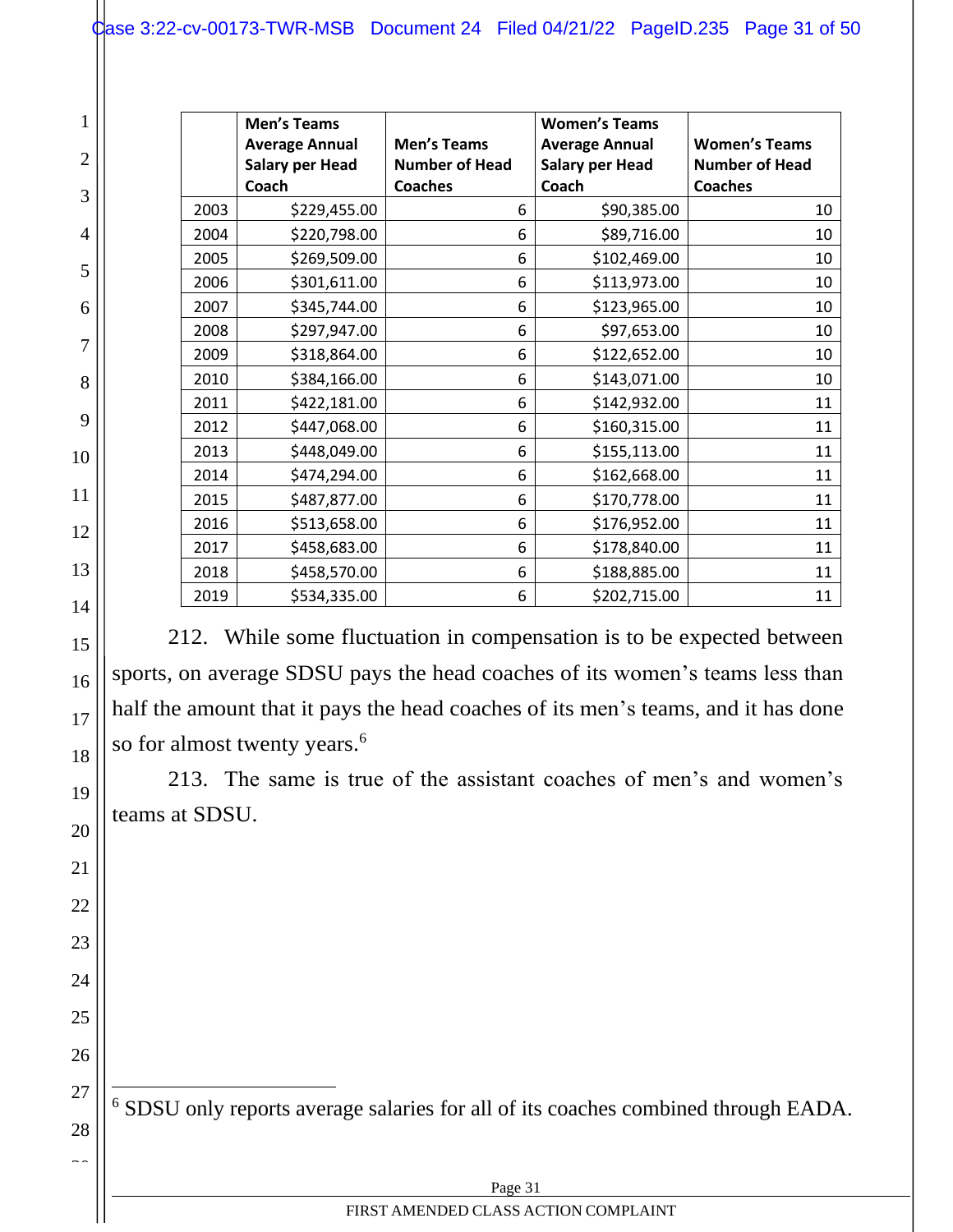|                |      | <b>Men's Teams</b>                  |                                        | <b>Women's Teams</b>                |                                          |
|----------------|------|-------------------------------------|----------------------------------------|-------------------------------------|------------------------------------------|
| $\overline{2}$ |      | <b>Average Annual</b><br>Salary per | <b>Men's Teams</b><br><b>Number of</b> | <b>Average Annual</b><br>Salary per | <b>Women's Teams</b><br><b>Number of</b> |
| 3              |      | <b>Assistant Coach</b>              | <b>Assistant Coaches</b>               | <b>Assistant Coach</b>              | <b>Assistant Coaches</b>                 |
|                | 2003 | \$91,889.00                         | 16                                     | \$39,928.00                         | 17                                       |
| $\overline{4}$ | 2004 | \$97,892.00                         | 17                                     | \$47,090.00                         | 18                                       |
| 5              | 2005 | \$126,896.00                        | 17                                     | \$49,452.00                         | 18                                       |
|                | 2006 | \$146,504.00                        | 17                                     | \$57,285.00                         | 18                                       |
| 6              | 2007 | \$139,062.00                        | 18                                     | \$58,652.00                         | 18                                       |
|                | 2008 | \$113,777.00                        | 18                                     | \$42,092.00                         | 19                                       |
| 7              | 2009 | \$132,846.00                        | 18                                     | \$60,209.00                         | 18                                       |
| 8              | 2010 | \$166,425.00                        | 17                                     | \$70,599.00                         | 16                                       |
|                | 2011 | \$189,731.00                        | 16                                     | \$75,346.00                         | 17                                       |
| 9              | 2012 | \$204,229.00                        | 16                                     | \$85,974.00                         | 17                                       |
| 10             | 2013 | \$199,606.00                        | 17                                     | \$84,410.00                         | 18                                       |
|                | 2014 | \$211,241.00                        | 17                                     | \$85,567.00                         | 18                                       |
| 11             | 2015 | \$191,821.00                        | 18                                     | \$89,463.00                         | 18                                       |
| 12             | 2016 | \$216,300.00                        | 18                                     | \$93,241.00                         | 18                                       |
|                | 2017 | \$205,252.00                        | 18                                     | \$87,817.00                         | 20                                       |
| 13             | 2018 | \$209,792.00                        | 19                                     | \$95,496.00                         | 20                                       |
| 14             | 2019 | \$229,342.00                        | 19                                     | \$101,016.00                        | 20                                       |

214. This unequal compensation hinders SDSU's ability to attract and retain high-quality coaching staffs for its women's teams.

215. This unequal compensation also ensures that female student-athletes will not receive coaching as valuable as the male student-athletes receive.

*Provision of locker rooms, practice, and competitive facilities*

216. SDSU does not give its female and male student-athletes an equal provision of locker rooms and facilities.

217. SDSU provides the men on its football team with their own private locker room, which was remodeled three years ago, within the football training center, and it provides the men on its baseball team with a state-of-the-art private locker room next to their baseball field.

218. The locker rooms provided to the women on SDSU's women's water polo and swimming and diving teams are outdated and are not located at the facility where they practice and compete. These women are required to

15

16

17

18

19

20

21

22

23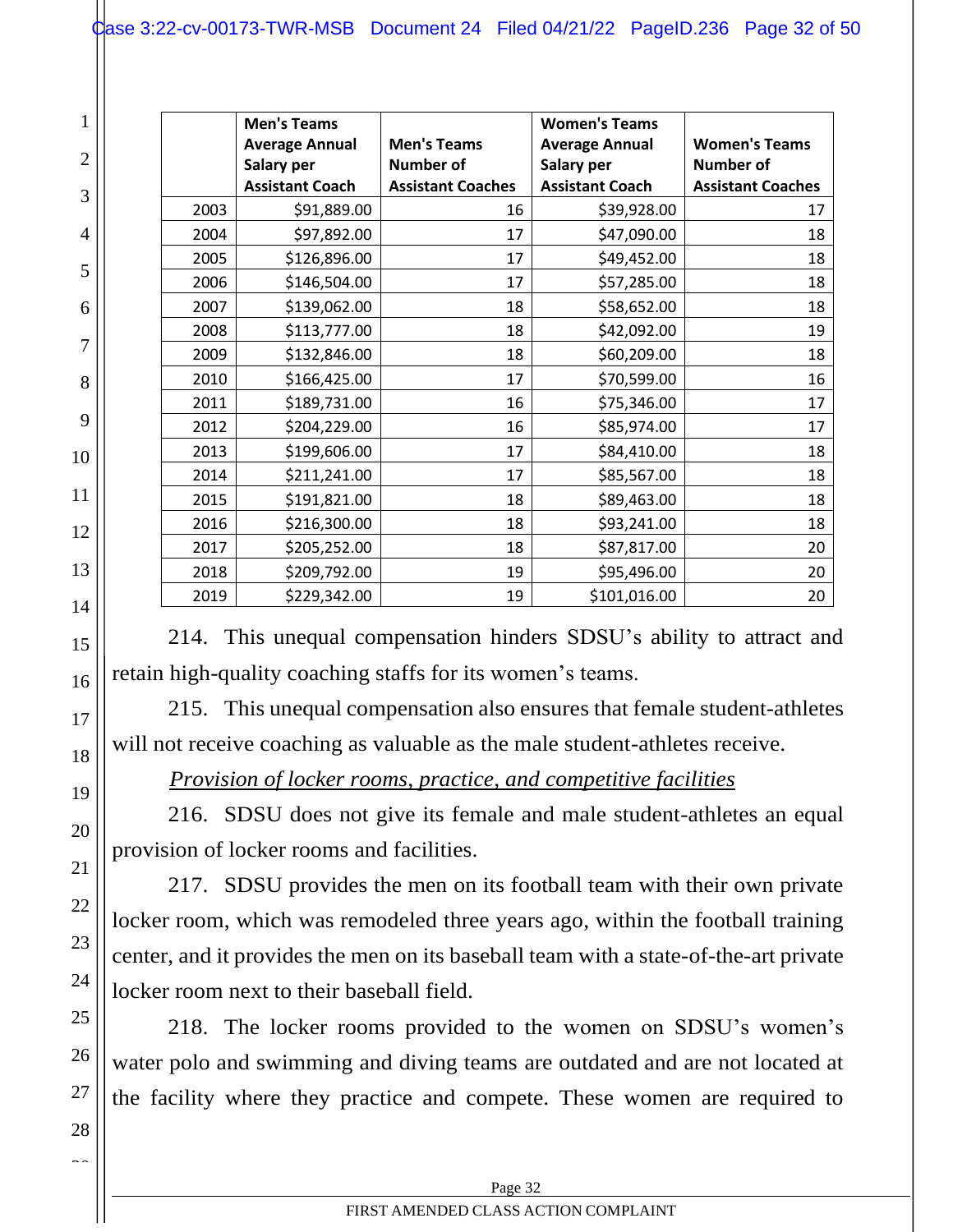travel—while soaking wet—to their locker rooms rather than having them next to their practice or competition facilities.

219. The women's locker rooms at SDSU are furnished with furniture so old that the student-athletes do not even want to sit on it.

220. SDSU also requires the women on some women's teams to share a single locker room, while the men on men's teams are not required to share locker rooms.

### *Provision of medical and training services*

221. SDSU does not give its female and male student-athletes an equal provision of medical and training services.

222. Women on some women's teams at SDSU often have to share athletic trainers with the men on men's teams. When they do, these athletic trainers are present at every practice and competition for the men's teams, but not at every practice and competition for the women's teams, even if that means they are present at a men's team's practice instead of a women's team's competition.

223. The women on women's teams at SDSU are frequently required to wait for hours for an athletic trainer, while the men on men's teams are provided with athletic trainers at all times.

224. The women on many women's teams at SDSU are also required to share one athletic trainer among multiple teams, while the men's football team is provided with three full-time athletic trainers and up to twelve student trainers every year.

# *Publicity*

225. SDSU does not provide its female and male student-athletes with equal publicity.

226. SDSU provides more publicity for the men on its football and men's basketball teams than it provides for the women on any women's team.

1

2

3

4

5

6

7

8

9

10

11

12

13

14

15

16

17

18

19

20

21

22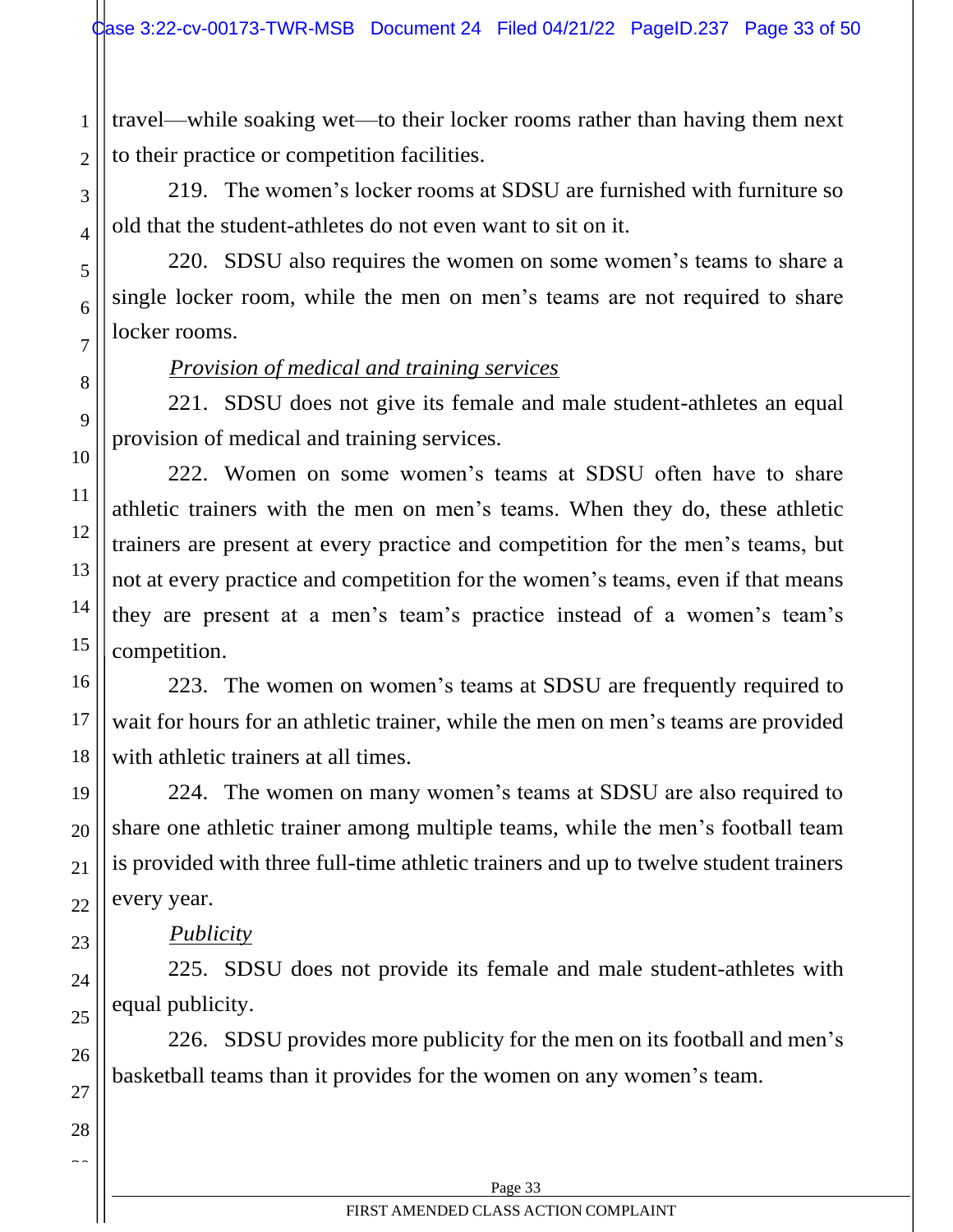227. SDSU posts more regularly on its website and SDSU's official social media accounts about the men on its football and basketball teams than any female sport.

228. SDSU provides billboards around campus advertising the men's football team and does not do so for any women's teams.

229. SDSU posts on the athletic department's social media accounts when the men on the men's teams are competing but does not post when the women on the women's teams are competing.

230. SDSU provides the men on SDSU's football team with professional photographers at their practices and games, but the women on SDSU's women's teams are rarely provided with a photographer at competitions or even at conference championships when they are competing.

231. SDSU closes off the athletic center in the front to interview the men on its football team before every football game to be posted on SDSU's official social media accounts. This treatment is not offered for any women's sports.

232. SDSU sends out emails to all SDSU students regarding when sporting events and games will be, but it always provides the men on the men's teams with greater focus and attention, even if there are women's games or events taking place the same day or week.

## *Recruiting*

233. SDSU does not provide its female and male student-athletes with equal funding and opportunities for recruiting.

234. For almost twenty years, the women on SDSU's women's varsity teams have been given much smaller recruiting budgets than the men on SDSU's varsity teams, resulting in SDSU spending far more on male student-athletes for recruiting.

235. The information summarized in the chart was submitted and verified as accurate by SDSU to the federal government under EADA.

1

2

3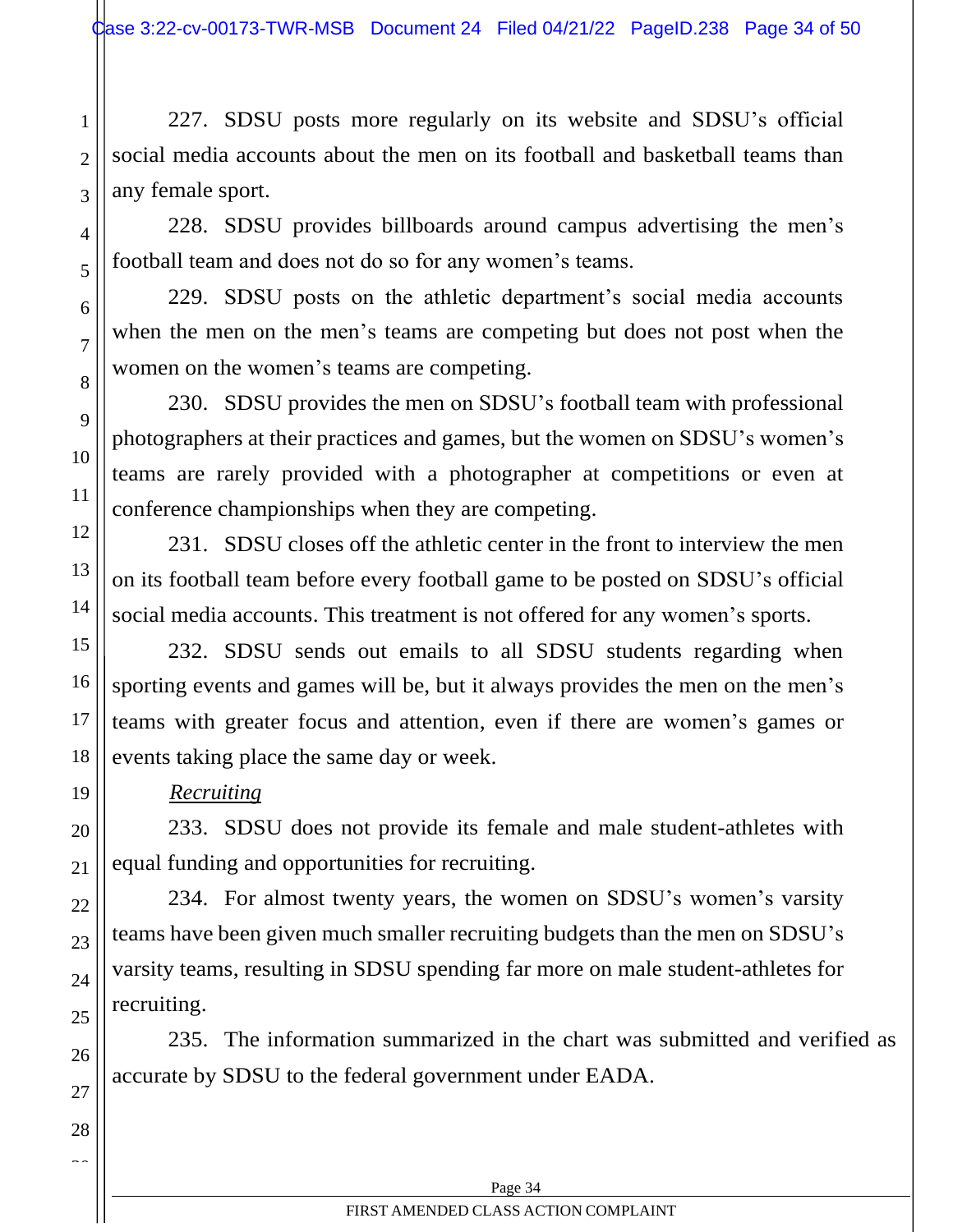|                |       |               |               |                   |                          |          | % of recruiting | Recruiting  |                   |
|----------------|-------|---------------|---------------|-------------------|--------------------------|----------|-----------------|-------------|-------------------|
| $\overline{2}$ |       | Unduplicated  | Unduplicated  | Men's Team        | Women's Team  % of women |          | expenses for    | dollars per | <b>Recruiting</b> |
|                | Men's |               | lWomen's      | <b>Recruiting</b> | <b>Recruiting</b>        | student  | women's         | female      | dollars per       |
| 3              |       | Participation | Participation | <b>Expenses</b>   | <b>Expenses</b>          | athletes | teams           | student     | male student      |
|                | 2003  | 233           | 246I          | \$242,783.00      | \$138,699.00             | 51.36%   | 36.36%          | \$563.82    | \$1,041.99        |
| 4              | 2004  | 227           | 269           | \$301,065.00      | \$141,574.00             | 54.23%   | 31.98%          | \$526.30    | \$1,326.28        |
|                | 2005  | 219           | 273           | \$334,877.00      | \$193,768.00             | 55.49%   | 36.65%          | \$709.77    | \$1,529.12        |
| 5              | 2006  | 234           | 273           | \$336,880.00      | \$200,511.00             | 53.85%   | 37.31%          | \$734.47    | \$1,439.66        |
|                | 2007  | <b>240l</b>   | 296           | \$348,842.00      | \$239,490.00             | 55.22%   | 40.71%          | \$809.09    | \$1,453.51        |
| 6              | 2008  | 239           | 293           | \$267,110.00      | \$236,812.00             | 55.08%   | 46.99%          | \$808.23    | \$1,117.62        |
| 7              | 2009  | 219           | 283           | \$289,117.00      | \$241,918.00             | 56.37%   | 45.56%          | \$854.83    | \$1,320.17        |
|                | 2010  | 222           | 269           | \$221,214.00      | \$184,276.00             | 54.79%   | 45.45%          | \$685.04    | \$996.46          |
| 8              | 2011  | 235           | 302           | \$256,567.00      | \$202,353.00             | 56.24%   | 44.09%          | \$670.04    | \$1,091.77        |
|                | 2012  | 231           | 312           | \$323,204.00      | \$213,019.00             | 57.46%   | 39.73%          | \$682.75    | \$1,399.15        |
| 9              | 2013  | 239           | 322           | \$313,160.00      | \$212,557.00             | 57.40%   | 40.43%          | \$660.11    | \$1,310.29        |
|                | 2014  | 236           | 310           | \$396,690.00      | \$199,810.00             | 56.78%   | 33.50%          | \$644.55    | \$1,680.89        |
| 10             | 2015  | 230           | 304           | \$340,168.00      | \$239,647.00             | 56.93%   | 41.33%          | \$788.31    | \$1,478.99        |
| 11             | 2016  | 226           | 315           | \$368,555.00      | \$227,700.00             | 58.23%   | 38.19%          | \$722.86    | \$1,630.77        |
|                | 2017  | 216           | 303           | \$426,171.00      | \$258,095.00             | 58.38%   | 37.72%          | \$851.80    | \$1,973.01        |
| 12             | 2018  | 221           | 316           | \$443,370.00      | \$232,419.00             | 58.85%   | 34.39%          | \$735.50    | \$2,006.20        |
|                | 2019  | 227           | 315           | \$386,285.00      | \$186,558.00             | 58.12%   | 32.57%          | \$592.25    | \$1,701.70        |

236. In 2019-20, the 315 female student-athletes equaled 58.12% of SDSU's total student-athletes. But female student-athletes were provided with only 32.57% of the \$572,843 in recruiting dollars SDSU provided its coaches that year to recruit student-athletes to its varsity sport teams. On average, SDSU spent only \$592.25 to recruit each female student-athlete versus the \$1,701.70 it spent to recruit each male student-athlete.

237. In 2020-21, the 305 female student-athletes equaled 57.22% of the total student-athletes. But female student-athletes were provided with only 34.39% of the \$675,789 in recruiting dollars SDSU provided its coaches that year to recruit student-athletes to its varsity sport teams. On average, SDSU spent only \$735.50 to recruit each female student-athlete versus the \$2,006.20 it spent to recruit each male student-athlete.

# **SDSU's Violation of Title IX's Prohibition Against Retaliation**

<span id="page-34-0"></span>238. On February 7, 2022, Plaintiffs filed the initial class action Complaint in this case, charging SDSU with intentionally discriminating against its female student-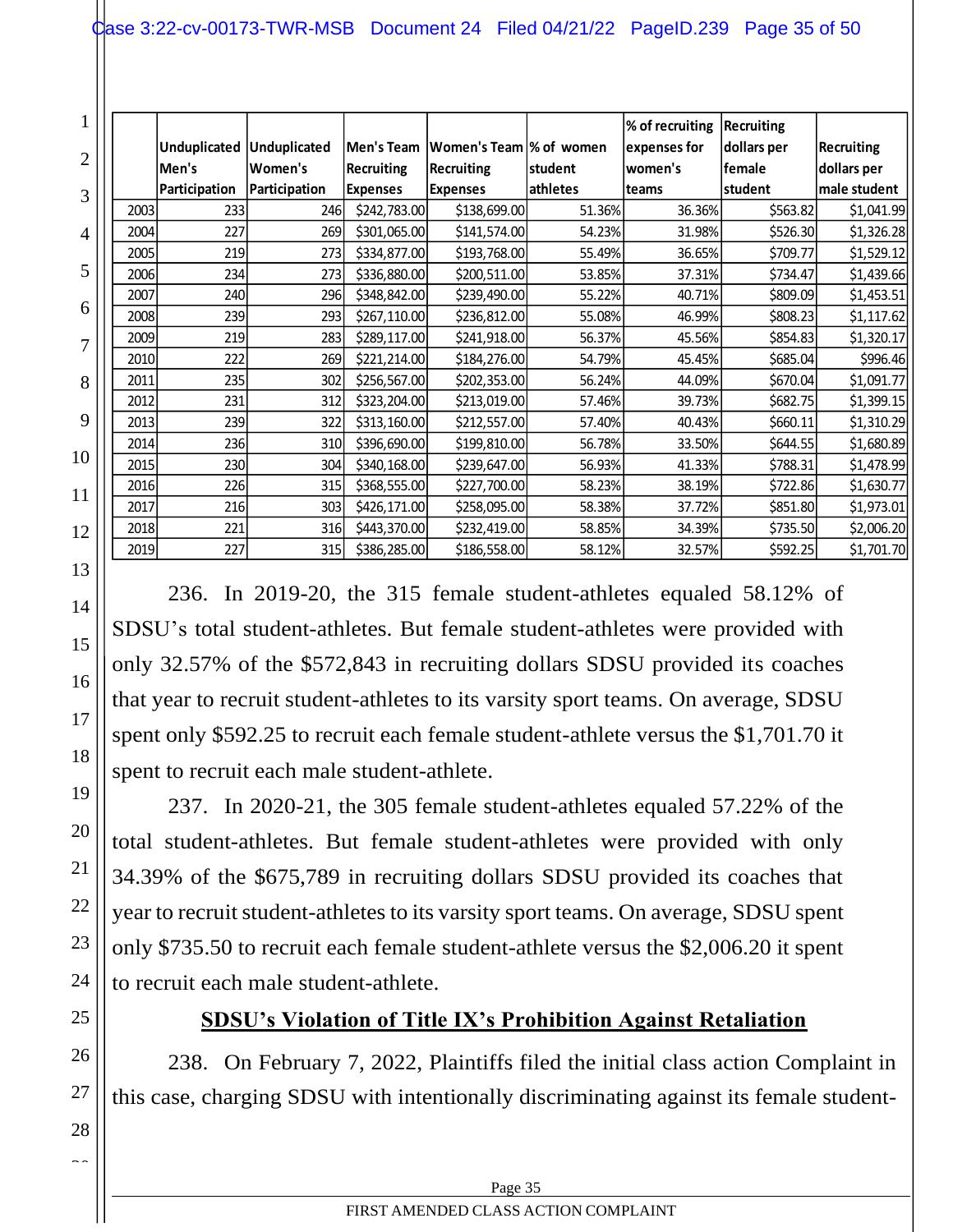2

3

4

5

6

7

8

9

10

11

12

13

14

15

16

17

18

19

20

21

22

23

24

25

26

27

28  $\sim$ 

athletes on the basis of their sex by depriving them of equal athletic financial aid of over half a million dollars each year.

239. Just over one week later, on February 16, 2022, a previously unscheduled Zoom meeting with the women's varsity track and field team was called and recorded to discuss, among other things, the team's upcoming track and field competition.

240. Five of the named Plaintiffs are currently members of the women's varsity track and field team and were present for this meeting, as were almost all of the more than forty other members of the team.

241. At the outset of the meeting, before discussing the upcoming track and field competition, SDSU made clear that it was disappointed and unhappy with the five women who had brought the Title IX lawsuit against the school.

242. SDSU described the Title IX lawsuit as a distraction to the women participating in the lawsuit and to the team as a whole.

243. At the time it made these comments, SDSU knew that the five plaintiffs on the women's track and field team were already suing it for sex discrimination in violation of Title IX on behalf of all of the other female varsity student-athletes at SDSU.

244. SDSU also knew that Plaintiffs were preparing to file a second class action claim against the school, seeking equal treatment and benefits for SDSU's current female student-athletes, unless SDSU would agree to provide equal treatment and benefits to its current female varsity student-athletes without the need for a lawsuit to be filed.

245. SDSU was also aware that such a claim could be raised only by current female varsity student-athletes.

246. SDSU likewise knew that, since the five Plaintiffs on the women's track and field team were already suing the school for depriving them of equal financial aid, there was a strong possibility that they would participate in the equal-treatment case.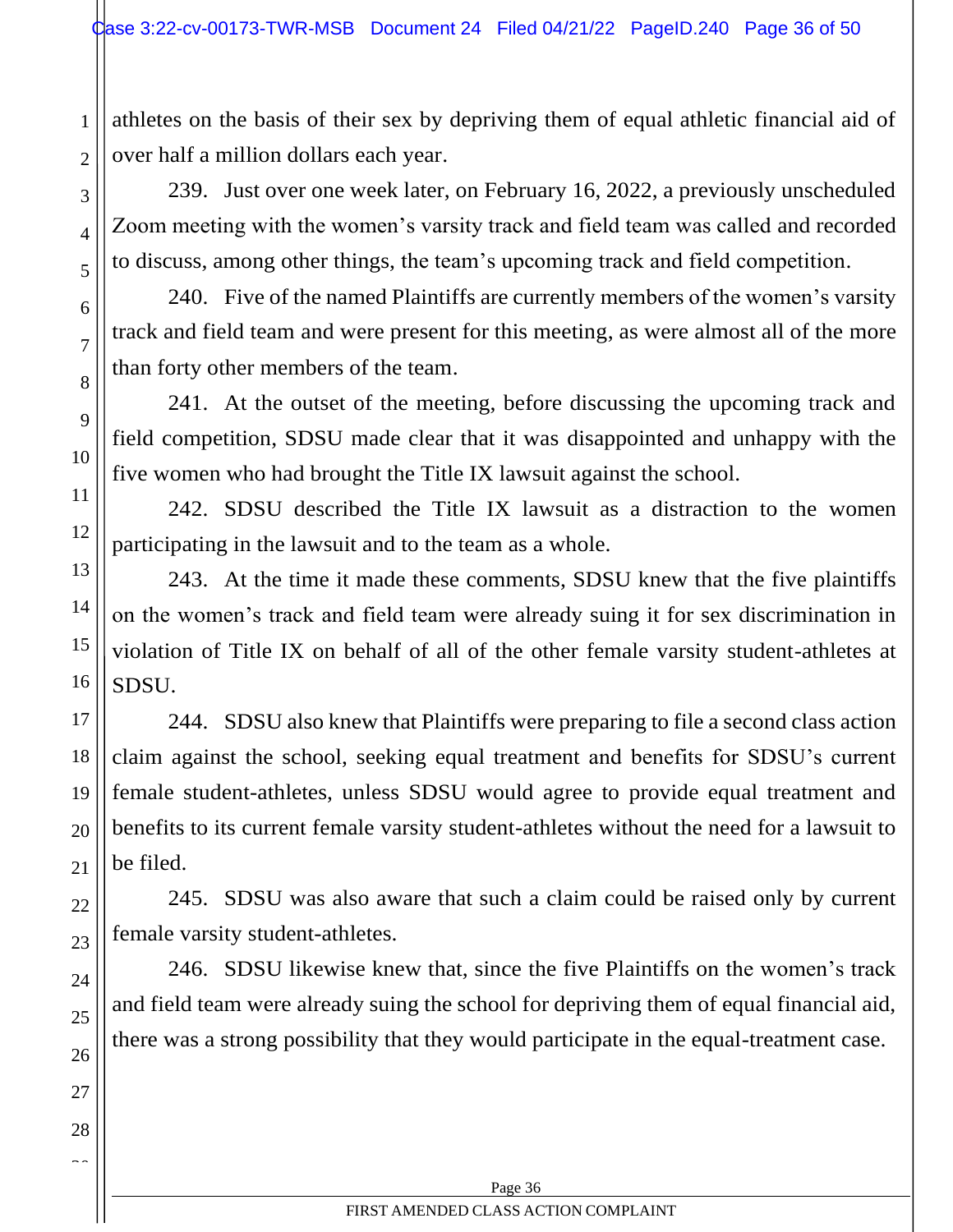2

3

4

5

6

7

8

9

10

11

12

13

14

15

16

17

18

19

20

21

22

23

24

25

26

27

28  $\sim$ 

247. SDSU further knew that the women's track and field team was the most obvious source for additional current female varsity student-athletes to pursue claims against SDSU for depriving its current female student-athletes of equal treatment and benefits.

248. And SDSU knew that, if the Plaintiffs on the women's track and field team were directly and openly retaliated against for pursuing Title IX sex discrimination claims against the school, that would have a chilling effect on the rest of the women's track and field team members and other female student-athletes at SDSU, who would be deterred from pursuing their rights under Title IX and from working with Plaintiffs to challenge, expose, and remedy SDSU's sex discrimination.

249. As a result of SDSU's comments at the Zoom meeting, the five members of the women's track and field team who are Plaintiffs were adversely affected, disturbed, upset, and harmed in their ability to pursue Title IX claims on behalf of themselves and the other female student-athletes at SDSU.

250. Because of SDSU's comments, other women's track and field team members were immediately wary and are wary of pursuing Title IX claims against SDSU, including by joining as named Plaintiffs or otherwise participating or assisting in this case.

251. Additionally, because of SDSU's comments, the other Plaintiffs and the past and current female varsity student-athletes on behalf of whom the Plaintiffs filed this case were damaged because the prosecution of Plaintiffs' claims and the ability of other female varsity student-athletes to pursue their own Title IX claims have been adversely affected, the discriminatory impact of SDSU's retaliation will increase as knowledge of it spreads, and all of the past and current SDSU female varsity studentathletes whose claims are at issue in this case are in the zone of interest protected by Title IX. *See A. B. v. Hawaii State Dep't of Educ.*, No. 20-15570, 2022 WL 996575, at \*11 (9th Cir. Apr. 4, 2022).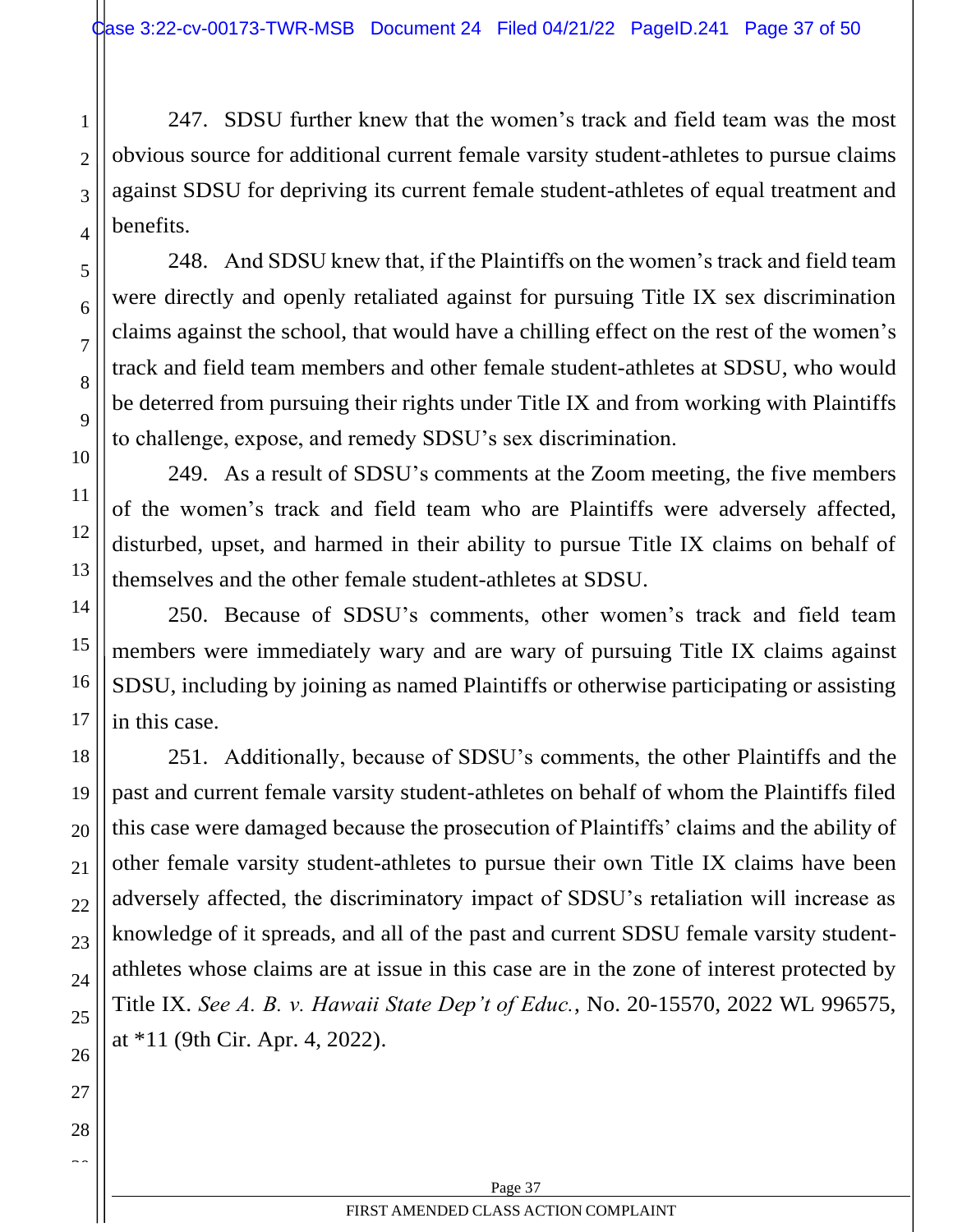252. Moreover, SDSU's refusal to take action to ameliorate or minimize the harm done by its retaliatory comments has made things worse.

253. On February 28, 2022, Plaintiffs reached out to SDSU regarding the retaliatory comments and asked SDSU to preserve and provide them a video of the Zoom meeting, which had been recorded.

254. Plaintiffs requested that SDSU hold another meeting of the women's track and field team and make an agreed-upon statement to mitigate the damage done by its comments in the February 16 meeting.

255. Plaintiffs also asked SDSU what actions it would take to ensure that no SDSU employee would retaliate against Plaintiffs and class members in the future or otherwise attempt to deter women from exercising their rights under Title IX.

256. Finally, Plaintiffs asked SDSU to produce a copy of the recording of the Zoom meeting to ensure that there were no misunderstandings about what was said during the meeting.

257. Having received no response, Plaintiffs followed up on these requests on March 2, 2022.

258. On March 7, 2022, SDSU responded that it "disagreed" with Plaintiffs' "characterization of what transpired" at the meeting, claimed there was "no evidence of retaliatory actions or intent," and said that "the University will address the situation internally."

259. In response, on March 8, 2022, because SDSU "disagreed" with Plaintiffs' "characterization of what transpired" and claimed "there was no evidence of retaliatory actions or intent," Plaintiffs again requested that SDSU simply provide the recorded video of the February 16 meeting with the team.

260. Plaintiffs also requested, again, that SDSU explain how it planned to address the situation.

261. SDSU declined to provide the video of the meeting and refused to provide any details about how it would address the comments made during that meeting.

1

2

3

4

5

6

7

8

9

10

11

12

13

14

15

16

17

18

19

20

21

22

23

24

25

26

27

28  $\sim$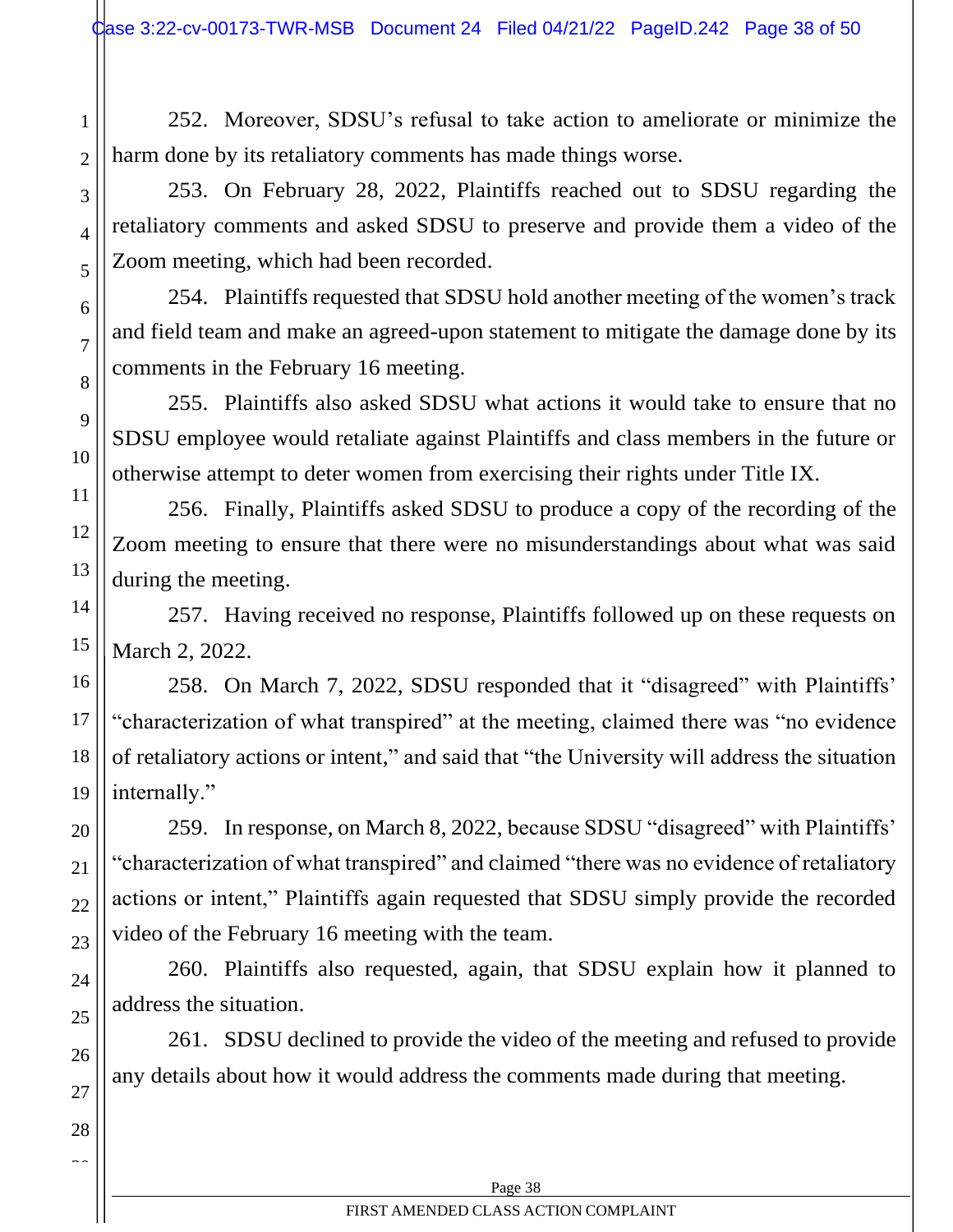2

3

<span id="page-38-0"></span>4

5

6

7

8

9

10

11

12

13

14

15

16

17

18

19

20

21

22

23

24

25

26

27

28  $\sim$ 

262. Despite repeated requests, SDSU never explained why it would not share the video or explain how it intended to address the comments.

263. As a result, Plaintiffs were left no choice but to vindicate their rights in this lawsuit.

# **CLASS ALLEGATIONS**

264. Plaintiffs bring this action on behalf of themselves and a class and subclass of all those similarly situated, pursuant to Federal Rule of Civil Procedure 23(b)(2) and  $(b)(3)$ .

265. Specifically, in regard to their claims for equal athletic financial aid:

a. Plaintiffs seek to represent a class for damages under Rule 23(b)(3) of all current and former female students who participated in intercollegiate varsity athletics at SDSU from the 2019-20 academic year to the present and did not receive all of the athletic financial aid they could have received, and

b. Plaintiffs currently participating in varsity athletics at SDSU seek to represent a subclass for injunctive relief under Rule 23(b)(2) of all current and future female students who participate in intercollegiate varsity athletics at SDSU and do not receive all of the athletic financial aid they could receive.

266. In regard to their claim for equal benefits and treatment, Plaintiffs currently participating in varsity athletics at SDSU seek to represent a class for injunctive relief under Rule 23(b)(2) of all current and future female students who participate in intercollegiate athletics at SDSU.

267. In regard to their claim for retaliation:

a. Plaintiffs seek to represent a class for damages under Rule 23(b)(3) of all former female students who participated in intercollegiate varsity athletics at SDSU from the 2019-20 academic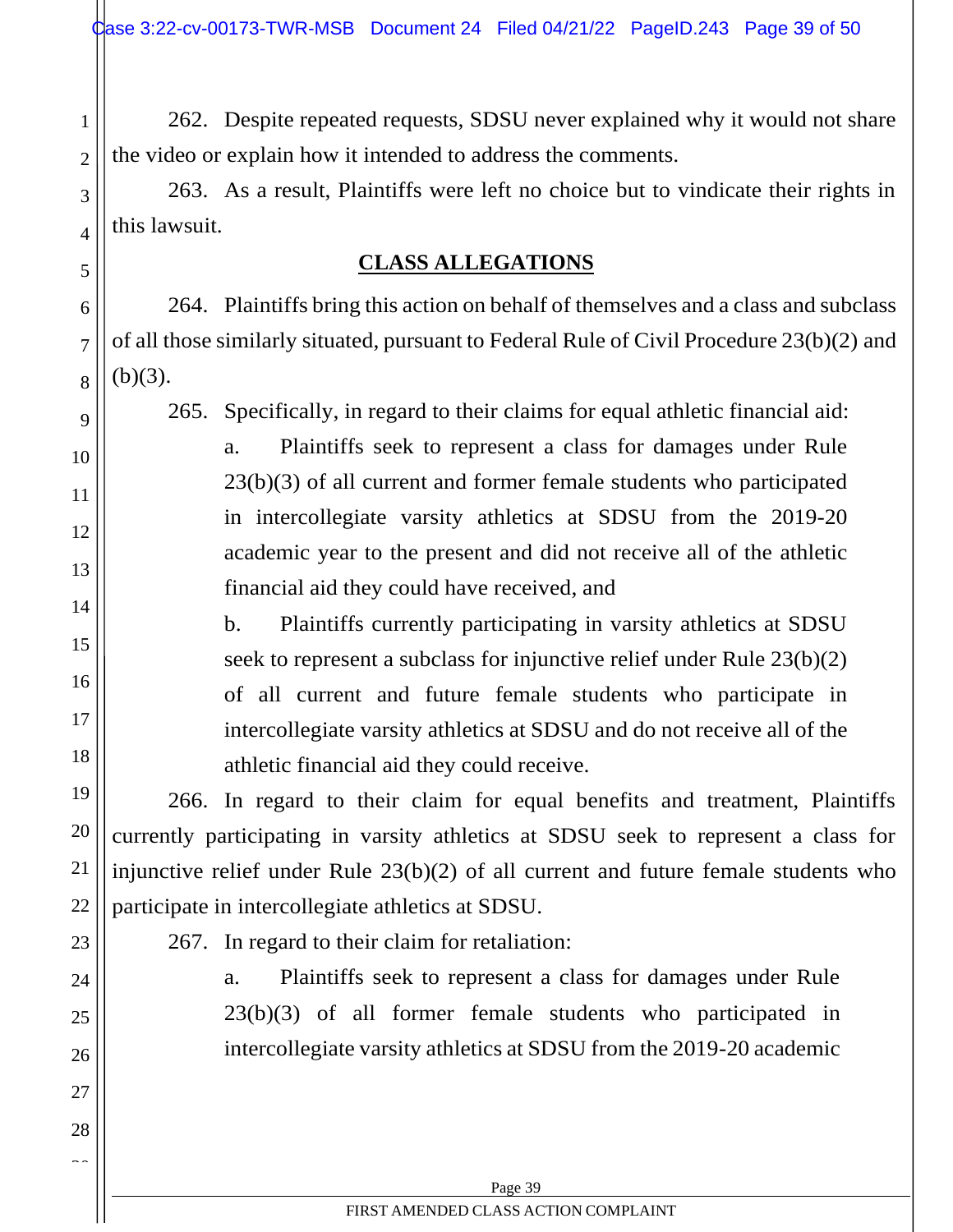year to the present and did not receive all of the athletic financial aid they could have received, and

b. Plaintiffs currently participating in varsity athletics at SDSU seek to represent a class for damages under Rule 23(b)(3) of all female students who are currently participating in intercollegiate varsity athletics at SDSU.

c. Plaintiffs currently participating in varsity athletics at SDSU seek to represent a class for injunctive relief under Rule 23(b)(2) of all female current and future students who participate in intercollegiate varsity athletics at SDSU.

268. Plaintiffs reserve the right to revise or amend the above class and subclass definitions based on facts learned in discovery.

269. *Numerosity.* The proposed classes and subclass meet the "numerosity" requirement of Fed. R. Civ. P. 23(a)(1) because over 300 female student-athletes participated in varsity athletics at SDSU annually in and since the 2019-20 academic year. Joinder of them all is impracticable.

270. The proposed classes and subclass also meet that requirement because joinder of all class members and all persons harmed by Defendants' past and stillongoing sex discrimination in SDSU's varsity intercollegiate athletic program is impracticable.

271. The proposed classes and subclass are known to exist, but the number of female student-athletes in some of them will increase during this litigation because of the nature of college enrollment and athletic participation. The number of female student-athletes harmed by Defendants' discrimination will grow as each outgoing class of students graduates and each incoming class of students starts attending SDSU.

272. The exact number of female varsity student-athletes who have been, are being, and will be harmed by Defendants' conduct, while numerous, is unknown, making joinder impracticable for that reason, too.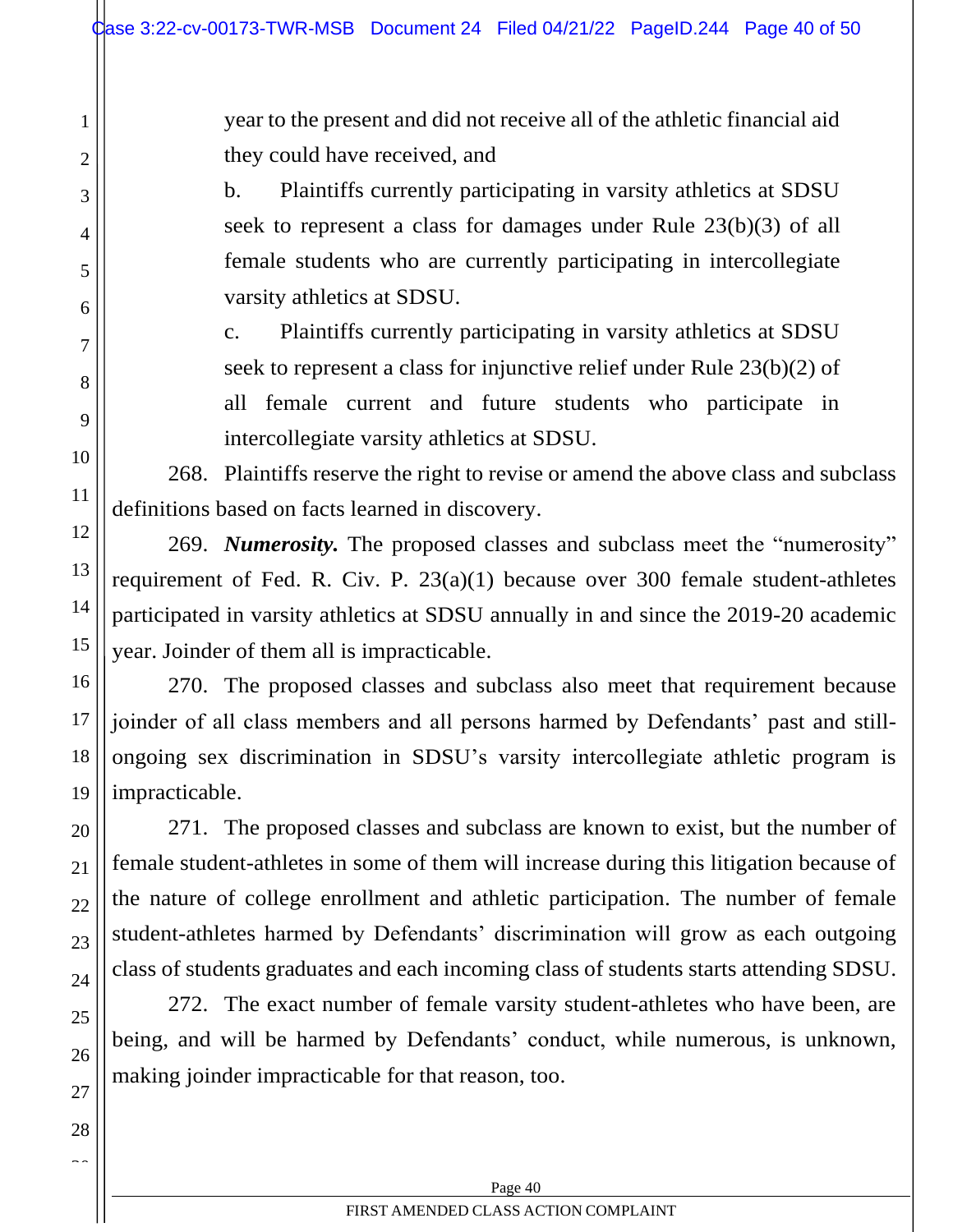273. *Commonality And Predominance.* Plaintiffs satisfy the "commonality" requirement of Rule  $23(a)(2)$  and the predominance requirement of Rule  $23(b)(3)$ because there are questions of law and fact in common to the proposed classes and subclass that predominate over any questions affecting only individual members, making a class action superior to other available methods for fairly and efficiently adjudicating the controversy. These questions include whether Defendants have violated and are violating Title IX (a) by failing to provide female varsity studentathletes at SDSU with proportional athletic financial aid, and, if so, what remedies the female varsity student-athletes are entitled to as a result; (b) by depriving female varsity student-athletes at SDSU of equal benefits and treatment and, if so, what remedies they are entitled to as a result; and (c) by retaliating against former and present female varsity student- athletes at SDSU and, if so, what remedies they are entitled to as a result.

274. Because Title IX requires comparison of the sex-segregated men's and women's athletic programs, the Title IX issues in this action are inherently class-based.

275. *Typicality.* The Plaintiffs proposed as representatives of the classes and subclass satisfy the "typicality" requirement of Federal Rule of Civil Procedure 23(a)(3) because their claims are typical of those of the proposed classes and subclass. They all have been denied and/or are being denied proportional athletic financial aid at SDSU because of Defendants' ongoing sex discrimination. The Plaintiffs who are current student-athletes are all being denied equal treatment and benefits. The Plaintiffs have all been retaliated against in violation of Title IX, as have all of the proposed retaliation damages class members, and the Plaintiffs who are current student-athletes all seek injunctive protection from retaliation going forward against current and future female student-athletes at SDSU. Plaintiffs all want to end SDSU's continuing violation of Title IX and recover appropriate remedies for themselves and the proposed class and subclass members.

1

2

3

4

5

6

7

8

9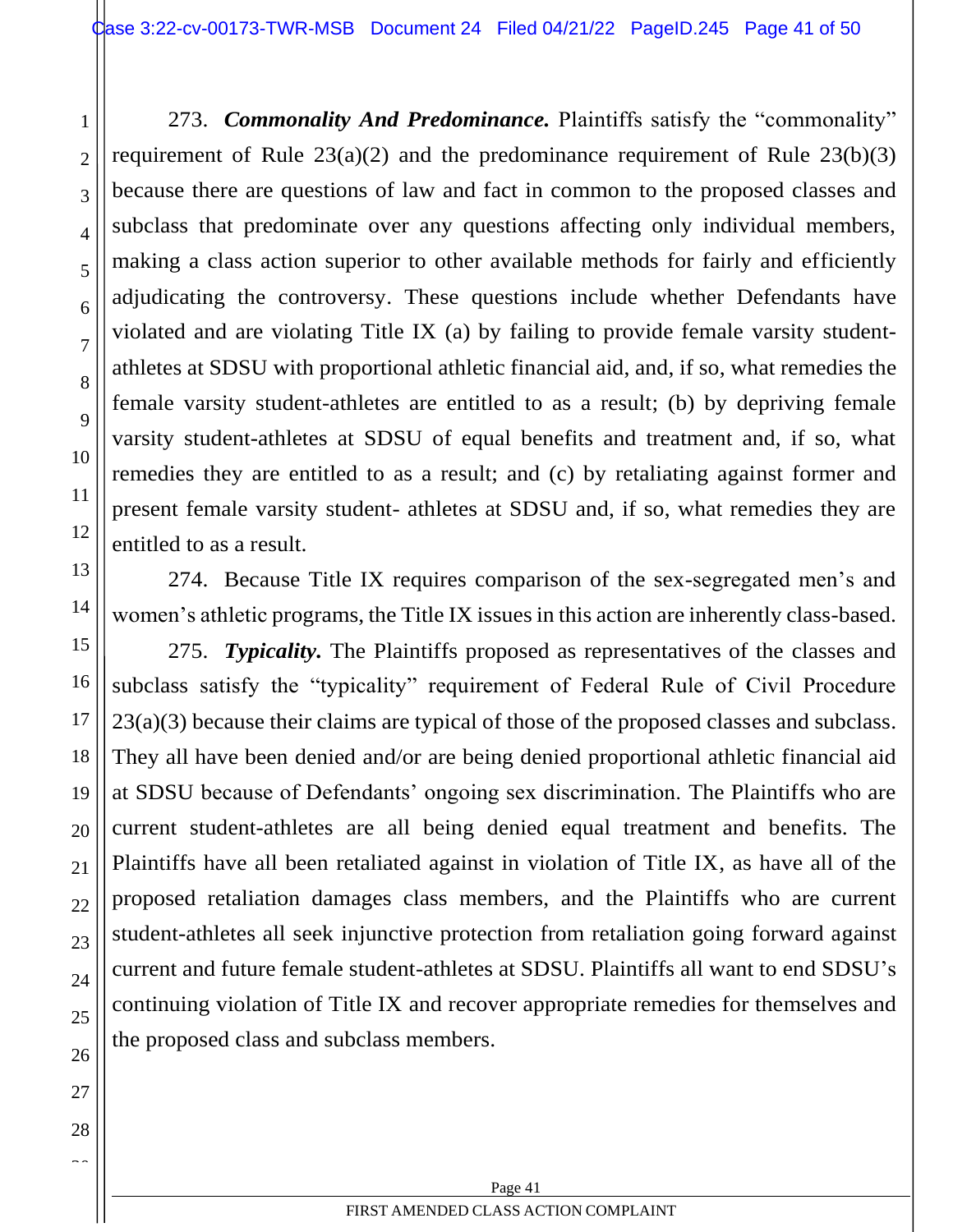2

3

4

5

6

7

8

9

10

11

12

13

14

15

16

17

18

19

20

21

22

23

24

25

26

27

28  $\sim$ 

276. In addition, Plaintiffs, like all members of the proposed classes and subclass, have been, are being, or will be harmed by the ongoing sex discrimination in SDSU's varsity athletics program.

277. *Adequacy.* The Plaintiffs proposed as representatives of the classes and subclass are members of the proposed classes and subclass and will fairly and adequately represent the interests of the classes and subclass as required by Rule  $23(a)(4)$ . They each intend to prosecute this action vigorously to secure fair and adequate monetary and equitable relief, as appropriate, for the classes and subclass. There is no conflict between the Plaintiffs proposed as class and subclass representatives and the class or subclass members.

278. Plaintiffs have retained counsel who have significant experience and success prosecuting Title IX class actions against universities and will adequately represent the class. Their counsel has devoted substantial time to identifying and investigating the potential claims in this action, have developed detailed knowledge of the facts and the applicable law, have no conflicts with Plaintiffs or the putative classes or subclass, and have sufficient resources to commit to representing the putative classes and subclass.

279. *Rule 23(b)(3) Certification: Superiority.* Plaintiffs satisfy the requirement for certification of their claims for damages under Rule 23(b)(3) because class certification would be superior to other available methods for the fair and efficient adjudication of this controversy. Here, it would be impractical and economically infeasible for class members to seek redress individually. Proof and resolution of their claims require class-wide evidence and findings. No other litigation concerning this controversy has already begun by other class members and litigation of these claims in this forum is desirable.

280. *Rule 23(b)(2) Certification: Defendants' Common Conduct.* Plaintiffs satisfy the requirement for certification of their claims for equitable relief under Rule  $23(b)(2)$  in that the Defendants are acting or refusing to act on grounds that apply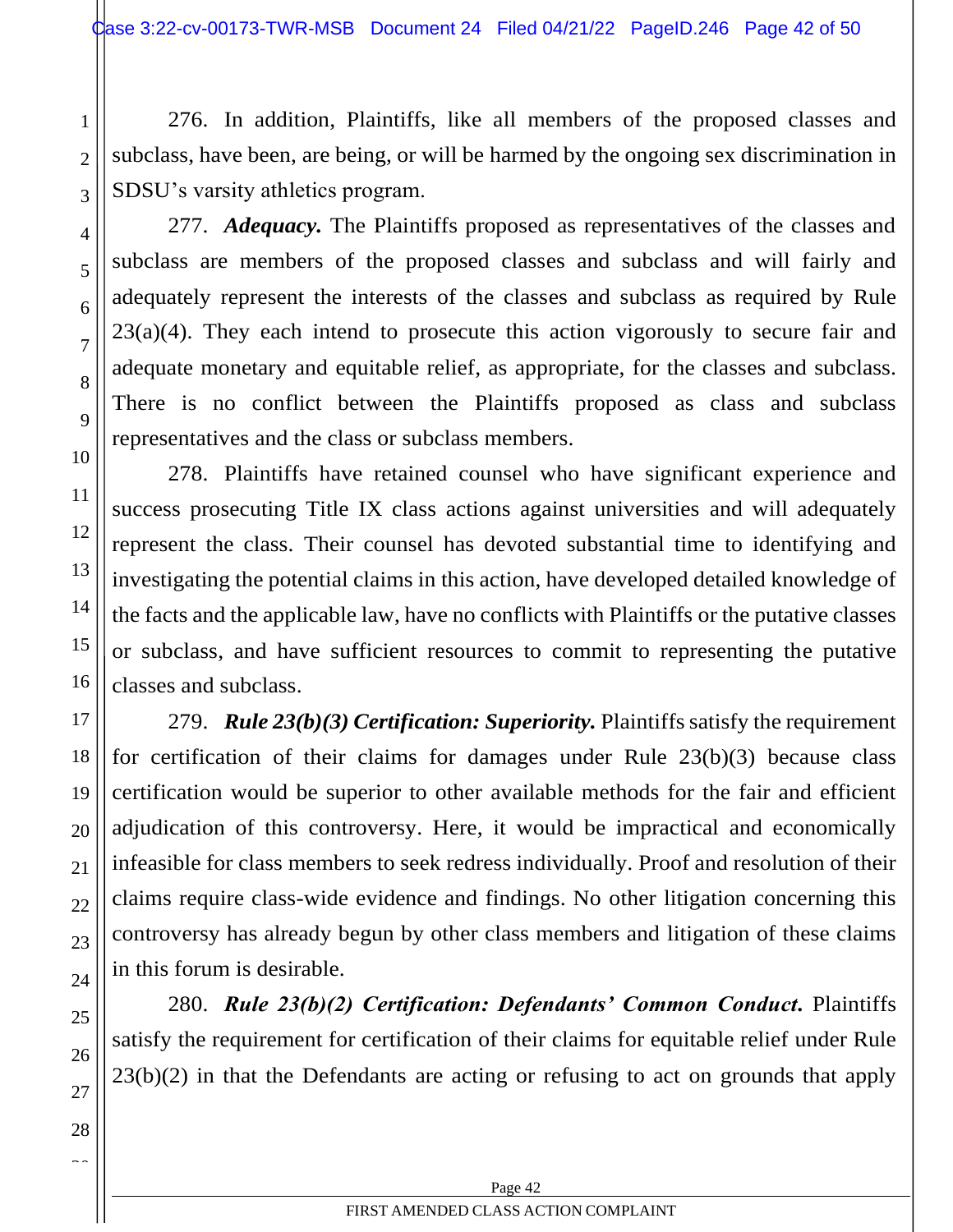2

3

4

5

6

7

8

9

10

11

<span id="page-42-0"></span>12

13

14

15

16

17

18

19

20

21

22

23

24

25

26

27

28  $\sim$ 

generally to the class—by denying female student-athletes at SDSU proportional athletic financial aid, by denying them equal treatment and benefits, and by retaliating against them when they raise concerns about the school's sex discrimination—so that final injunctive relief or corresponding declaratory relief is appropriate respecting the class as a whole.

281. Plaintiffs are seeking equitable relief under Rule 23(b)(2) because they have no adequate remedy at law to prevent Defendants from violating Title IX in the future by depriving SDSU's female varsity student-athletes of equal athletic financial aid, by denying them equal treatment and benefits, and by retaliating against them when they raise concerns about the school's sex discrimination.

### **COUNT I**

### **Title IX**

# **Denial of Equal Allocation of Athletic Financial Aid**

282. Plaintiffs re-allege and incorporate here by reference each and every allegation in the paragraphs above.

283. Plaintiffs bring this claim as a class action as set forth under the Class Allegations and on behalf of the class defined above.

284. SDSU provides athletic financial aid to some of its male and female varsity student-athletes.

285. Under Title IX and 34 C.F.R. § 106.37, as interpreted by OCR, SDSU must provide athletic financial aid to its female and male student-athletes in proportion to the number of students of each sex participating in intercollegiate athletics.

286. SDSU has not provided and does not provide athletic financial aid to its female and male student-athletes in proportion to the number of students of each sex participating in intercollegiate athletics.

287. SDSU has provided and continues to provide its female varsity studentathletes much less—and its male varsity student-athletes much more—athletic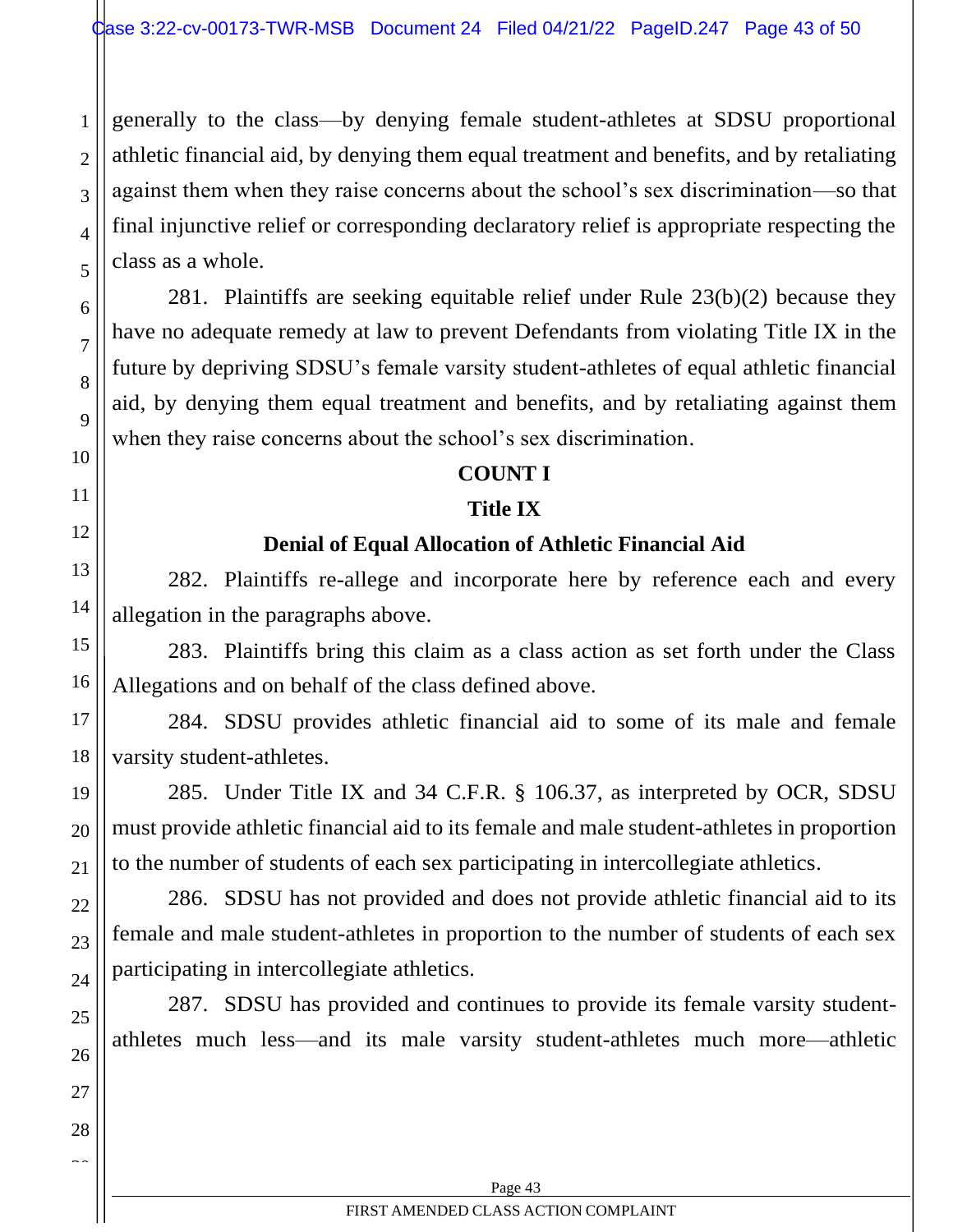financial aid than they would have received if SDSU had granted such aid in proportion to the number of students of each sex participating in intercollegiate athletics.

288. SDSU's failure to provide its female student-athletes with athletic financial aid in proportion to the number of female student-athletes participating in intercollegiate athletics constitutes sex discrimination in violation of Title IX and 34 C.F.R. § 106.37.

289. Individuals harmed by violations of Title IX may seek and recover monetary damages, injunctive relief to prevent continuing discrimination, declaratory relief, and attorneys' fees and costs.

290. Plaintiffs and the class members have been and are harmed by Defendants' failure to provide SDSU's female student-athletes with athletic financial aid in proportion to the number of female student-athletes participating in intercollegiate athletics. Such harm includes, but is not limited to, lost athletic financial aid and being subjected to sex discrimination. Accordingly, they are entitled to the relief requested herein.

### **COUNT II**

## **Title IX**

## **Denial of Equal Athletic Treatment and Benefits**

<span id="page-43-0"></span>291. Plaintiffs re-allege and incorporate here by reference each and every allegation in paragraphs 1 through 281.

292. Plaintiffs bring this claim as a class action as set forth under the Class Allegations and on behalf of the class defined above.

293. SDSU provides its varsity student-athletes with certain benefits, including but not limited to, equipment, supplies, uniforms, locker rooms, scheduling for competitions, transportation and accommodations for travel, per diem for travel, coaching, tutoring and academic support services, practice and competition facilities, medical and training services, weight training and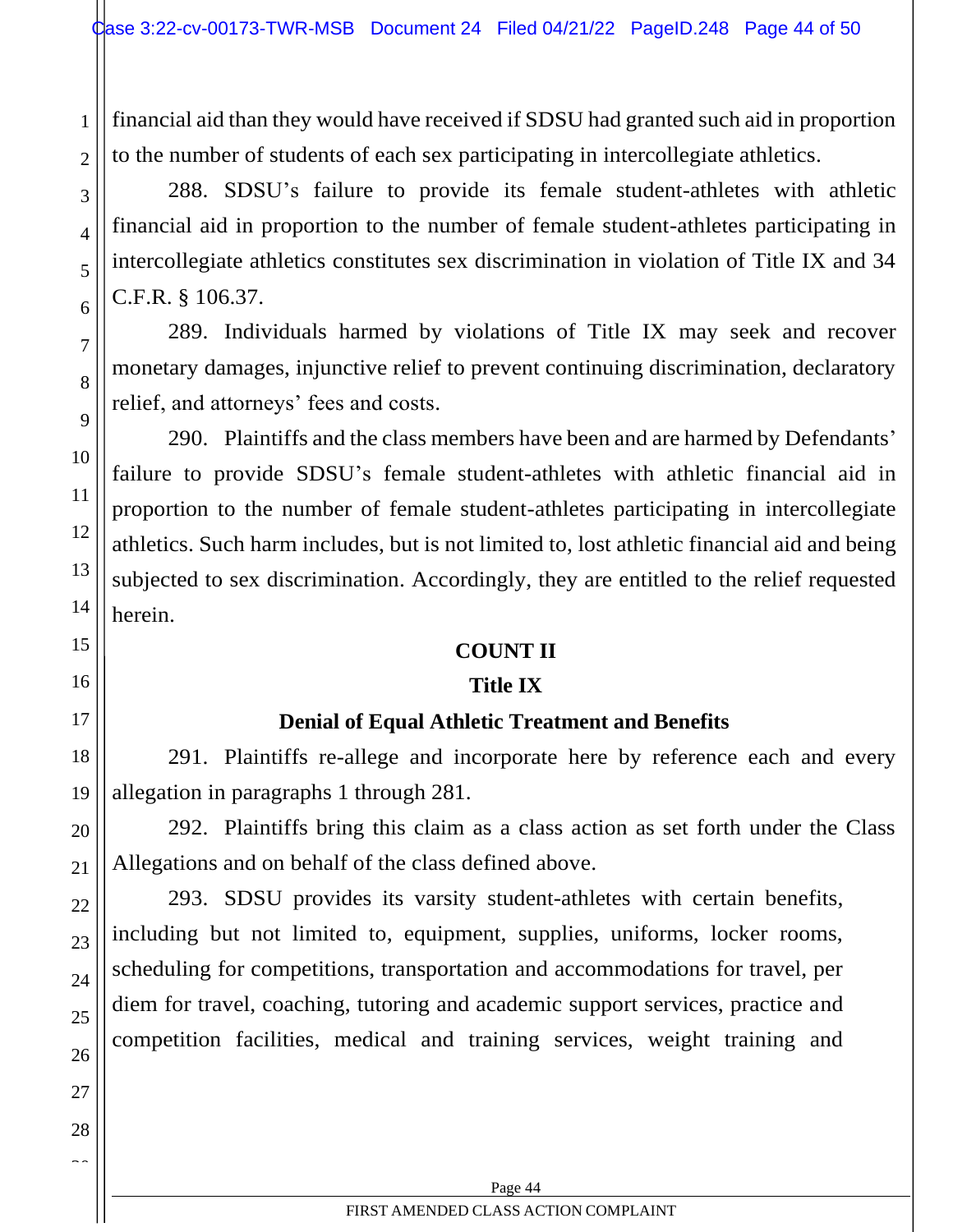conditioning services, housing and dining services, sports information and publicity services, recruiting, video support, and other services.

1

2

3

4

5

6

7

8

9

10

11

12

13

14

294. Under Title IX and 34 C.F.R. §106.41(c), SDSU must allocate these benefits equally between male athletes and female athletes. On a program-wide basis, it must provide female athletes with benefits that are comparable to those that it provides to male athletes.

295. Defendants fail to provide female student-athletes with an equal allocation of these benefits. This failure constitutes sex discrimination in violation of Title IX.

296. SDSU has not sufficiently allocated benefits (or the resources and budgets necessary to provide the benefits) to its female athletes.

297. Defendants fail to provide equal athletic benefits in some or all of the categories set forth in the Regulations and the Policy Interpretation, including but not limited to:

|               | 1. The provision of equipment, uniforms, and supplies;      |
|---------------|-------------------------------------------------------------|
| 15            | 2. Scheduling of games and practice time;                   |
| 16            | 3. Travel, transportation, and per diem allowance;          |
| 17            | 4. Opportunity to receive coaching and academic tutoring;   |
| 18            | 5. Assignment and compensation of coaches and tutors;       |
| 19            | 6. Provision of locker rooms, practice and competitive      |
| 20            | facilities;                                                 |
| 21            | 7. Provision of medical and training services;              |
| 22            | 8. Provision of housing and dining facilities and services; |
| 23            | 9. Publicity $\&$ sports information services;              |
| 24            | 10. Administrative support;                                 |
| 25            | 11. Recruiting resources and support; and                   |
| 26            | 12. Resources necessary to provide any of the foregoing     |
| 27            | benefits or to provide the female athletes with a genuine   |
| 28            |                                                             |
| $\sim$ $\sim$ |                                                             |
|               | Page 45                                                     |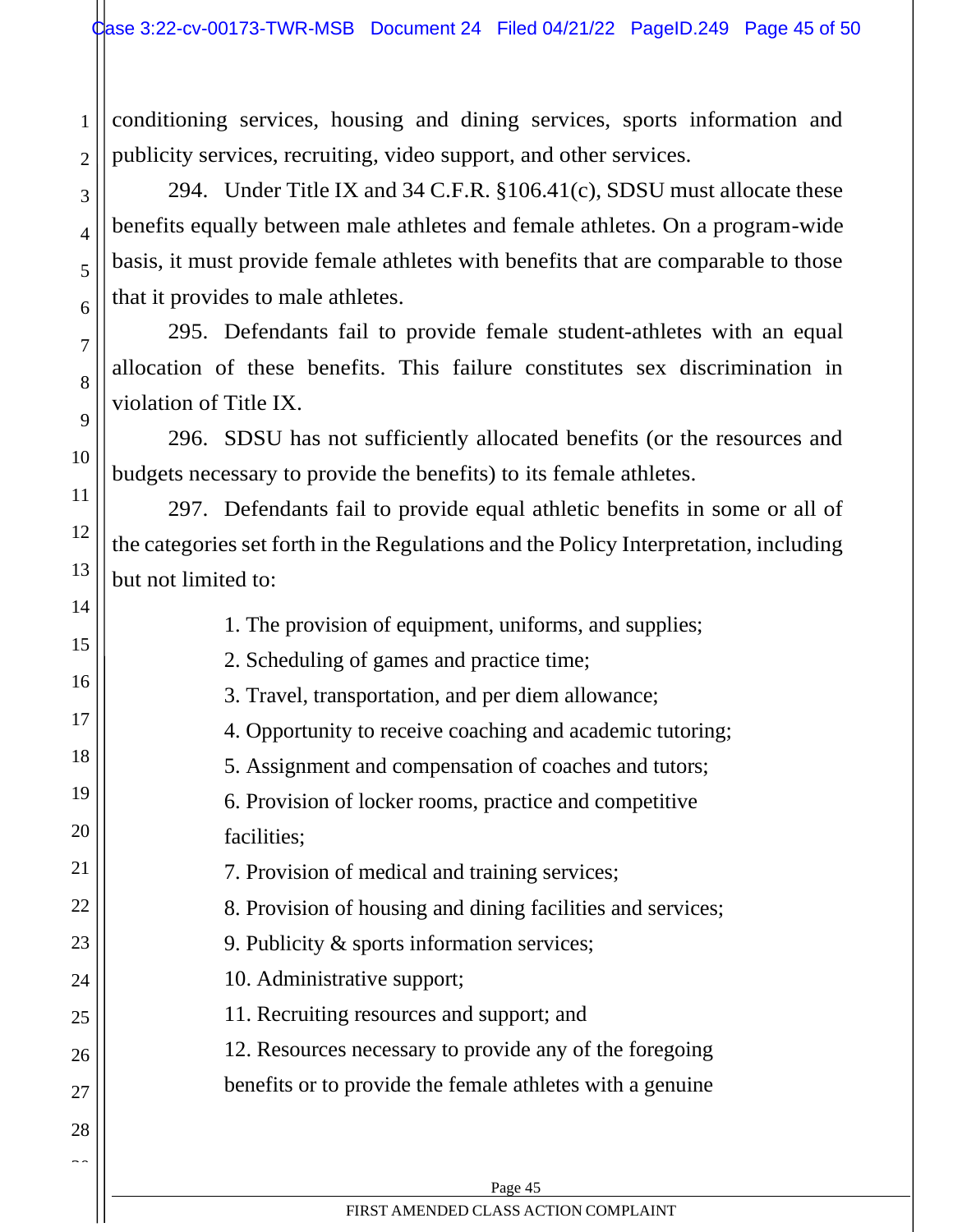Division I athletic experience.

298. Plaintiffs are harmed by SDSU's failure to provide its female student-athletes with an equal allocation of benefits and resources. Such harm includes lost educational opportunities, lost competitive advantage, less quality in participation opportunities, and being subjected to sex discrimination. Accordingly, they are entitled to the relief requested herein.

### **COUNT III**

### **Title IX**

### **Retaliation**

299. Plaintiffs re-allege and incorporate here by reference each and every allegation in paragraphs 1 through 281.

300. Plaintiffs bring this claim as a class action as set forth under the Class Allegations and on behalf of the class defined above.

301. Title IX and its implementing regulations prohibit retaliation for complaints of sex discrimination. 20 U.S.C. §1681; 34 C.F.R. § 106.71; *Jackson,* 544 U.S. at 174, 178, 183. Such retaliation includes "intimidat[ing], threaten[ing], coerc[ing], or discriminat[ing] against any individual for the purpose of interfering with any right or privilege secured by title IX." 34 C.F.R. § 106.71.

302. Plaintiffs are females who were previously or are currently varsity studentathletes at SDSU who have been and are continuing to be discriminated against by SDSU due to its intentional deprivation of equal athletic financial aid and equal treatment and benefits on the basis of their sex in violation of Title IX.

303. On February 7, 2022, Plaintiffs engaged in protected activity by filing this class action lawsuit against SDSU alleging sex discrimination in SDSU's intentional deprivation of equal athletic financial aid on the basis of their sex in violation of Title IX. *See Ollier*, 768 F.3d at 868.

304. Just over one week later, on February 16, 2022, SDSU unlawfully retaliated against Plaintiffs by making negative statements about Plaintiffs and this

1

2

3

4

5

6

7

<span id="page-45-0"></span>8

9

10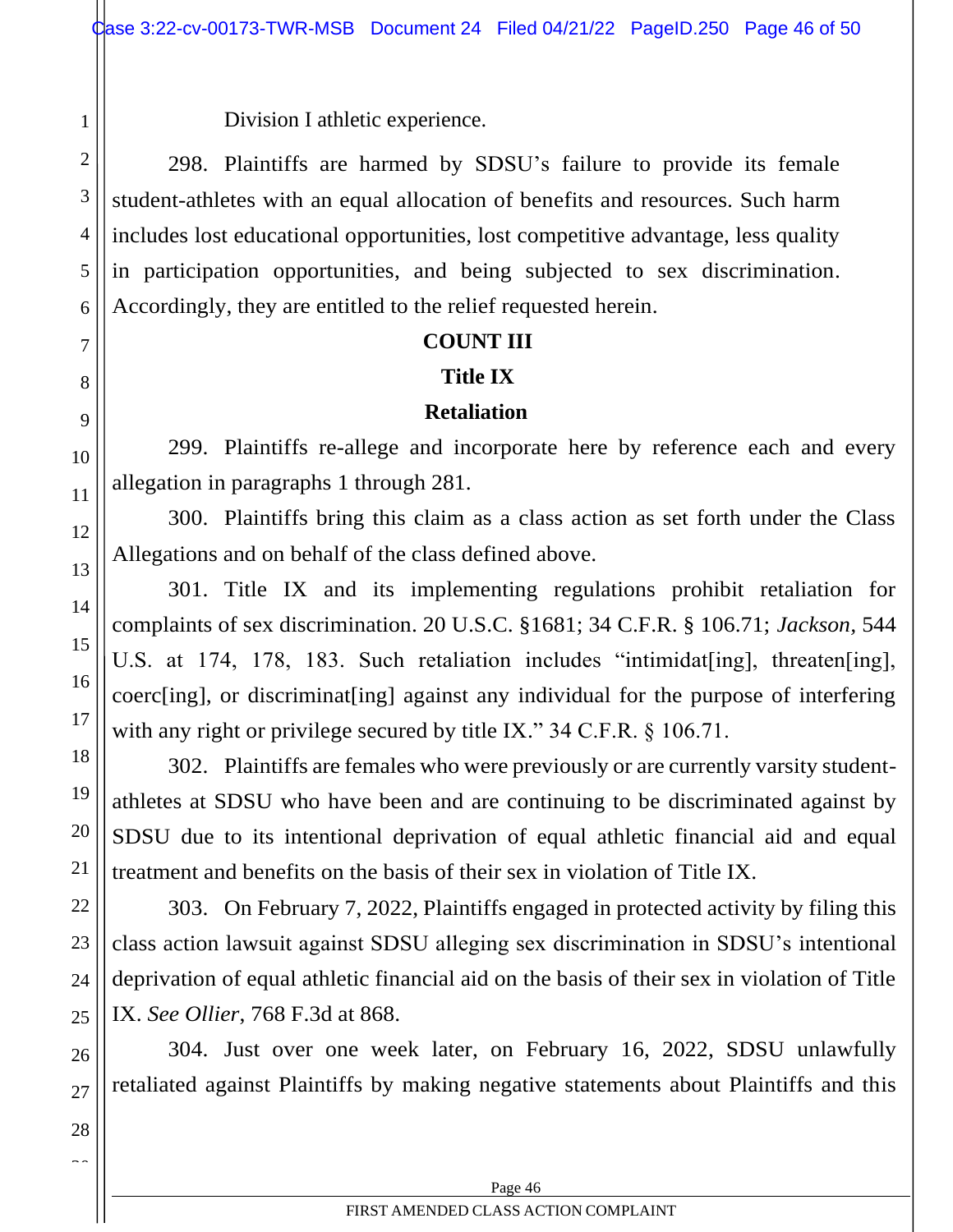lawsuit and expressing unhappiness and disappointment with their participation in the lawsuit.

305. SDSU subjected Plaintiffs to this retaliation because they engaged in protected activity by filing this class action lawsuit against SDSU alleging sex discrimination.

306. In addition, SDSU refused to agree to Plaintiffs' requests that it take action to mitigate the harm caused by its retaliation, causing and allowing that harm to increase.

307. As a result of SDSU's retaliation, Plaintiffs and others similarly situated have suffered and continue to suffer harm, including, but not limited to, anger, upset, frustration, interference with their ability to pursue and vindicate their rights under Title IX, and being subjected to sex discrimination.

308. Plaintiffs and others similarly situated are entitled to relief including monetary damages, declaratory relief, injunctive relief, and their attorneys' fees and costs.

# **PRAYER FOR RELIEF**

WHEREFORE, Plaintiffs pray that this Court:

1

2

3

4

5

6

7

8

9

10

11

12

13

14

<span id="page-46-0"></span>15

16

17

18

19

20

21

22

23

24

25

26

27

28  $\sim$ 

A. Certify this case as a class action for the following:

In regard to their claim for equal athletic financial aid:

• A class for damages under Rule 23(b)(3) of all current and former female students who participated in intercollegiate varsity athletics at SDSU from the 2019-20 academic year to the present and did not receive all of the athletic financial aid they could have received, and

A subclass for injunctive relief under Rule  $23(b)(2)$  of all current and future female students who participate in intercollegiate varsity athletics at SDSU and do not receive all of the athletic financial aid they could receive.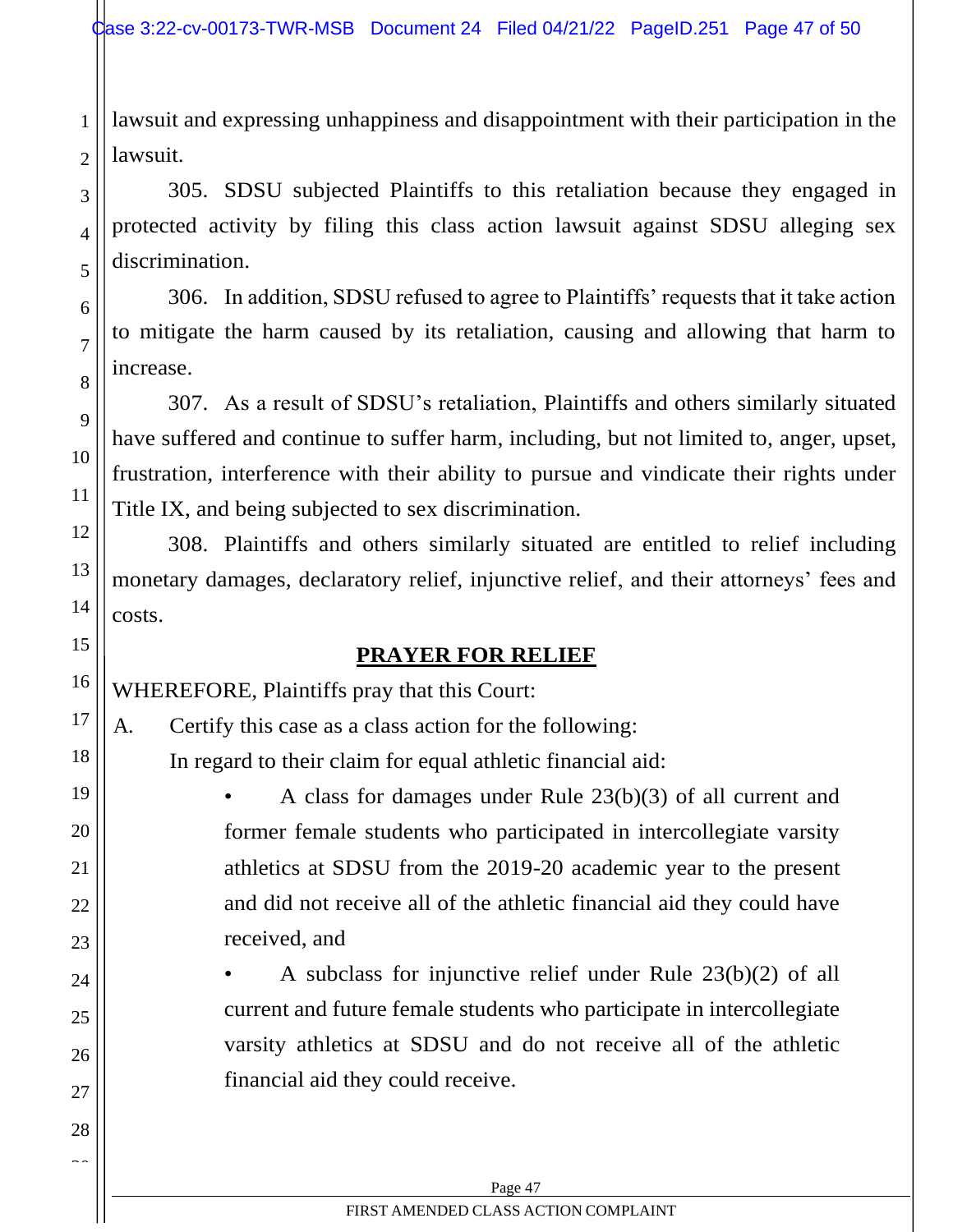In regard to their claim for equal treatment and benefits:

1

2

3

4

5

6

7

8

9

10

11

12

13

14

15

16

17

18

19

20

21

22

23

24

25

26

27

28  $\sim$ 

• A class for injunctive relief under Rule 23(b)(2) of all current and future female students who participate in intercollegiate varsity athletics at SDSU who did not receive equal treatment and benefits. In regard to their claim for retaliation:

A class for damages under Rule  $23(b)(3)$  of all former female students who participated in intercollegiate varsity athletics at SDSU from the 2019-20 academic year to the present and did not receive all of the athletic financial aid they could have received, and

A subclass for damages under Rule  $23(b)(3)$  of all female students who are currently participating in intercollegiate athletics at SDSU.

A subclass for injunctive relief under Rule  $23(b)(2)$  of all current and future female students who participate in intercollegiate varsity athletics at SDSU.

B. Appoint the Plaintiffs referred to in the Class Allegations above as representatives of the respective classes and subclass, and appoint Plaintiffs' counsel as class counsel;

C. Enter an order declaring that SDSU has discriminated and is discriminating against its past and current female varsity student-athletes on the basis of their sex in the distribution of athletic financial aid in violation of Title IX and the Regulations promulgated thereunder;

D. Enter an order declaring that SDSU is discriminating against its current female varsity student-athletes on the basis of their sex in the provision of treatment and benefits in violation of Title IX and the Regulations promulgated thereunder;

E. Enter an order declaring that SDSU has illegally retaliated against its past and current female varsity student-athletes in violation of Title IX and the Regulations promulgated thereunder;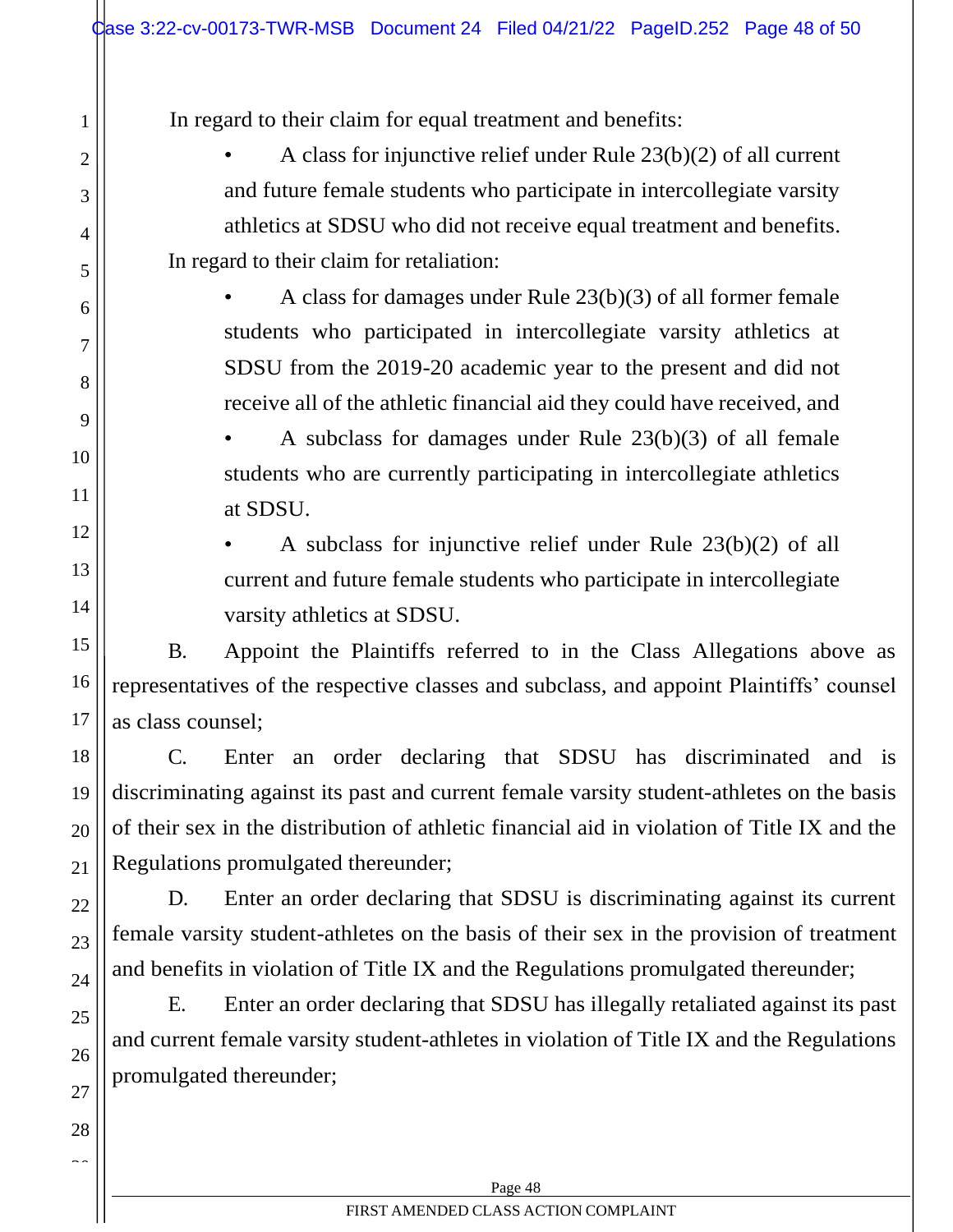2

3

4

5

6

7

8

9

10

11

12

13

14

15

F. Issue a permanent injunction barring SDSU from discriminating against its female student-athletes on the basis of their sex by (a) depriving them of equal athletic financial aid, (b) denying them equal treatment and benefits in SDSU's varsity intercollegiate athletics program, and (c) retaliating against them for speaking about and challenging SDSU's sex discrimination in violation of Title IX.

G. Award compensatory damages and other monetary relief as permitted by law to Plaintiffs and all members of the athletic financial aid damages class for SDSU's violation of their right to equal athletic financial aid;

H. Award nominal, compensatory, as appropriate and other monetary relief as permitted by law to Plaintiffs and all members of the retaliation damages classes for SDSU's retaliation in violation of Title IX.

I. Maintain jurisdiction over this action to monitor SDSU's compliance with this Court's orders;

- J. Award Plaintiffs their reasonable attorneys' fees and expenses; and
- K. Order such other and further relief as the Court deems appropriate.

| 16            | Dated: April 20, 2022                | Respectfully submitted,                    |  |  |  |
|---------------|--------------------------------------|--------------------------------------------|--|--|--|
|               |                                      | /s/ Joshua I. Hammack                      |  |  |  |
| 17            |                                      | Joshua I. Hammack (pro hac vice)           |  |  |  |
| 18            |                                      | Cary Joshi (pro hac vice)                  |  |  |  |
|               |                                      | <b>BAILEY &amp; GLASSER LLP</b>            |  |  |  |
| 19            |                                      | 1055 Thomas Jefferson Street NW, Suite 540 |  |  |  |
| 20            |                                      | Washington, DC 20007                       |  |  |  |
|               |                                      | Tel: (202) 463-2101                        |  |  |  |
| 21            |                                      | E-mail: jhammack@baileyglasser.com         |  |  |  |
| 22            |                                      | E-mail: cjoshi@baileyglasser.com           |  |  |  |
| 23            |                                      |                                            |  |  |  |
|               |                                      | Arthur H. Bryant SBN 208365                |  |  |  |
| 24            |                                      | <b>BAILEY &amp; GLASSER, LLP</b>           |  |  |  |
| 25            |                                      | 1999 Harrison Street, Suite 660            |  |  |  |
|               |                                      | Oakland, CA 94612                          |  |  |  |
| 26            |                                      | Tel.: (510) 272-8000                       |  |  |  |
| 27            |                                      | E-mail: abryant@baileyglasser.com          |  |  |  |
|               |                                      |                                            |  |  |  |
| 28            |                                      |                                            |  |  |  |
| $\sim$ $\sim$ |                                      |                                            |  |  |  |
|               |                                      | Page 49                                    |  |  |  |
|               | FIRST AMENDED CLASS ACTION COMPLAINT |                                            |  |  |  |